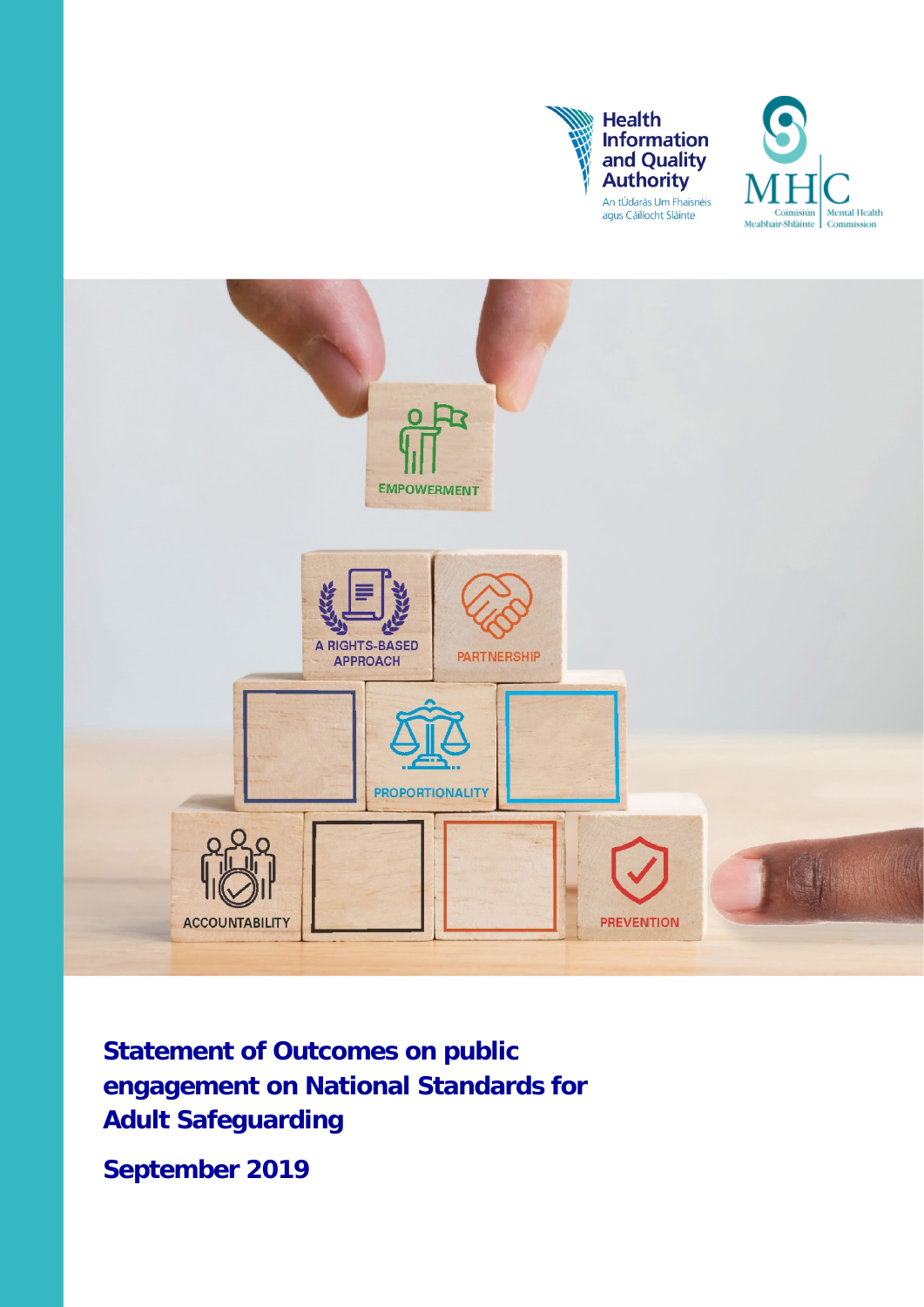# <span id="page-1-0"></span>**About the Health Information and Quality Authority**

The Health Information and Quality Authority (HIQA) is an independent statutory authority established to promote safety and quality in the provision of health and social care services for the benefit of the health and welfare of the public.

HIQA's mandate to date extends across a wide range of public, private and voluntary sector services. Reporting to the Minister for Health and engaging with the Minister for Children and Youth Affairs, HIQA has responsibility for the following:

- **Setting standards for health and social care services** Developing person-centred standards and guidance, based on evidence and international best practice, for health and social care services in Ireland.
- **Regulating social care services**  The Chief Inspector within HIQA is responsible for registering and inspecting residential services for older people and people with a disability, and children's special care units.
- **Regulating health services** Regulating medical exposure to ionising radiation.
- **Monitoring services** Monitoring the safety and quality of health services and children's social services, and investigating as necessary serious concerns about the health and welfare of people who use these services.
- **Health technology assessment** Evaluating the clinical and costeffectiveness of health programmes, policies, medicines, medical equipment, diagnostic and surgical techniques, health promotion and protection activities, and providing advice to enable the best use of resources and the best outcomes for people who use our health service.
- **Health information** Advising on the efficient and secure collection and sharing of health information, setting standards, evaluating information resources and publishing information on the delivery and performance of Ireland's health and social care services.
- **National Care Experience Programme** Carrying out national serviceuser experience surveys across a range of health services, in conjunction with the Department of Health and the HSE.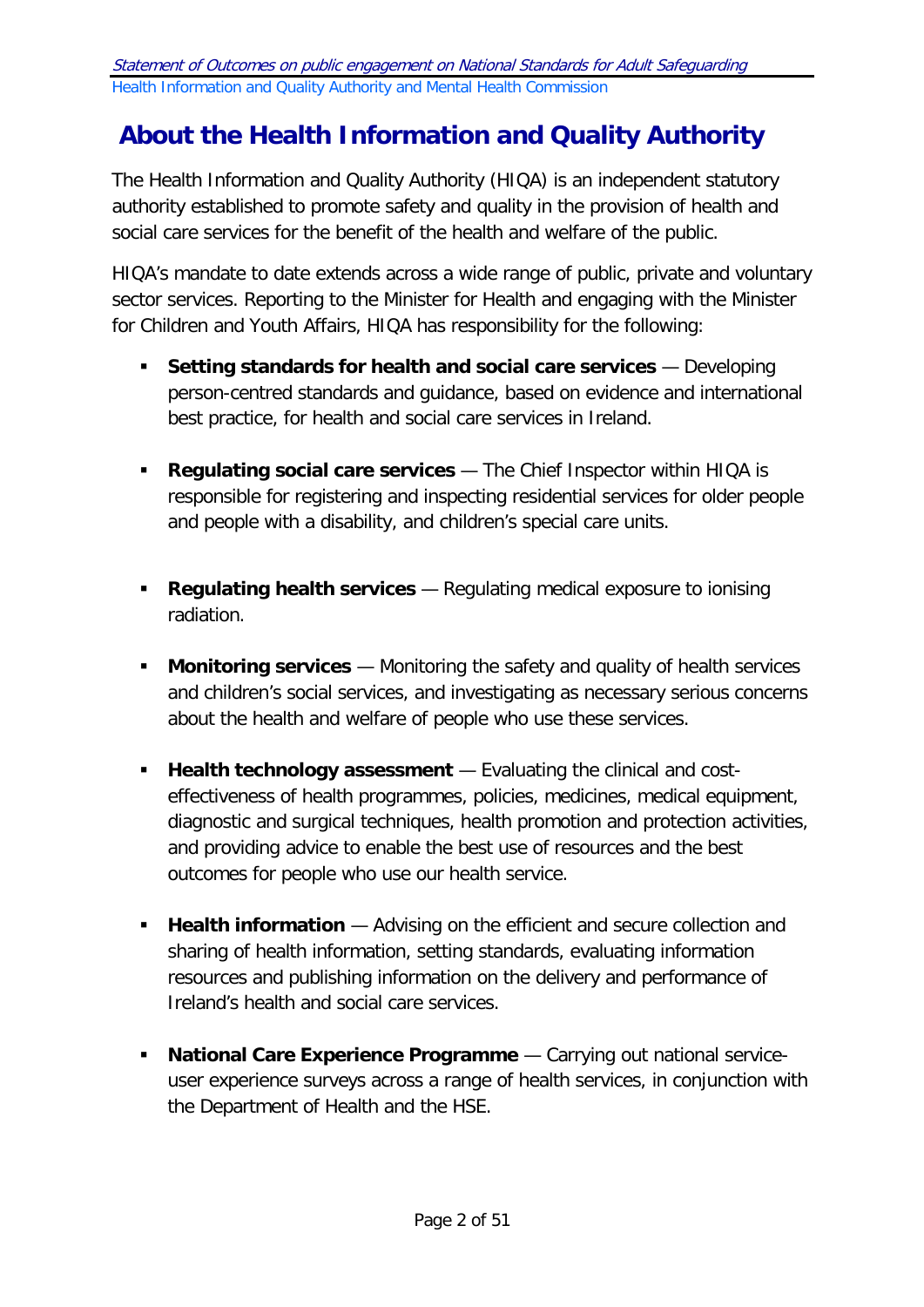# <span id="page-2-1"></span>**About the Mental Health Commission**

The Mental Health Commission (MHC) was established under the Mental Health Act 2001 to promote, encourage and foster the establishment and maintenance of high standards and good practices in the delivery of mental health services in Ireland.

The MHC's remit includes the broad spectrum of mental health services, including general adult mental health services, as well as mental health services for children and adolescents, older people, people with intellectual disabilities and forensic mental health services.

The MHC's role is to regulate and inspect mental health services, support continuous quality improvement and to protect the interests of those who are involuntarily admitted and detained under the Mental Health Act 2001. Legislation focuses the MHC's core activities into regulation and independent reviews.

In addition, under the provisions of the Assisted Decision-Making (Capacity) Act 2015,<sup>[\\*](#page-2-0)</sup> the MHC's remit has been extended to include the establishment of the Decision Support Service (DSS). The DSS will support decision-making by and for adults with capacity difficulties and will regulate individuals who are providing those supports. The main functions of the MHC are:

## **Regulation:**

- Registration and enforcement registering approved centres and enforcing associated statutory powers, for example attaching registration conditions.
- **Inspection** inspecting approved centres and community mental health services and reporting on regulatory compliance and the quality of care.
- **Quality improvement** developing and reviewing rules under the Mental Health Act 2001. Developing standards, codes of practice and good practice guidelines. Monitoring the quality of service provision in approved centres and community services through inspection and reporting.

# **Independent reviews:**

- Mental health tribunal reviews administering the independent review system of involuntary admissions. Safeguarding the rights of those detained under the Mental Health Act 2001.
- **EXECTE 1** Legal aid scheme administering the mental health legal aid scheme.

<span id="page-2-0"></span><sup>-</sup>At the time of writing, the Assisted Decision-Making (Capacity) Act 2015 is not fully commenced, therefore the Decision Support Service is not operational.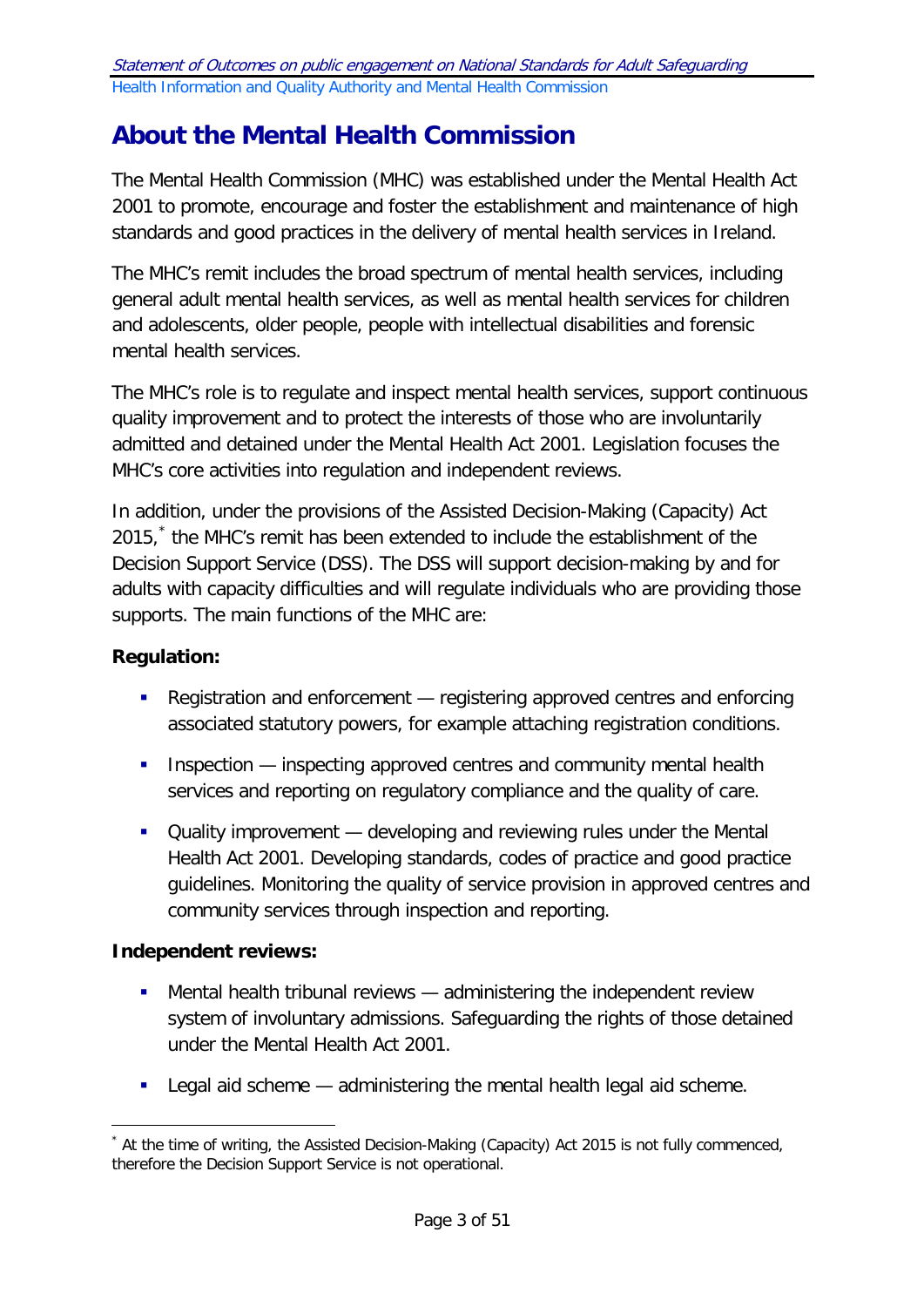# **Table of Contents**

| <b>Chapter 1</b> |                                                                             |  |
|------------------|-----------------------------------------------------------------------------|--|
|                  |                                                                             |  |
|                  | 2.1 Overview of how focus groups that informed the development of the       |  |
|                  |                                                                             |  |
|                  |                                                                             |  |
|                  |                                                                             |  |
|                  |                                                                             |  |
|                  |                                                                             |  |
|                  |                                                                             |  |
|                  |                                                                             |  |
|                  |                                                                             |  |
|                  |                                                                             |  |
|                  |                                                                             |  |
| <b>Chapter 4</b> |                                                                             |  |
|                  |                                                                             |  |
|                  |                                                                             |  |
|                  |                                                                             |  |
|                  |                                                                             |  |
|                  |                                                                             |  |
|                  |                                                                             |  |
|                  |                                                                             |  |
|                  | 4.6 Feedback on the language, layout, accessibility and impact of the draft |  |
|                  |                                                                             |  |
|                  |                                                                             |  |
| <b>Chapter 5</b> |                                                                             |  |
|                  | Appendix A — Membership of the Advisory Group and the HIQA and MHC Project  |  |
|                  |                                                                             |  |
|                  |                                                                             |  |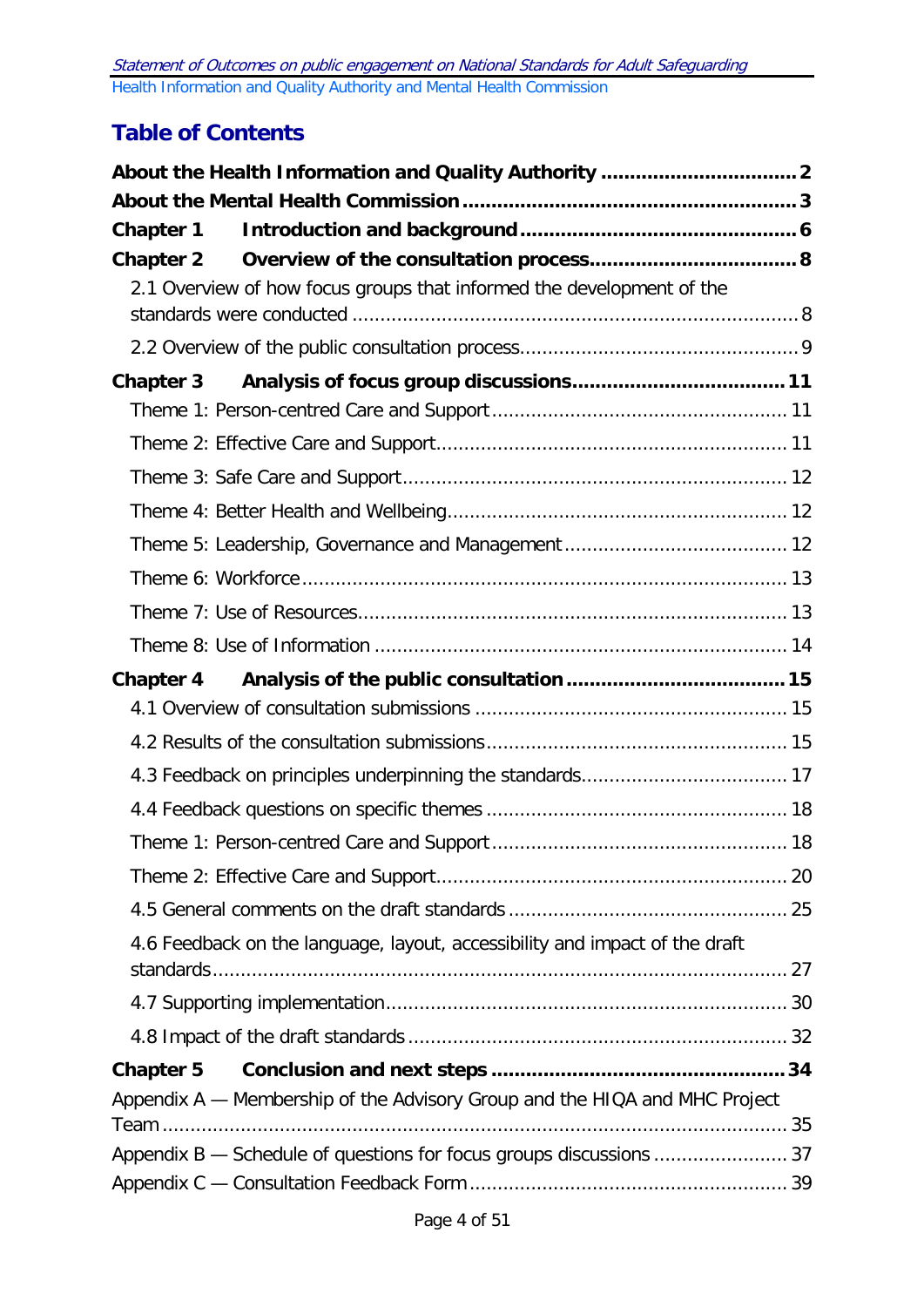<span id="page-4-0"></span>Appendix D — [Organisations that made submissions to the public consultation......](#page-48-0) 49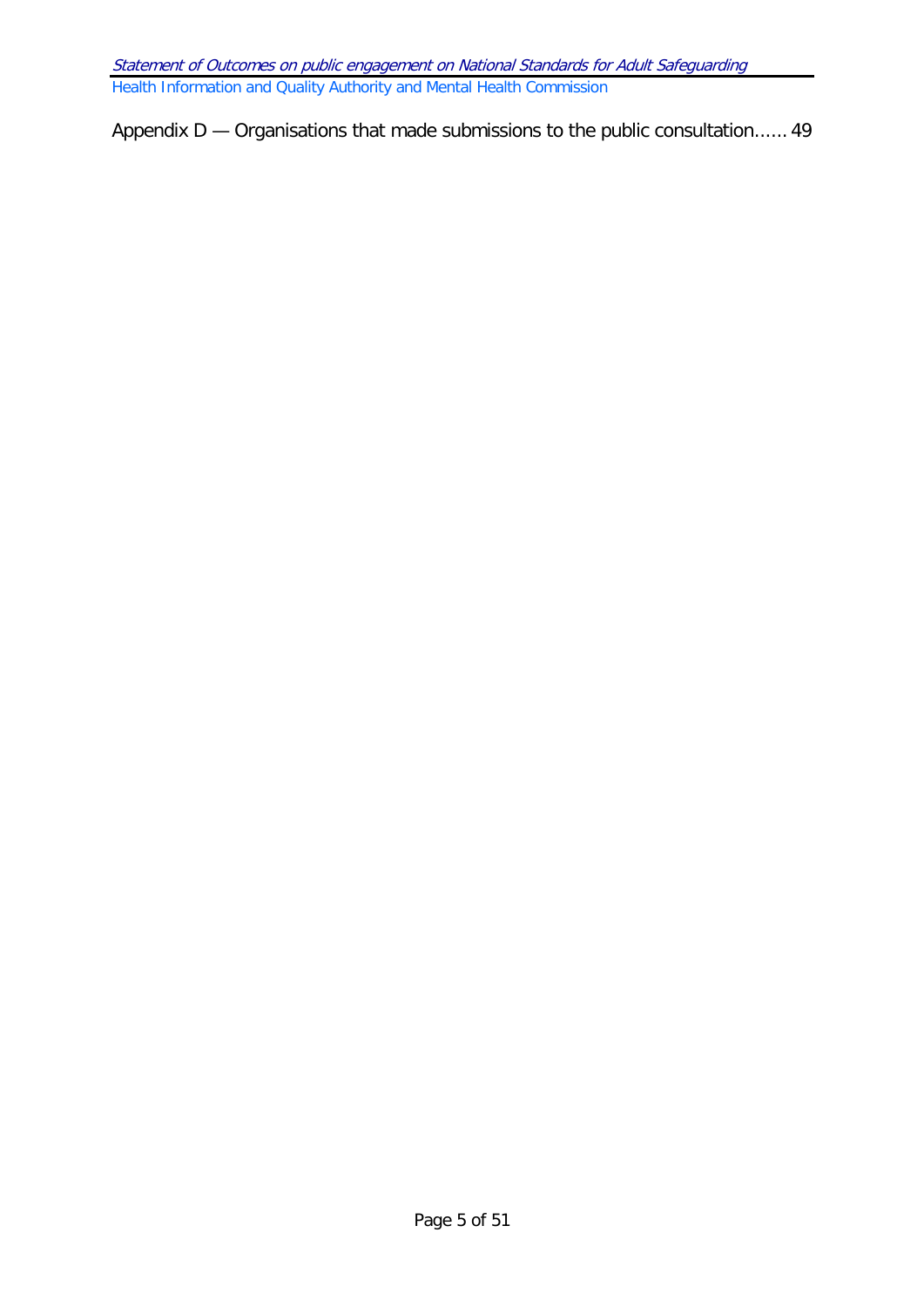# **Chapter 1 Introduction and background**

The Health Information and Quality Authority (HIQA) and the Mental Health Commission (MHC) have developed National Standards for Adult Safeguarding.

All adults have the right to be safe and to live a life free from harm. Safeguarding means putting measures in place to promote and protect people's human rights and their health and wellbeing, and empowering people to protect themselves.

While existing national standards do address elements of safeguarding, a dedicated set of National Standards for Adult Safeguarding will aim to focus attention on safeguarding by:

- offering a common language to describe adult safeguarding in health and social care services
- helping people who use those services to understand what they should expect from a service committed to promoting their rights, health and wellbeing and protecting them from the risk of harm
- enabling a person-centred approach by focusing on the people who use services and placing them at the centre of everything that the service does
- **EXT** creating a basis for services to improve how they promote the rights, health and wellbeing of the people they serve
- $\blacksquare$  helping to reduce harm and respond to harm when it does occur by identifying strengths and highlighting areas for improvement
- **•** promoting practices that are up to date, effective and consistent.

People using health and social care services in Ireland should expect that their risk of harm is reduced and that their rights, health and wellbeing are being promoted and protected. It is expected that all health and social care services will adopt these National Standards to promote improvements in the prevention of harm and responses to adult safeguarding concerns.

A focused literature review was undertaken summarising international, national and published evidence for adult safeguarding, which was used to inform the development of the standards. The review looked at international standards and guidelines, international legislation and policy, and peer-reviewed academic publications. All of the documents that were reviewed and assessed to inform these standards are outlined in the Background document to support the development of national standards for adult safeguarding (May 2018), available at [www.hiqa.ie](http://www.hiqa.ie/) and [www.mhcirl.ie.](http://www.mhcirl.ie/)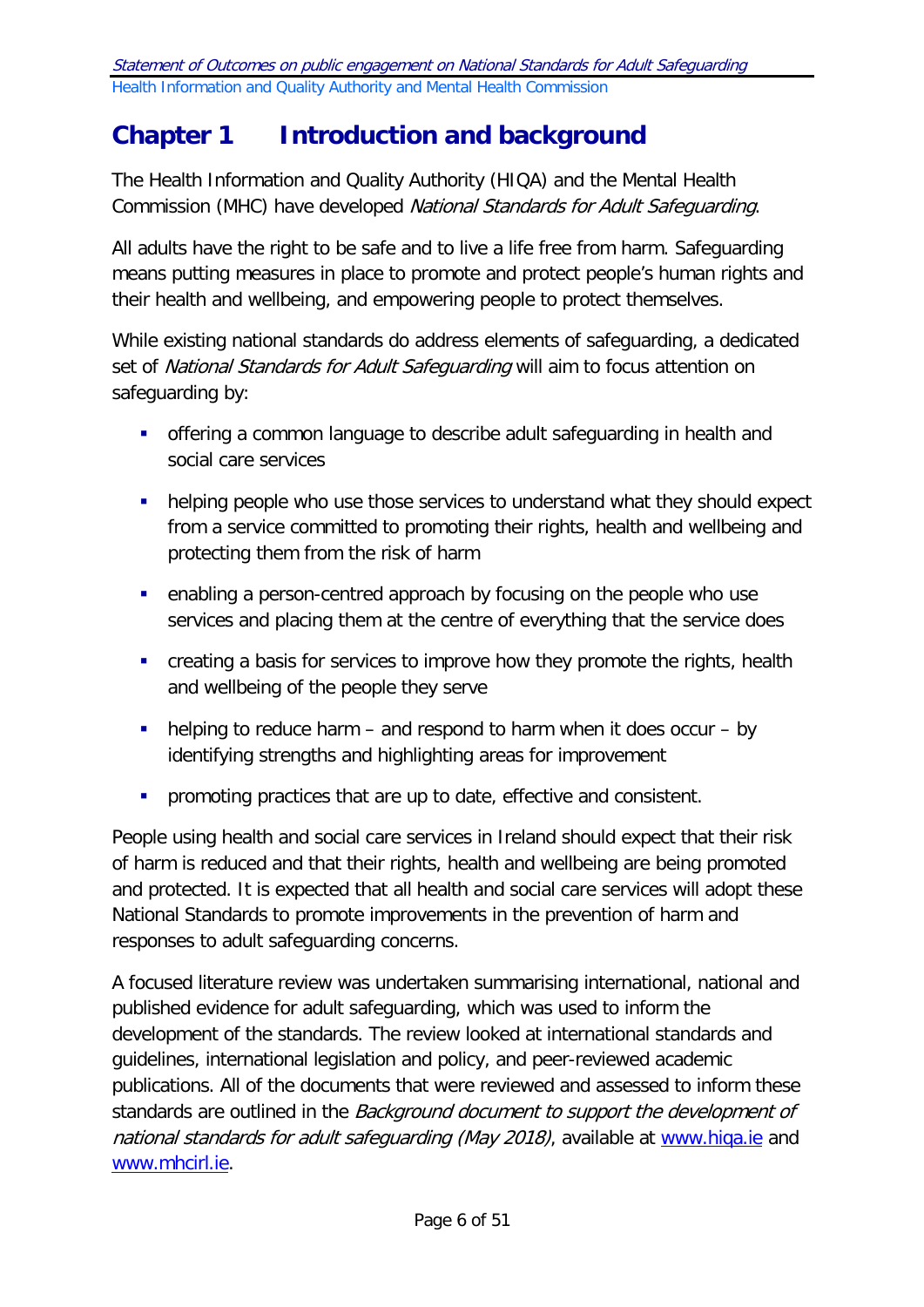An Advisory Group, comprised of a diverse range of interested and informed parties, including representatives from advocacy groups, health and social care professionals, and statutory bodies, including the HSE's National Safeguarding Office, was organised. The group's purpose was to advise on the development of standards for adult safeguarding. Three meetings of the Advisory Group were held. The final meeting of the group took place on 16 October 2018 to discuss changes to the National Standards resulting from the public consultation. Both organisations gratefully acknowledge the hard work and commitment of the Advisory Group. The members of this group are listed in Appendix A of this statement of outcomes report.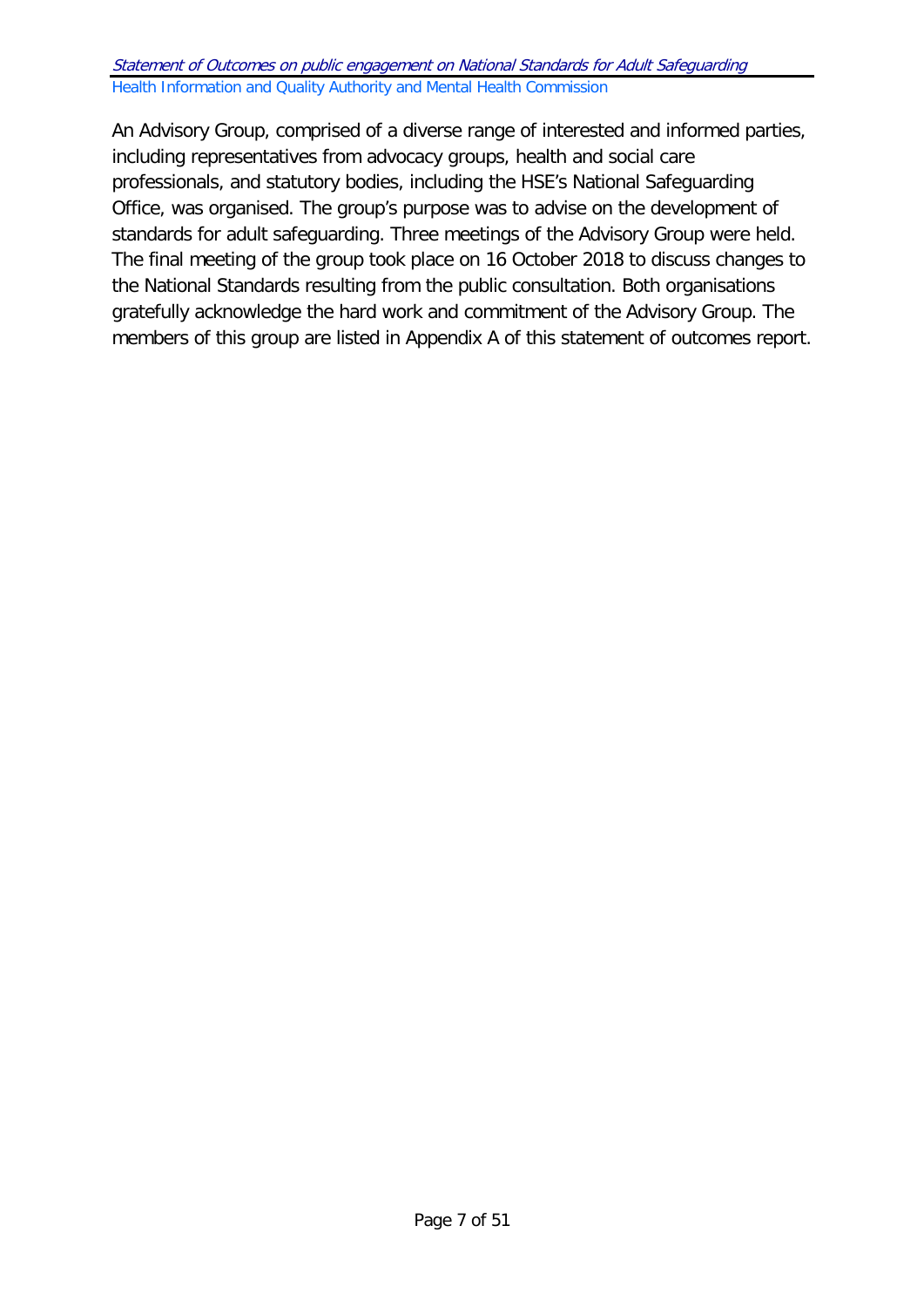# <span id="page-7-0"></span>**Chapter 2 Overview of the consultation process**

# <span id="page-7-1"></span>**2.1 Overview of how focus groups that informed the development of the standards were conducted**

When developing standards, experts, service providers, people using services, the general public and other key stakeholders are consulted. Focus groups are one way of consulting and engaging with these stakeholders.

During the development of these standards, 17 focus groups<sup>[†](#page-7-2)</sup> were conducted, meeting with a total of 145 participants. These groups discussed their experiences of health and social care services and their opinions on what issues the National Standards for Adult Safeguarding should address.

A briefing document was sent to all participants before the focus groups were held. This outlined the purpose of the focus groups, key questions for consideration and how the groups would be conducted. A schedule of questions used in the focus group discussions can be found in Appendix B.

Two one-to-one interviews were conducted with key stakeholders who were unable to attend a focus group to ensure that their opinions were considered in the development of the standards.

Sixteen of the focus groups took place before the public consultation. One focus group and both one-to-one interviews took place during the public consultation.

Focus groups were conducted in seven locations nationally:

- $Cork$
- **Donegal**
- **Dublin**
- **Kildare**
- **Kilkenny**
- **B** Meath
- Sligo

-

<span id="page-7-2"></span> $<sup>†</sup>$  Of the 17 focus groups that were conducted, nine were undertaken on the afternoon of the Adult</sup> Safeguarding: Promorting Rights, Health and Wellbeing seminar convened by HIQA and the MHC in May 2018 which was attended by over 200 delegates. The morning session consisted of talks by national and international speakers and focus groups were held in the afternoon. However, it should be noted that focus group participants who attended the seminar in May 2018 travelled from across Ireland and represented people using a range of health and social care service as well as health and social care professionals working with people in both urban and non-urban settings.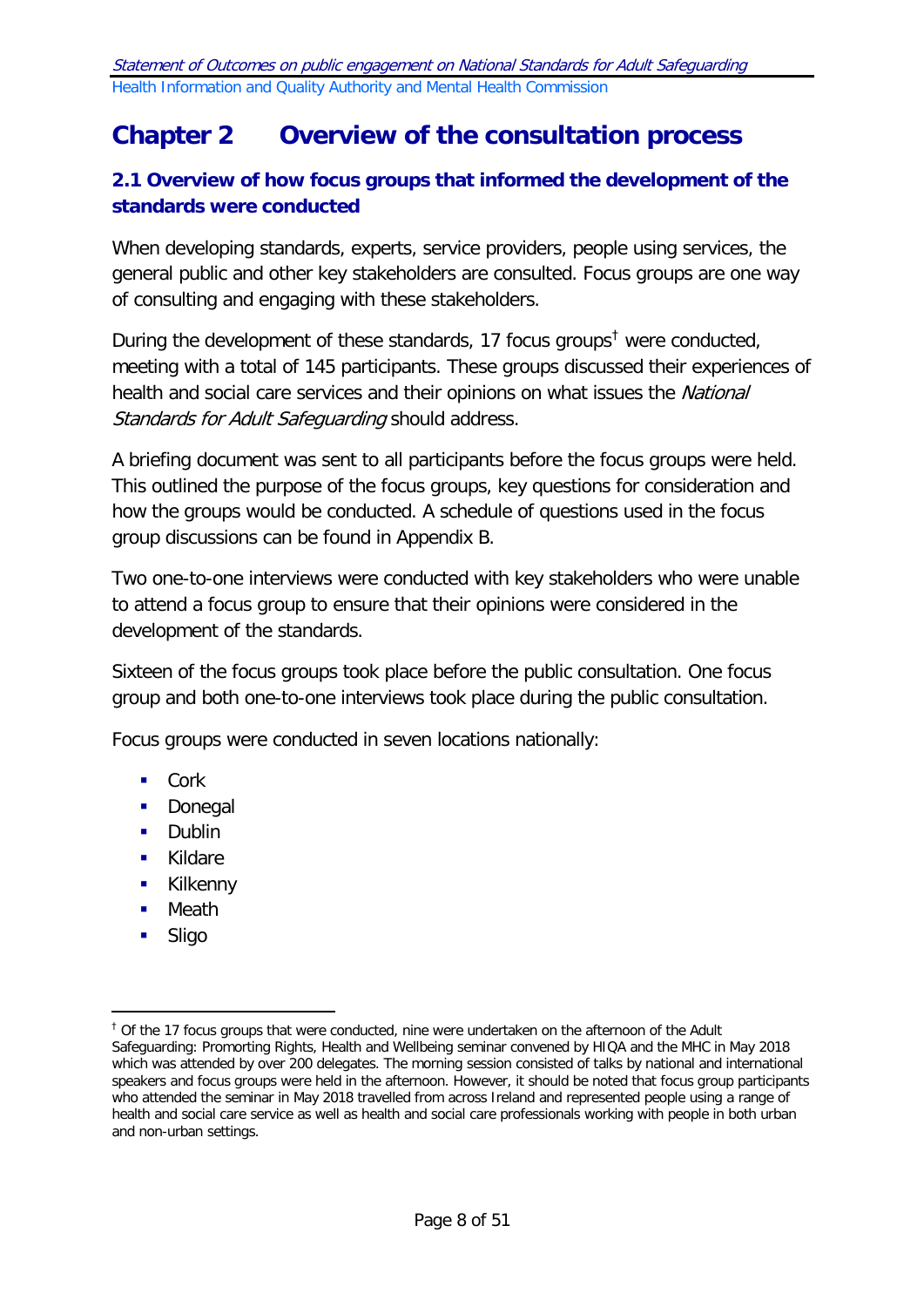The types of people who gave us their views at these focus groups included:

- **People using health and social care services**
- health and social care professionals
- **advocates**
- **EXTERNITHS Inspectors of disability services, older person's services and mental health** services
- **Gardaí from Community Engagement.**

The Project Team worked with Inclusion Ireland, an advocacy body for people with an intellectual disability, to undertake focus groups with people currently using disability services. The sessions were conducted by Inclusion Ireland and a member of the Project Team was there to take notes of the discussion.

It was explained in every session that these notes would only be used to inform the development of the National Standards.

### <span id="page-8-0"></span>**2.2 Overview of the public consultation process**

To promote engagement and participation by informed and interested parties in the development of the National Standards, HIQA and the MHC published the Draft national standards for adult safeguarding for public consultation in August 2018. The public consultation ran for seven weeks from 1 August 2018 to 19 September 2018. The purpose of the public consultation was to gather feedback on the content and structure of the draft standards. The full text of the *Draft national standards for* adult safequarding was made publicly available to download at [www.hiqa.ie](http://www.hiqa.ie/) and [www.mhcirl.ie.](http://www.mhcirl.ie/)

A consultation form (see Appendix C) was developed to assist people to make submissions. Submissions could be made online using an online survey tool. The form was also available to download at [www.hiqa.ie](http://www.hiqa.ie/) and [www.mhcirl.ie](http://www.mhcirl.ie/) and responses could be emailed to a dedicated email address or posted to the HIQA or MHC offices.

At the start of the consultation, the Project Team notified members of the Advisory Group about the consultation process and asked that they notify the groups they represent and other interested colleagues. The Project Team also contacted focus group participants, relevant health and social care professionals, advocacy groups and interested stakeholders by email to inform them of the process and request that they share information about the public consultation and encourage their colleagues to participate in the process.

A total of 79 responses were received in relation to the draft standards. All submissions to the consultation were considered and the *National Standards for*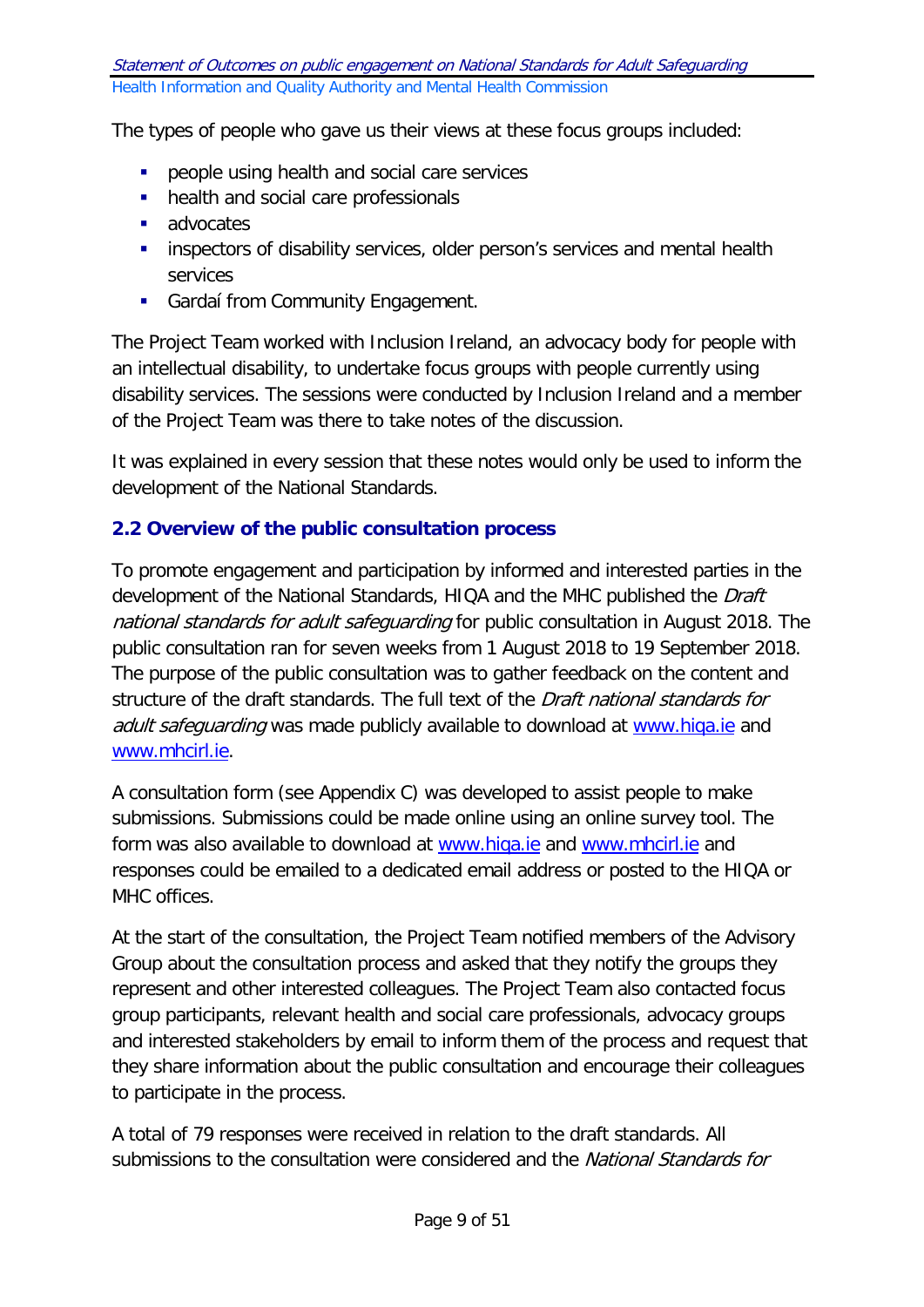Adult Safeguarding were revised accordingly. See Appendix D for examples of organisations that made submissions to the public consultation.

This statement of outcomes report gives an overview of the feedback received during the focus groups and submissions received during the public consultation, as well as HIQA and the MHC's response to those submissions.

HIQA and the MHC are very grateful to those who participated in the focus groups and those who made submissions to the public consultation for taking the time to contribute to the development of the National Standards.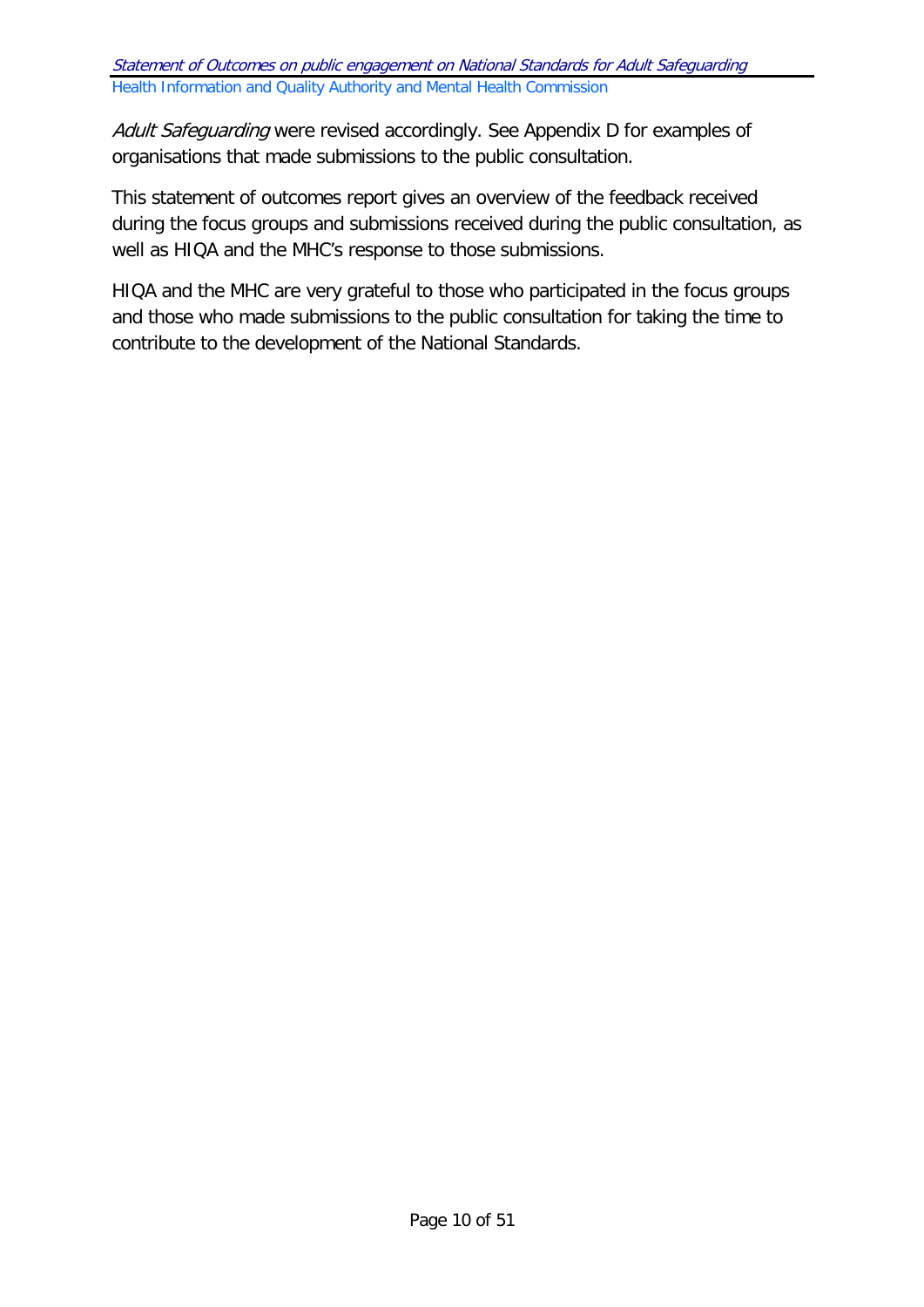# <span id="page-10-0"></span>**Chapter 3 Analysis of focus group discussions**

The Project Team analysed all of the feedback received from the focus groups and organised it into the eight themes that comprise the national standards.

## <span id="page-10-1"></span>**Theme 1: Person-centred Care and Support**

Focus group participants highlighted the importance of people using health and social care services having the greatest possible involvement and participation in making decisions about their care and support. Participants pointed to the necessity of taking time to find each person's best means of communication and noted that two-way communication should promote self-directed care. Where a person needs more support to make their views known, participants stated that it is important to engage family, friends or an advocate to support them in doing so. In terms of safeguarding, participants discussed how it was important to support the person to develop skills to protect themselves. Participants highlighted the importance of making sure that the rights of all people using health and social care services are respected and promoted and how they should not be negatively affected by the actions of another. The importance of having individualised services was discussed and it was suggested that staff should be trained to think 'How would I like to be treated?' when they are delivering care and support. This question would help to promote a truly person-centred service.

# <span id="page-10-2"></span>**Theme 2: Effective Care and Support**

-

Focus group participants strongly agreed that there needs to be effective communication within and between services. One example was given of a new resident moving into a centre and staff and management not being told about behavioural issues that resulted in other residents being put at risk. The situation would have been managed differently if staff had the necessary information before the resident was admitted. It was agreed that teams and agencies working together brings better results, but there needs to be clear protocols around shared responsibilities so that interagency working is effectively managed and reduces people's risk.

Participants discussed the importance of empowering people using health and social care services to take 'positive risks'<sup> $\ddagger$ </sup> and that this should be supported by a culture of learning. Decisions in relation to positive risk-taking should be documented by the service to include reasons and considerations of risk versus benefit. It was noted

<span id="page-10-3"></span><sup>‡</sup> Positive risk-taking means taking carefully considered risks and understanding that there are benefits as well as potential harm from taking risks in day-to-day life.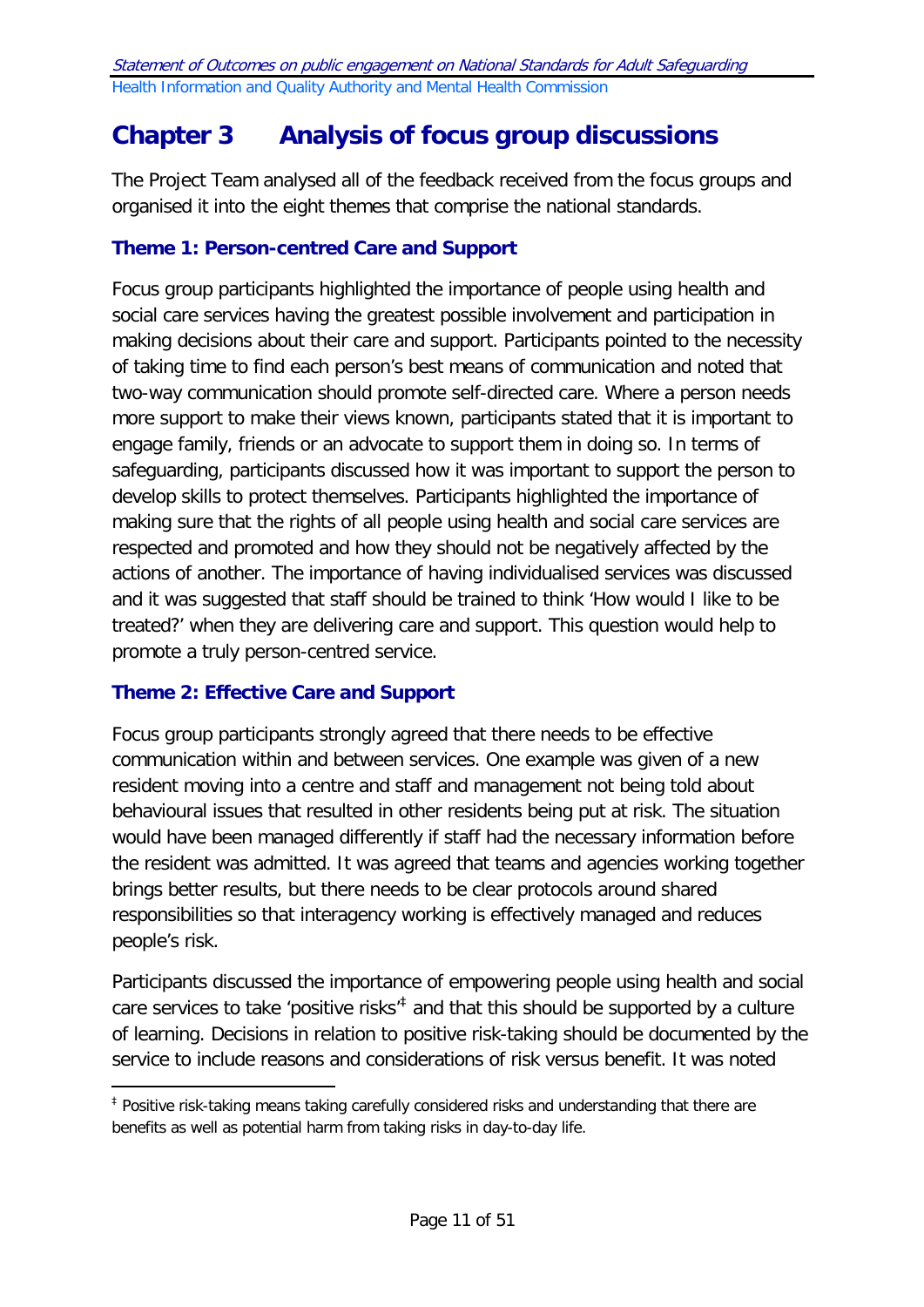that it was important to document risk-management plans and to review and update these regularly so that they accurately reflect the person's needs and abilities.

# <span id="page-11-0"></span>**Theme 3: Safe Care and Support**

As part of the safe care and support theme, the area of preventing harm was discussed by focus group participants. Having a culture where complaints about the service are listened to impartially and acted on effectively builds a culture of safety. Participants agreed that when this culture of safety was in place, people using the service could raise safeguarding concerns without fear of adverse consequences.

It was noted that having a safeguarding policy in place lets people using the service know who to report concerns to. It also lets staff know what their roles and responsibilities are in responding to and reporting concerns. Participants highlighted the importance of knowing how and where to make a referral about safeguarding concerns where the service is unable to take the necessary actions to protect the person and address the issues.

Some participants also discussed the issue of reporting concerns where another person using the service is causing harm but they lack capacity to understand their actions. Participants felt the zero-tolerance approach as set out in the current HSE policy could potentially lead to people who lack capacity being labelled as abusers.

# <span id="page-11-1"></span>**Theme 4: Better Health and Wellbeing**

Focus group participants discussed the importance of services seeing the whole person and not just the health and or social care issues they are presenting with. In doing so, the service can respond to the person's full range of needs and not just the issues that the person presents with. It was discussed that a move away from a best interests model of care and towards a more person-centred and social model of support is necessary to do this.

Providing education, training and support to help people manage their own affairs was discussed and was seen as empowering people to protect themselves in a range of situations, especially socially and financially.

# <span id="page-11-2"></span>**Theme 5: Leadership, Governance and Management**

The need for an open culture that recognises that safeguarding is about promoting people's rights as well as protecting people from harm was discussed. Participants stated that this culture needed to be led by management at the highest level of an organisation but that all staff were responsible for supporting this culture. Participants discussed that this culture encourages integrated care within and between services, relationship-based care and support, active promotion of people's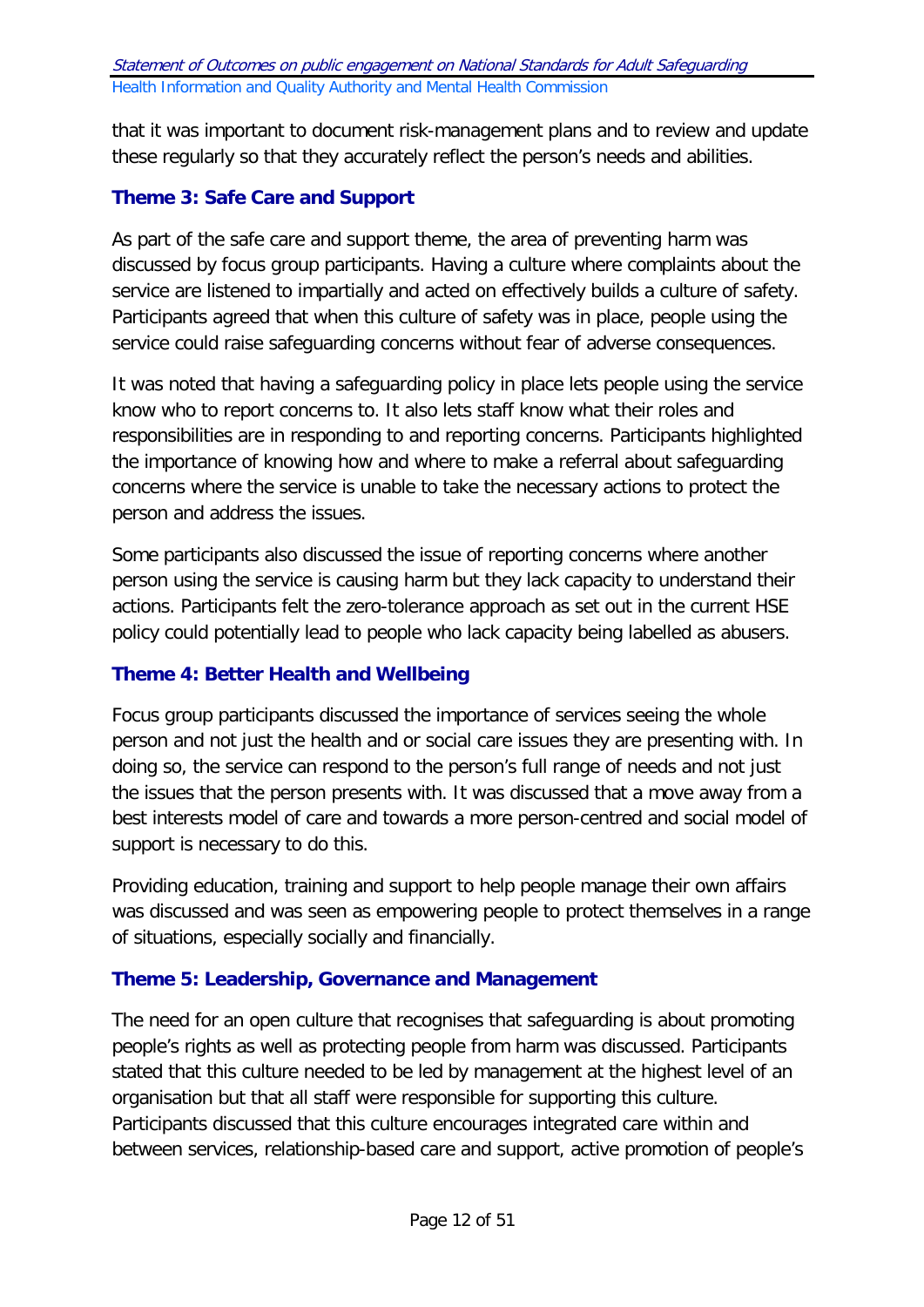rights, an openness to raising concerns and a focus on learning and development for all when safeguarding concerns arise.

To support this culture, participants noted that it is essential to have a safeguarding policy that everyone knows about and which is communicated in a way that suits people's needs. This policy should include an outline of staff roles and responsibilities and be clear about who to go to for support and advice if they have a concern.

Participants also discussed the importance of services evaluating themselves and being evaluated by an external body to ensure that standards are being put into practice. Participants highlighted that it is essential that staff learn from these evaluations and that recommendations are put into practice to ensure that the service is meeting people's needs.

# <span id="page-12-0"></span>**Theme 6: Workforce**

Focus group participants emphasised the importance of good workforce planning, which starts at recruitment. Services should vet and screen staff effectively to safeguard people using services. It should be made clear in the employment contract what is expected of them in their role. Participants stated that continuity of staff is important as it allows them can build relationships with people using the service and get to know their needs.

Participants stated that supervision and support to develop staff skills in promoting people's rights and protecting them from harm is essential both at an individual level and at a team level. Participants also discussed how staff can be supported to raise concerns about a colleague or about the service itself and recommended a clear policy on this.

The importance of training for staff to be able to do their jobs effectively was discussed. Participants stated that staff should be trained in how to support people using services to make informed decisions about their own lives and how to positively manage risk.

Participants noted that staff should also be trained on what safeguarding is, how to prevent issues arising and how to respond when an issue does arise, and that this should be ongoing training. Participants noted that there should also be training and information for people using services to help them understand what harm is and how to protect themselves.

# <span id="page-12-1"></span>**Theme 7: Use of Resources**

The need for adequate resourcing for services so that they can give time and attention to each person, respond to their needs in a flexible and creative way and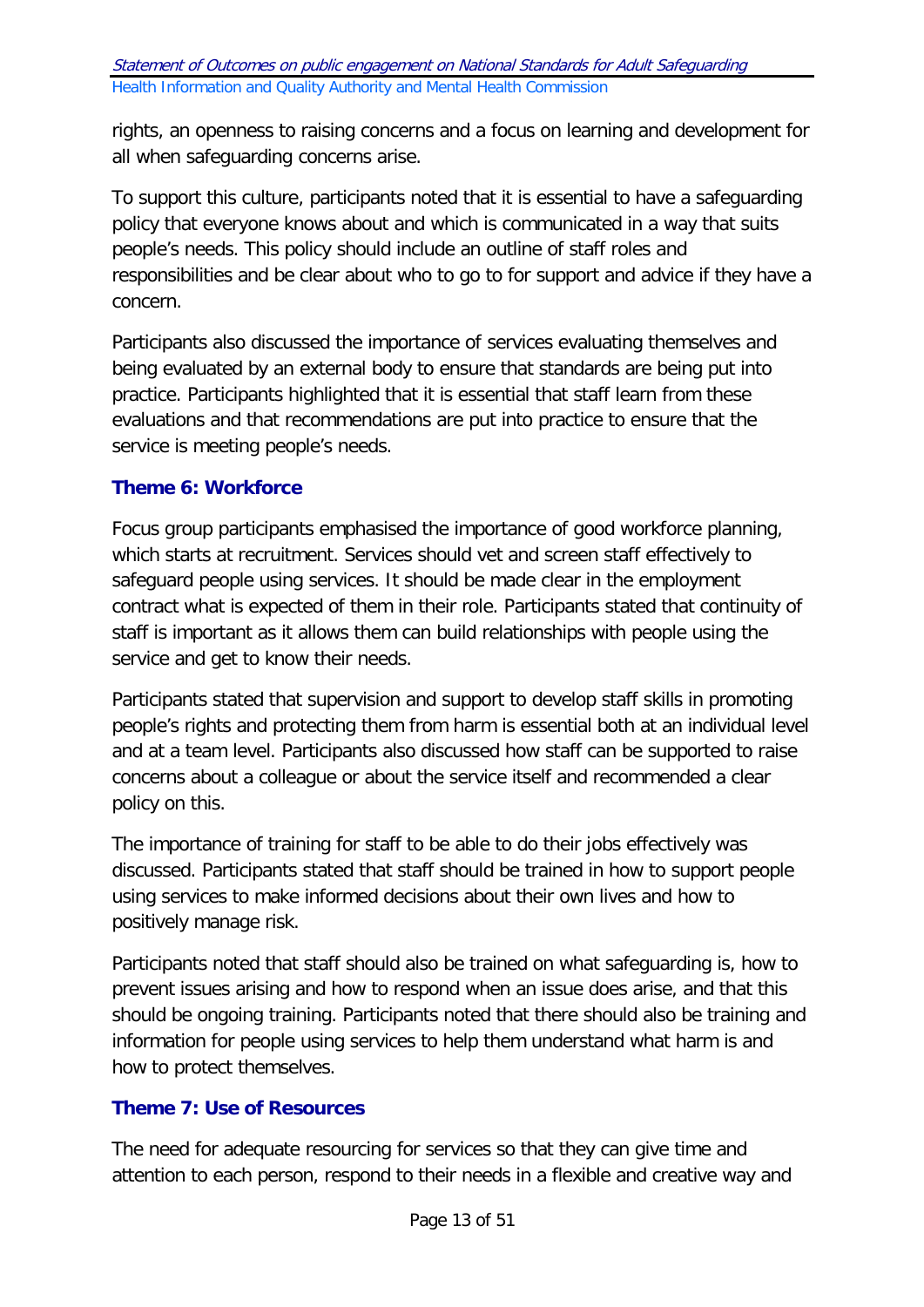provide high-quality facilities was emphasised by participants. Participants stated that adequate resources are needed to ensure that all appropriate actions are taken in response to a safeguarding concern.

Participants felt that resources needed to be used effectively and that at times the allocation of a service's resources seemed unequal, with a focus on management or administration and not on staff working directly with people using the service.

# <span id="page-13-0"></span>**Theme 8: Use of Information**

It was noted by participants that information needs to be shared effectively between services, especially at transition points (such as discharge from hospital) to ensure that there is follow-up support for the person. Participants agreed that sharing and handover of relevant information in a timely way could prevent harm from occurring.

Participants discussed striking a balance between maintaining a person's confidentiality and sharing information where there is a concern for their safety or the safety of others. Participants discussed that staff need to have the confidence to share information in relation to safeguarding concerns without fear that they will be in breach of data protection regulations.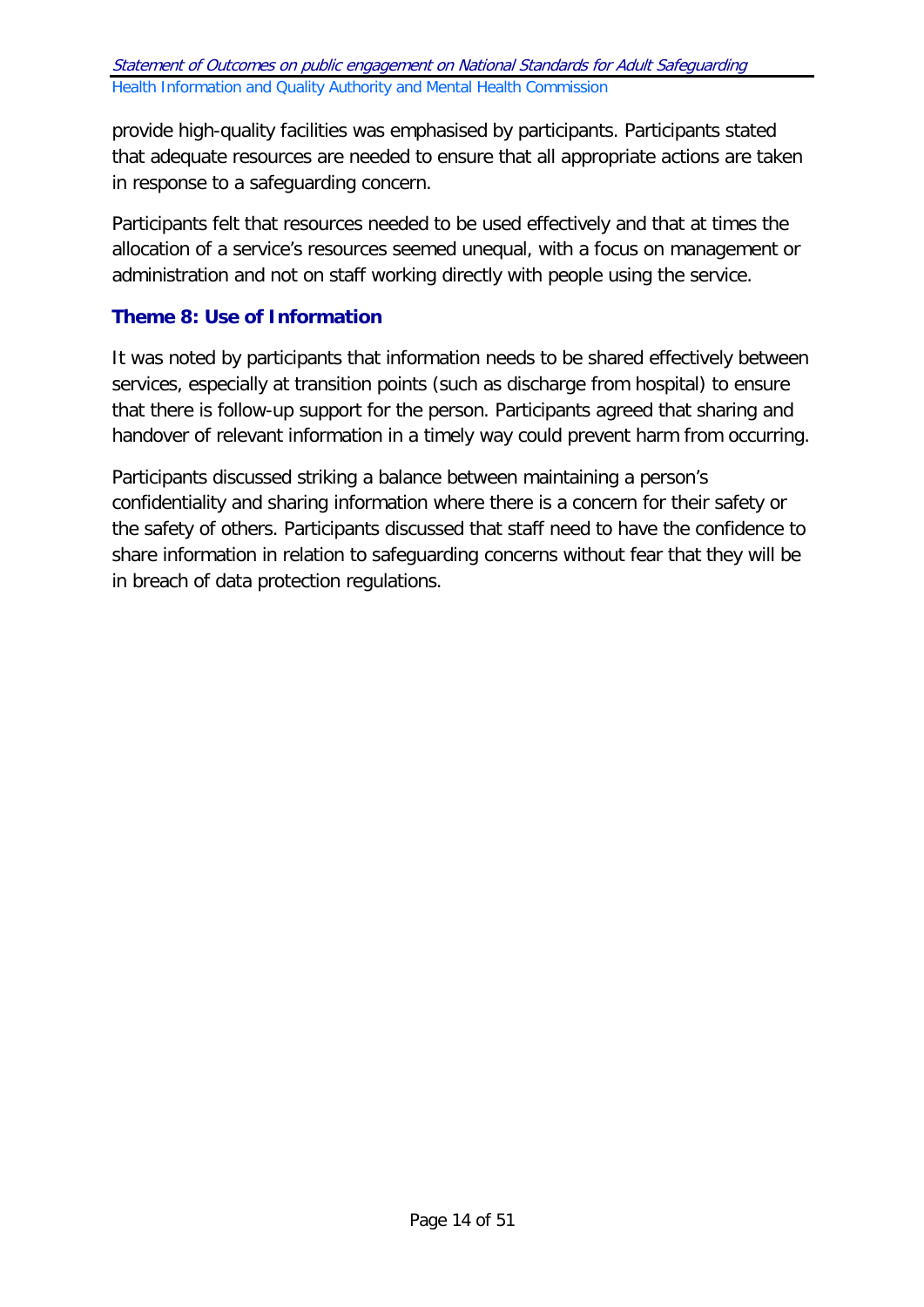# <span id="page-14-0"></span>**Chapter 4 Analysis of the public consultation**

This chapter presents an overview of the analysis of the responses received during the public consultation period.

## <span id="page-14-1"></span>**4.1 Overview of consultation submissions**

All of the feedback received from the public consultation was analysed and collated by the Project Team under the eight themes of the standards development framework, as outlined in Chapter 3.

There were 79 responses received over the seven-week public consultation phase. In the 'About you' section, respondents were asked if they were commenting on behalf of an organisation or in a personal capacity. If they were making the submission on behalf of an organisation they were asked to include the name of the organisation. Respondents were also asked whether they were commenting as a person who has used health and social care services or as a staff member or other person working in a health and social care service. Respondents who worked in a health or social care service role were asked to specify their role. Respondents making a submission on behalf of an organisation were asked to provide contact details so that these submissions could be verified.

## <span id="page-14-2"></span>**4.2 Results of the consultation submissions**

Of these 79 responses, 31 people (41%) responded in a personal capacity, with 44 people (59%) responding on behalf of an organisation. Figure 1 outlines responses received from individuals or on behalf of an organisation.

Of the 75 respondents who answered the question, 49 people (78%) stated that they were providing feedback as a staff member or other person working in a community health and social care service.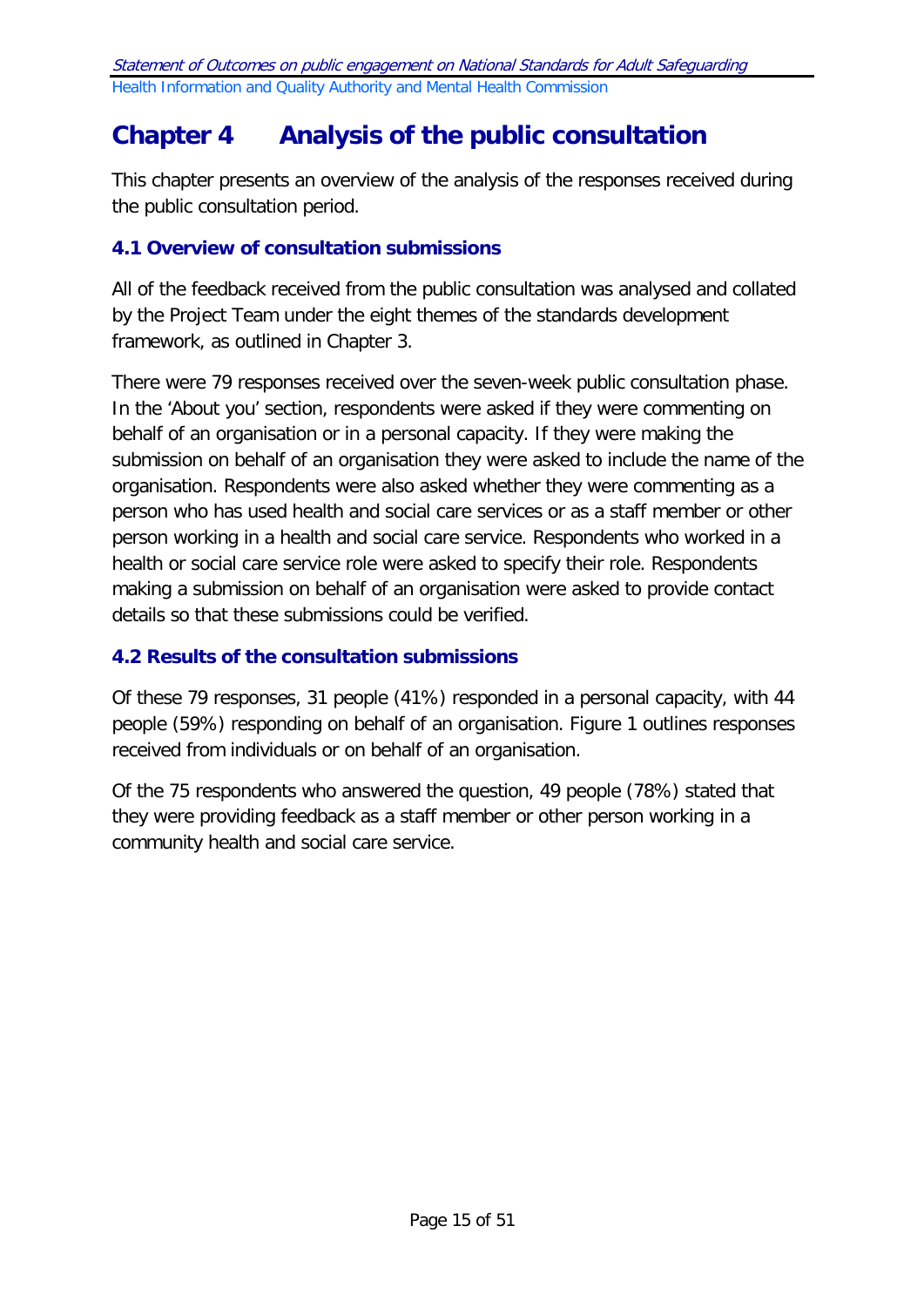## **Figure 1. Responses to consultation**



Sixty-nine respondents (87%) gave details of their roles. Examples of the roles of respondents working in health and social care services include:

- Clinical risk manager
- Head of social work
- Home support coordinator
- Mental health professional
- Primary care social worker
- Principal social worker
- Senior social worker (mental health)
- Senior speech and language therapist
- Team leader for social work services in mental health

See Appendix D for examples of the types of organisations that made submissions to the public consultation.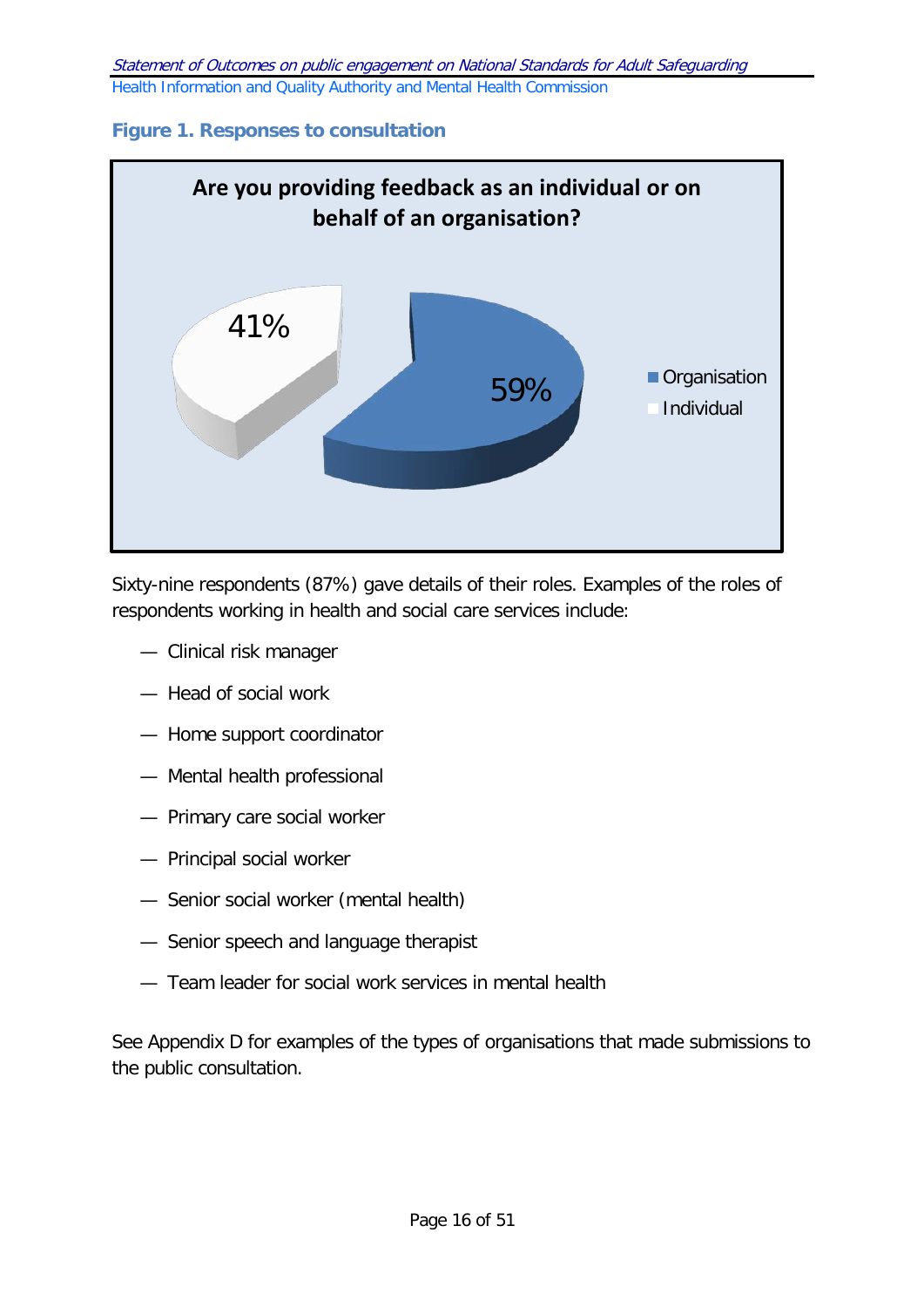# <span id="page-16-0"></span>**4.3 Feedback on principles underpinning the standards**

#### **Comments on the six adult safeguarding principles.**

This question asked for feedback from respondents on the six principles underpinning the draft standards. These principles are:

- **Empowerment**
- Rights-based approach
- Partnership
- **•** Proportionality
- **Accountability**
- **Prevention.**

#### **What the respondents said**

There was overall agreement with the principles that underpin the standards. Suggestions for additional principles were the principles of autonomy (the ability of an individual to direct how he or she lives on a day-to-day basis according to personal values, beliefs and preferences), independence and equality.

A number of respondents asked whether the principles outlined in the standards were in line with the principles in the HSE's Adult Safeguarding Policy, which was being revised at the time of the public consultation.

#### **HIQA and the MHC's response**

The wording of the principle 'A rights-based approach' was amended to include the terms autonomy and equality. Parts of Theme 1 (Person-centred Care and Support) were updated to incorporate these key terms.

The principles outlined in the National Standards and those in the HSE's Draft Adult Safeguarding Policy for public consultation complement one another. However, it is important to recognise that National Standards serve a different purpose than the HSE's Adult Safeguarding Policy, which describes operational procedures for the services it funds. The purpose of the National Standards is to promote improvements in the quality and safety of care and support services in Ireland.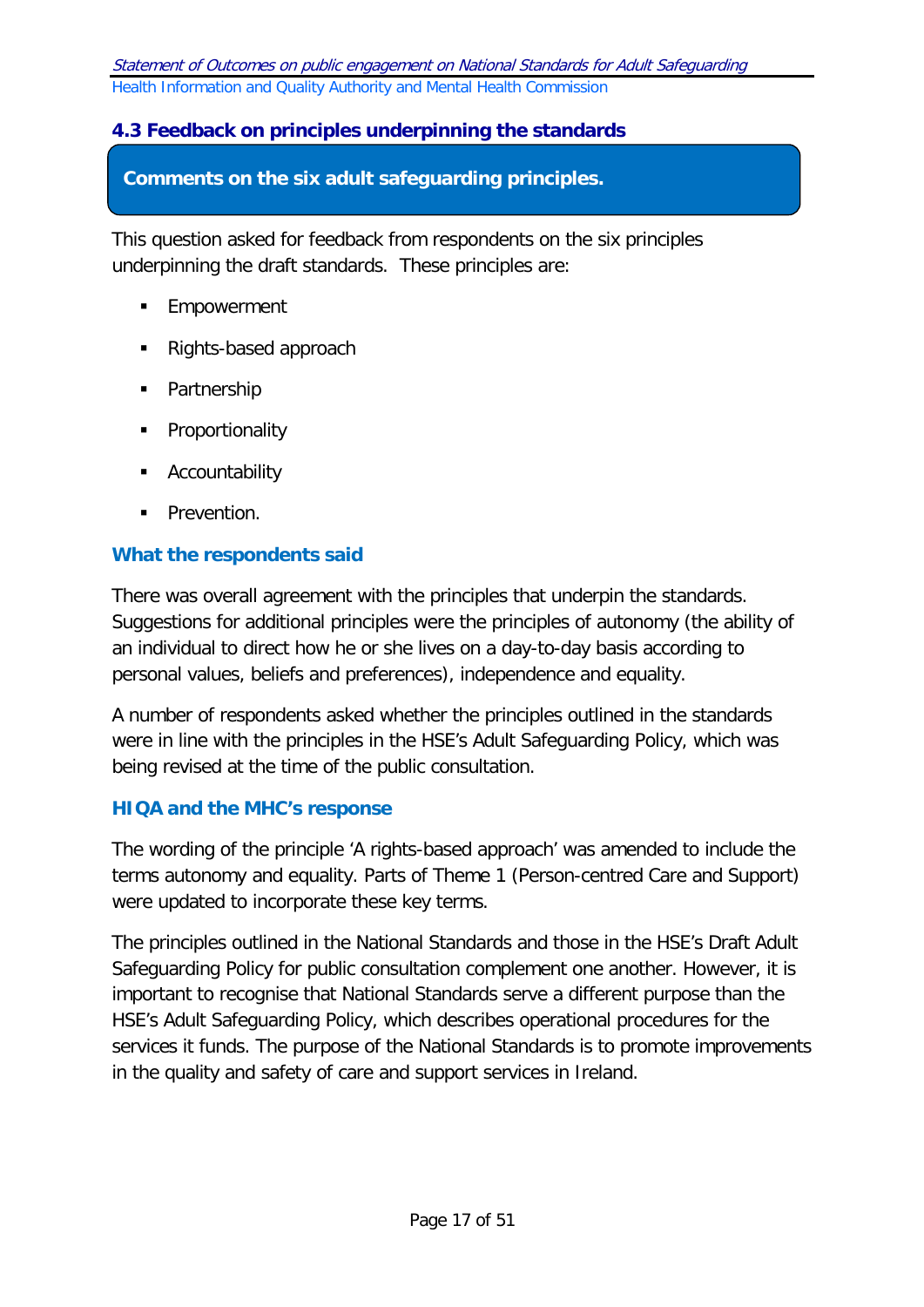## <span id="page-17-0"></span>**4.4 Feedback questions on specific themes**

In this section, respondents could provide feedback on each of the draft standard statements and or features. Respondents were asked to consider the following questions:

- Do you think all important areas have been covered in each standard or are there any areas that should be included or excluded?
- Are the features listed sufficient to assist staff working in health and social care services to meet the National Standards?

When providing their feedback, respondents were asked to reference the number of the standard and feature that they were commenting on. Table 1 provides a breakdown of the percentage of respondents that provided feedback in relation to each theme.

#### **Table 1. Percentage of respondents that provided feedback on each theme**

| <b>Theme</b>                             | Percent | Number of<br>respondents |
|------------------------------------------|---------|--------------------------|
| 1. Person-centred Care and Support       | 82%     | 65                       |
| 2. Effective Care and Support            | 78%     | 62                       |
| 3. Safe Care and Support                 | 73%     | 58                       |
| 4. Better Health and Wellbeing           | 65%     | 51                       |
| 5. Leadership, Governance and Management | 71%     | 56                       |
| 6. Workforce                             | 68%     | 54                       |
| 7. Use of Resources                      | 63%     | 50                       |
| 8. Use of Information                    | 63%     | 50                       |

#### <span id="page-17-1"></span>**Theme 1: Person-centred Care and Support**

The majority of respondents (82%, or 65 people) provided comments on Theme 1: Person-centred Care and Support.

#### **What the respondents said**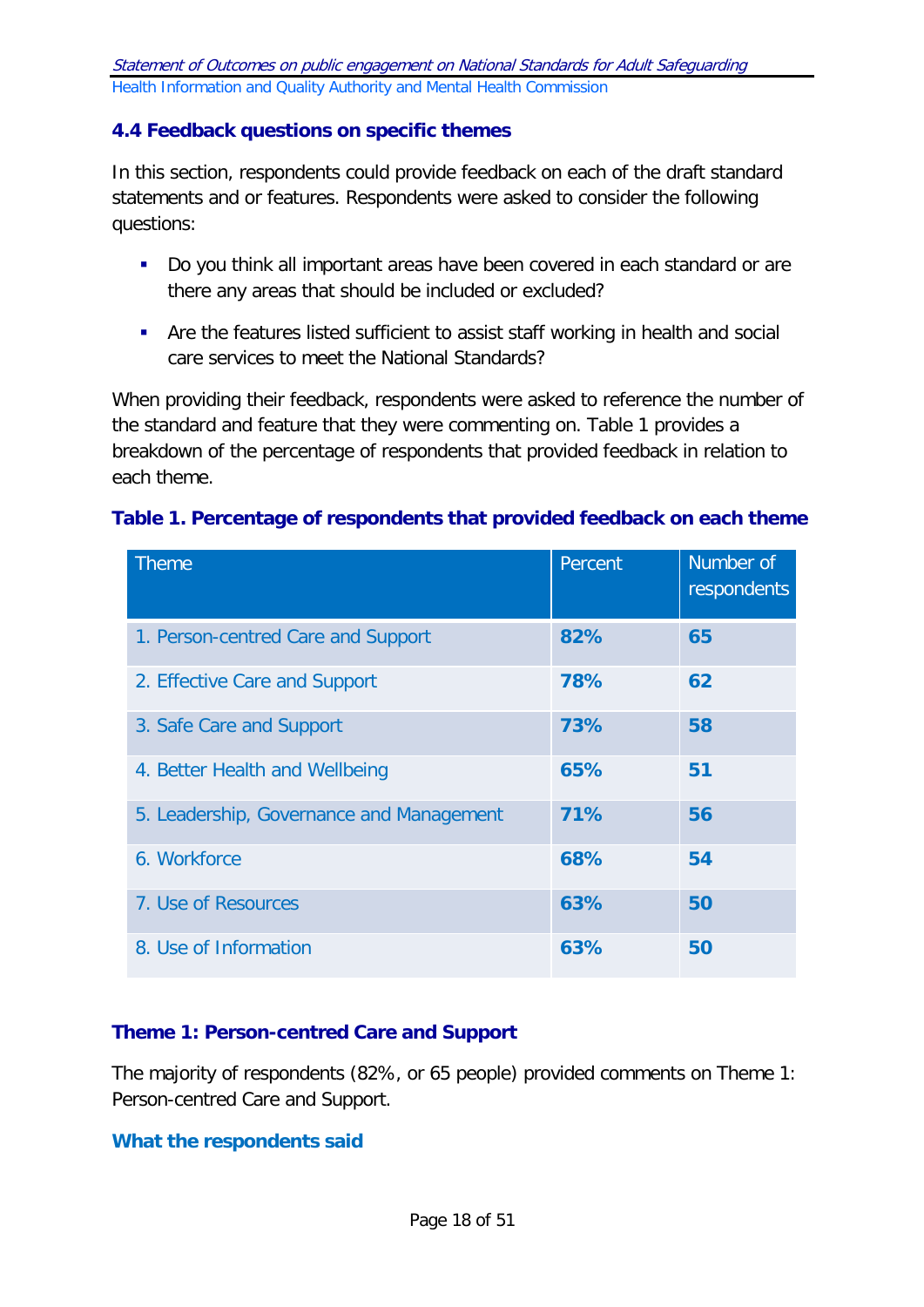Overall, there was a positive response to the standards, and the focus on a rightsbased approach to reducing risk and promoting health and wellbeing was welcomed. A number of respondents saw this as a move away from a paternalistic approach that limited the autonomy of people who were perceived to be vulnerable to abuse.

In this theme, respondents suggested a number of areas that could be made clearer to ensure the effective implementation of the standards, including:

- the responsibilities of a service to respond to a safeguarding concern when doing so would not comply with a person's wishes, in order to protect them and or others
- the key terms 'nominated person' and 'advocate'.

Feedback was received about the difficulty of recognising and addressing safeguarding issues in certain health and social care settings where people only accessed the service for a short time, such as acute hospital settings.

It was noted that strengthening the right of each person to make decisions about their care and support was important. It was also noted that the needs of people who may not be able to make decisions about their care and support needed to be reflected in the standards.

Finally, some feedback was received that related to content covered by other themes, including Theme 2: Effective Care and Support, Theme 6: Responsive Workforce and Theme 7: Use of Resources. These points are addressed in the relevant sections.

# **HIQA and the MHC's response**

The 'Introduction' to the standards has been strengthened and the features under Theme 1 were changed to clearly outline the responsibilities of the service to respond to safeguarding when doing so would not comply with a person's wishes in order to protect them and or others. These features now state that any response must be proportionate, must be tailored to the person's needs and be as closely aligned to the person's preferences as possible.

The definitions of the key terms 'nominated person' and 'advocate' were revised to provide clarity on the role of those that are nominated by the person using a health and or social care service.

In response to the feedback on the difficulty of recognising and addressing safeguarding issues in shorter-term health and social care settings, the standards make clear that their aim is to improve the experience of all people accessing health and social care services. The standards emphasise that people interact with and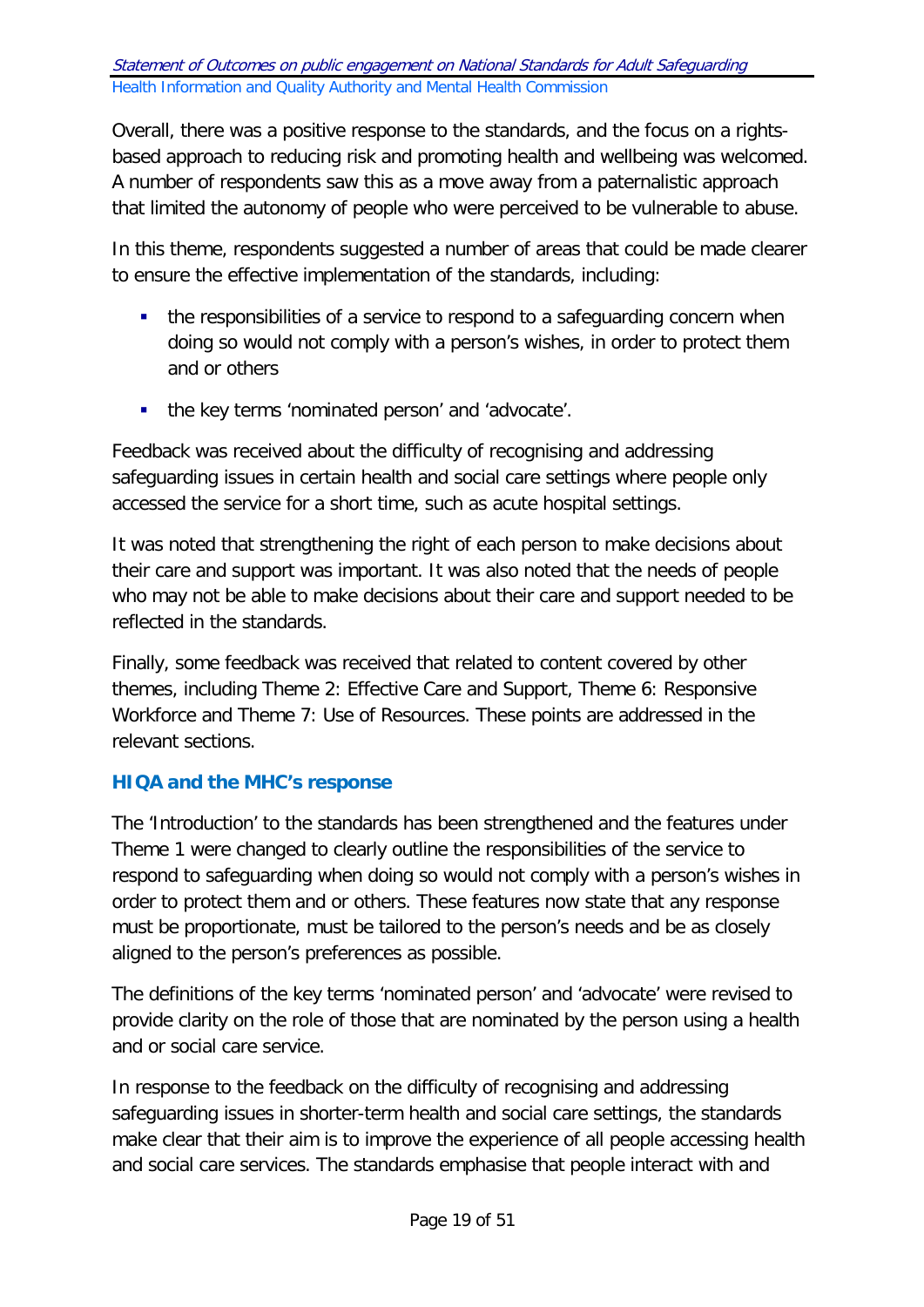move between services and should expect the same level of care and support, and commitment to safeguarding from all of the services that they use. It is recognised that how the standards are implemented may be different depending on the context; however, this does not decrease the service's responsibility to reduce the risk of harm and promote each person's rights, health and wellbeing.

In response to the feedback that the standards should reflect the importance of the person being supported to make decisions about their care and support, changes were made to the wording of Standard 1.2 to emphasise the person's centrality in decisions about their own care and support. The standards use the term 'shared decision-making', and a definition for this has been added to the Glossary of Terms.

# <span id="page-19-0"></span>**Theme 2: Effective Care and Support**

Over three-quarters of respondents (78%, or 62 people) provided comments on Theme 2: Effective Care and Support.

### **What the respondents said**

While a number of respondents welcomed supporting people using services to make balanced decisions around taking risks, there were a number of questions regarding whether a service would in reality be empowered to do this with the person.

Although many respondents recognised that interagency working (that is, working with other agencies) was necessary to prevent harm from occurring, especially when a person using services was moving from one service to another, a number of respondents questioned how workable interagency working would be.

A number of respondents requested templates and guidance to implement the standards. A number of respondents stated that terms such as 'effective', 'measures' and 'arrangements' could not be measured and queried how services could evidence compliance with the standards.

It was noted that there needs to be clarity about when a person's information could be shared without the person's consent.

Respondents noted that an effective service emphasised preventing safeguarding issues from happening and that an approach based on prevention needed to be strengthened in the standards.

Further feedback indicated that in order for care and support to be effective there needed to be continuity of care.

Where feedback was received that overlapped with content covered in Theme 5: Leadership, Governance and Management and Theme 6: Responsive Workforce, this was addressed under those particular themes.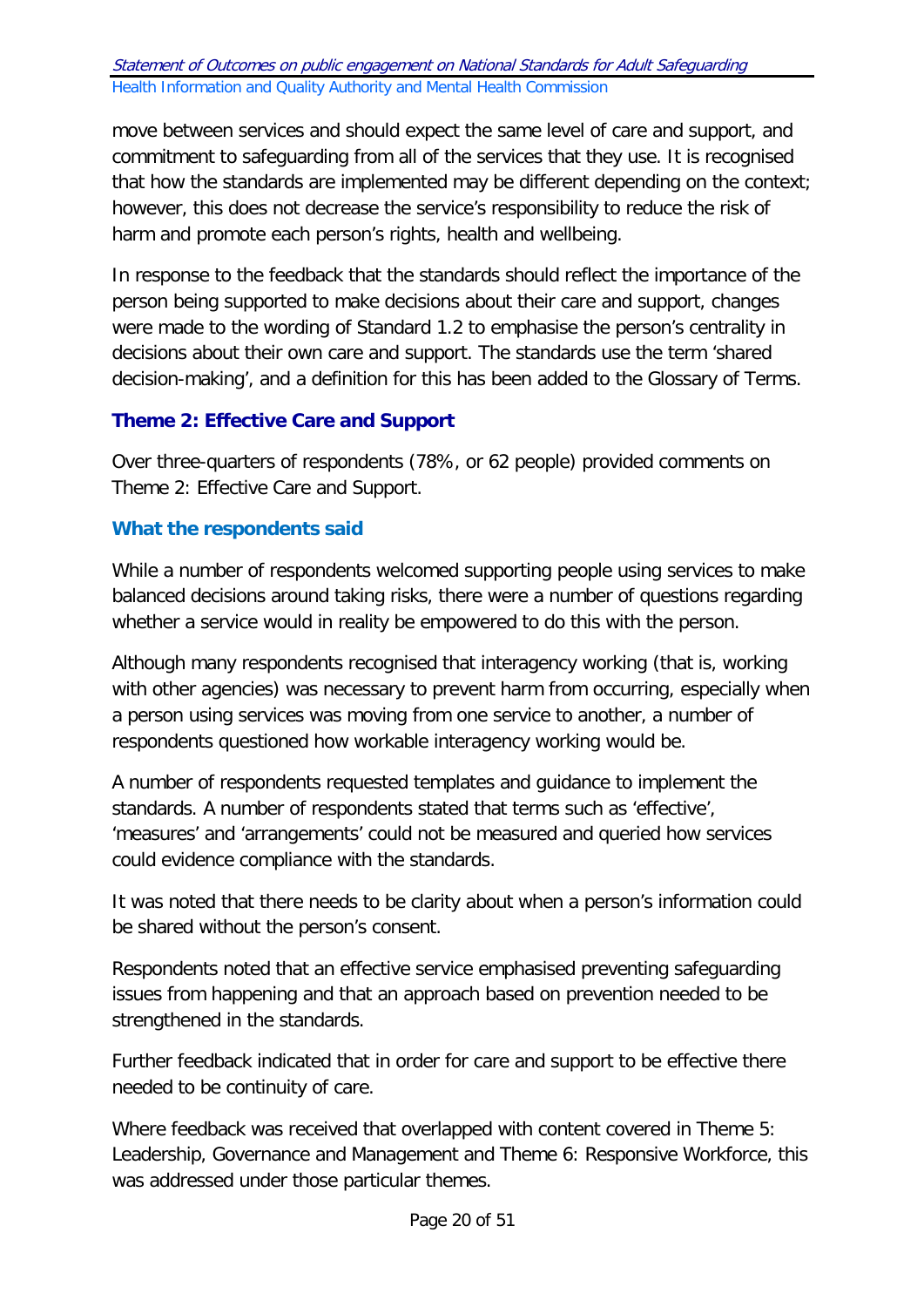### **HIQA and the MHC's response**

The standards set out a rights-based approach to decision-making and support a move away from a culture that is risk averse and that acts on the person's behalf without involving them. To support implementing such an approach, the features set out how decisions about a person's care and support are documented and reviewed with the person on a regular basis.

To address the concerns raised about interagency working, a number of features in this theme were strengthened and sought to set out the responsibility on staff members within and between services to work collaboratively to make sure that people receive integrated care and support. Recognising that integrated care and support must be part of the culture of a service and be led by management, further emphasis was placed on integrated working in Theme 5: Leadership, Governance and Management.

The National Standards are designed to be implemented in all health and social care services, settings and locations. The standards are high-level outcome statements in order for them to be applicable across a wide variety of services and settings. HIQA and the MHC acknowledge the requests for guidance and will consider this feedback, along with that received from other consultations with informed and interested parties, to inform the prioritisation and development of guidance in this area.

When there is a safeguarding concern, a person's information may be shared to protect the person or other people. The features and points in the 'What does this mean for me?' section in this theme and also in Theme 8: Use of Information have been strengthened to ensure that staff understand their responsibilities in sharing relevant information to safeguard people.

The standards recognise that in order to reduce risk, effective services must act to prevent risk in the first place. The introduction to this theme has been strengthened to emphasise the need for services to communicate both in and between services in a timely way to reduce the risk of harm.

#### **Theme 3: Safe Care and Support**

Almost three-quarters of respondents (73%, or 58 people) provided comments on Theme 3: Safe Care and Support.

#### **What the respondents said**

Respondents' feedback indicated that in order to support a culture of safety the standards must state that anyone who raises a safeguarding issue must be able to do so without negative consequences.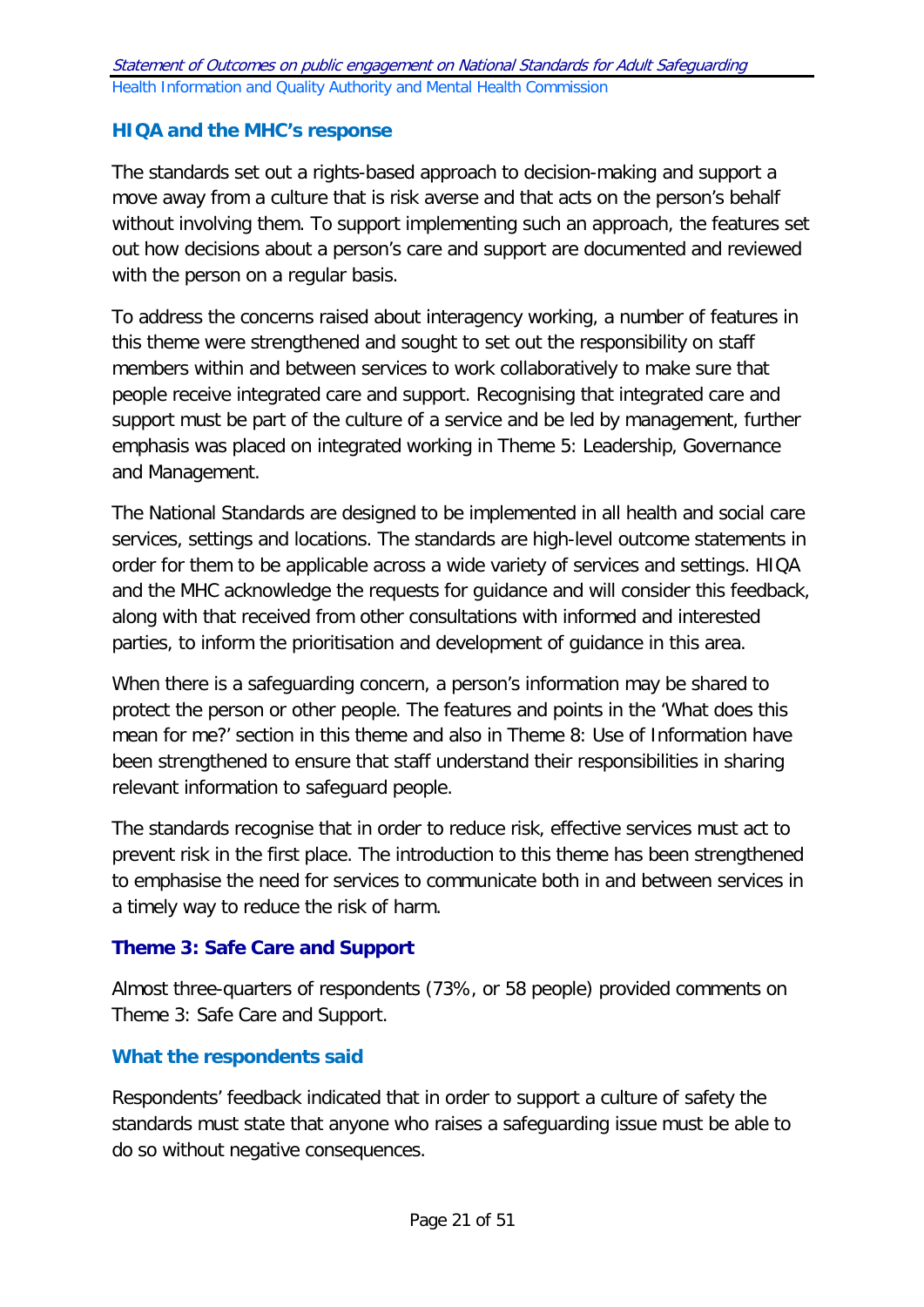Feedback from respondents indicated that restrictive practices can be applied to a person's communication as well as their movement and behaviour.

It was also noted that there should be systems in place to provide feedback to people on the outcomes of their complaints.

Where feedback was received that overlapped with content covered in Theme 1: Person-centred Care and Support and Theme 2: Effective Care and Support, this was addressed under those particular themes.

### **HIQA and the MHC's response**

The features were strengthened to emphasise the importance of an open culture that encourages people to raise safeguarding concerns without suffering negative consequences.

The definition of restrictive practices was broadened to include restrictions to people's communication as well as their behaviour and movement.

Amendments were made to a feature to acknowledge that services should have arrangements in place to provide feedback to people on the outcomes of their complaints.

#### **Theme 4: Better Health and Wellbeing**

Two-thirds of respondents (65%, or 51 people) provided comments on Theme 4: Better Health and Wellbeing.

#### **What the respondents said**

Within this theme it was noted that it was important for people who were part of specific equality groups, as set out in the Equal Status Act<sup>[§](#page-21-0)</sup>, to be supported in participating in the communities that they identified with and that this participation could be a factor in reducing the risk of harm.

Where feedback was received that overlapped with content covered in Theme 7: Use of Resources, this was addressed under that particular theme.

#### **HIQA and the MHC's response**

-

<span id="page-21-0"></span><sup>§</sup> The Equal Status Acts 2000-2015 ('the Acts') prohibit discrimination in the provision of goods and services, accommodation and education. They cover the nine grounds of gender, marital status, family status, age, disability, sexual orientation, race, religion, and membership of the Traveller community. The Acts also prohibit discrimination in the provision of accommodation services against people who are in receipt of rent supplement, housing assistance, or social welfare payments.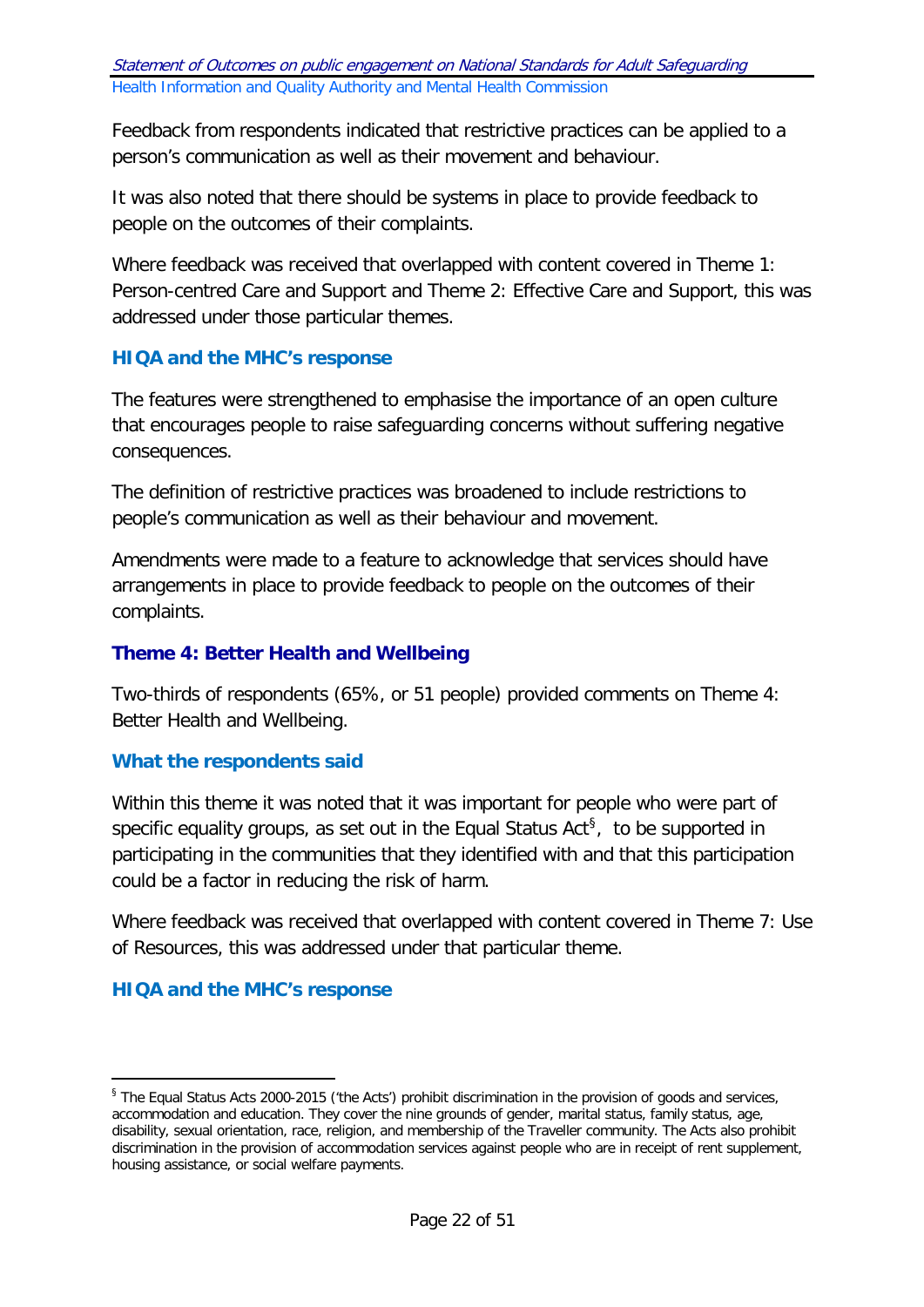It was acknowledged within the features that it was important for people to be supported and encouraged to participate in communities that they identified with and that they chose to be part of. This was further strengthened in the 'What does this mean for me?' section of this theme.

## **Theme 5: Leadership, Governance and Management**

Almost three-quarters of respondents (71%, or 56 people) provided comments on Theme 5: Leadership, Governance and Management.

### **What the respondents said**

Respondents welcomed the emphasis on a culture of openness and accountability in this theme.

A number of respondents wanted more clarity in relation to who is responsible and accountable for safeguarding within a service and recommended that this should be stated in the theme.

Feedback also indicated that a service should monitor and evaluate its own performance regularly by reflecting not only on feedback from those using the service and or their advocates, but also on how they put recommendations from external reviews and inspections into practice.

#### **HIQA and the MHC's response**

The purpose of the standards is not to set out specific procedural detail which is best described in a service's statement of purpose (or an equivalent document) and supported by local procedures. The standards describe high-level roles and responsibilities in order to help them be applied across a wide variety of services and settings.

Theme 5 was strengthened to reflect the importance of services reviewing and evaluating the service against recommendations from internal and external reviews.

#### **Theme 6: Responsive Workforce**

Two-thirds of respondents (68%, or 54 people) provided comments on Theme 6: Workforce.

# **What the respondents said**

Feedback indicated that team working is important in health and social care services and that the standards mainly focused on individual support and supervision.

A number of respondents provided feedback about the importance of having fair procedures for staff where a concern is raised about them.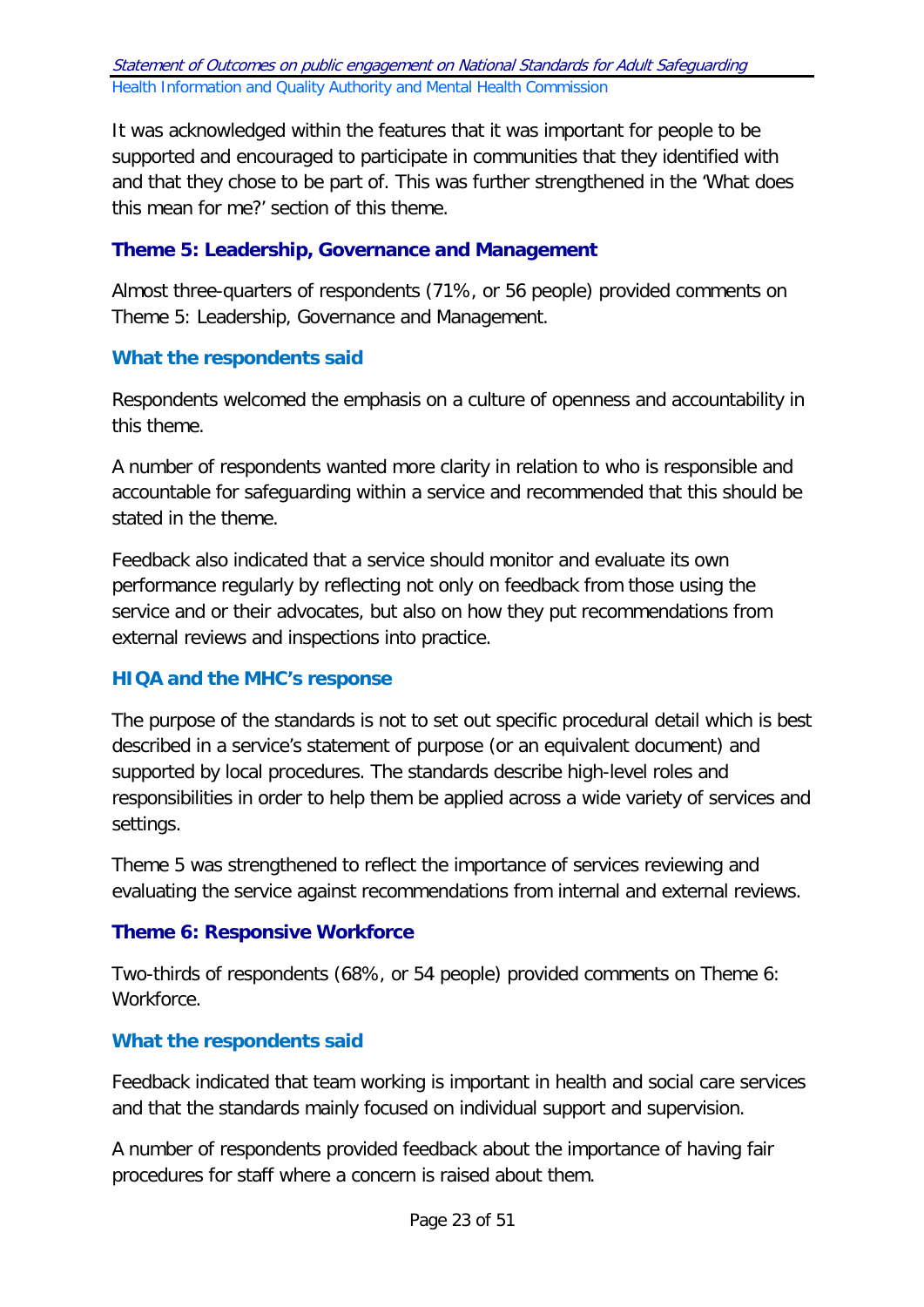A number of respondents sought details on the numbers of staff required, the competencies of staff and details of how staff should be supervised.

Where feedback was received that overlapped with content covered in Theme 7 (Use of Resources), this was addressed under that particular theme.

## **HIQA and the MHC's response**

The introduction and features have been changed to include the importance of supporting and developing teams. The features give examples of the ways in which a team-based approach to working is promoted.

It was acknowledged that it is important to include a feature highlighting that services must have fair and transparent processes to support and manage a staff member where a concern has been raised about them. This feature was added under this theme.

It is not the purpose of the standards to set out specific resource requirements, which are best set at a local level.

### **Theme 7: Use of Resources**

Almost two-thirds of respondents (63%, or 50 people) provided comments on Theme 7: Use of Resources.

#### **What the respondents said**

Overall, respondents felt that the standards can be implemented and that, while in some health and social care services a shift in culture is necessary, it would not have a huge impact on a service's resources as these were already in place in many services.

A small number of respondents raised concerns about services having enough resources in certain settings, for example acute hospital settings, to reduce the risk of harm and promote people's rights, health and wellbeing.

Feedback was provided that it was unclear which experts would be consulted about buildings and facilities refurbishment and why this had been included as a requirement.

#### **HIQA and the MHC's response**

The standards were revised to focus on people's right to be safe as a fundamental right that services must uphold regardless of pressure on resources. This was further strengthened in the features of this theme.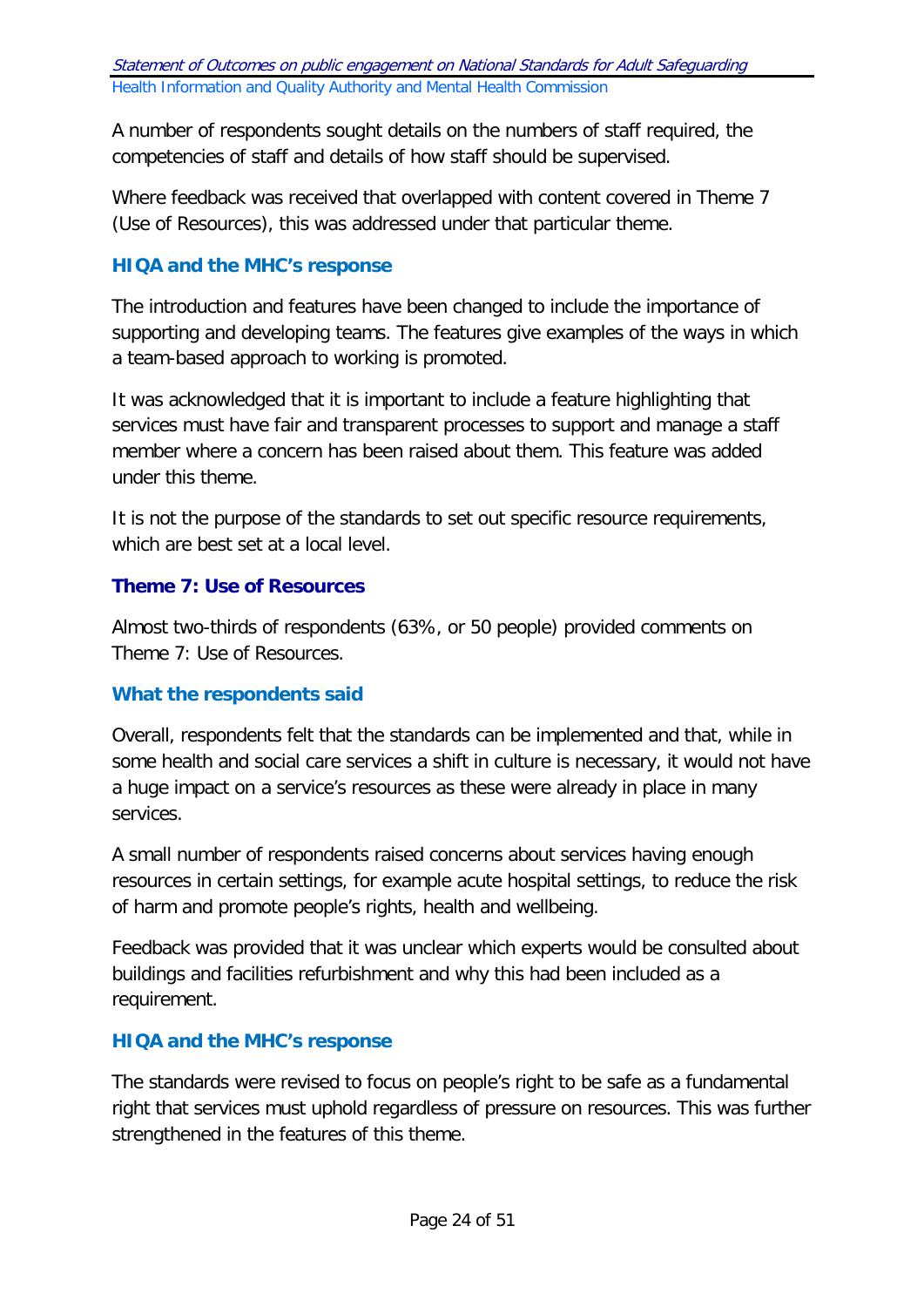The reference to experts being consulted when buildings or facilities are being refurbished was removed from the features.

# **Theme 8: Use of Information**

Almost two-thirds of respondents (63%, or 50 people) provided comments on Theme 8: Use of Information.

#### **What the respondents said**

Respondents emphasised the importance of collecting and sharing good-quality information while protecting people's privacy and confidentiality. A number of respondents requested clarity about when a person's information should be shared without their consent.

A small number of respondents requested that the standards provide detail of, for example, how safeguarding reports should be completed or how breaches in data protection should be reported.

Where feedback was received that overlapped with content covered in Theme 6: Responsive Workforce, this was addressed under that particular theme.

### **HIQA and the MHC's response**

The importance of effective communication and information exchange in providing coordinated care that reduces risk was emphasised in the text. In the 'What does this mean for me?' section, it is clarified that if there is a safeguarding concern, that information is only shared with the person's consent or where it is required to keep people safe.

The purpose of the standards is not to set out specific procedural detail, which is best described in a service's own policies and supported by local procedures. The standards are high-level outcome statements in order to help them be applied across a wide variety of services and settings.

# <span id="page-24-0"></span>**4.5 General comments on the draft standards**

**Are there any other general comments on the draft standards that you would like to make?**

This question gave respondents the opportunity to provide general comments on the draft standards. Over three-quarters of respondents (78%, or 62 people) answered this question.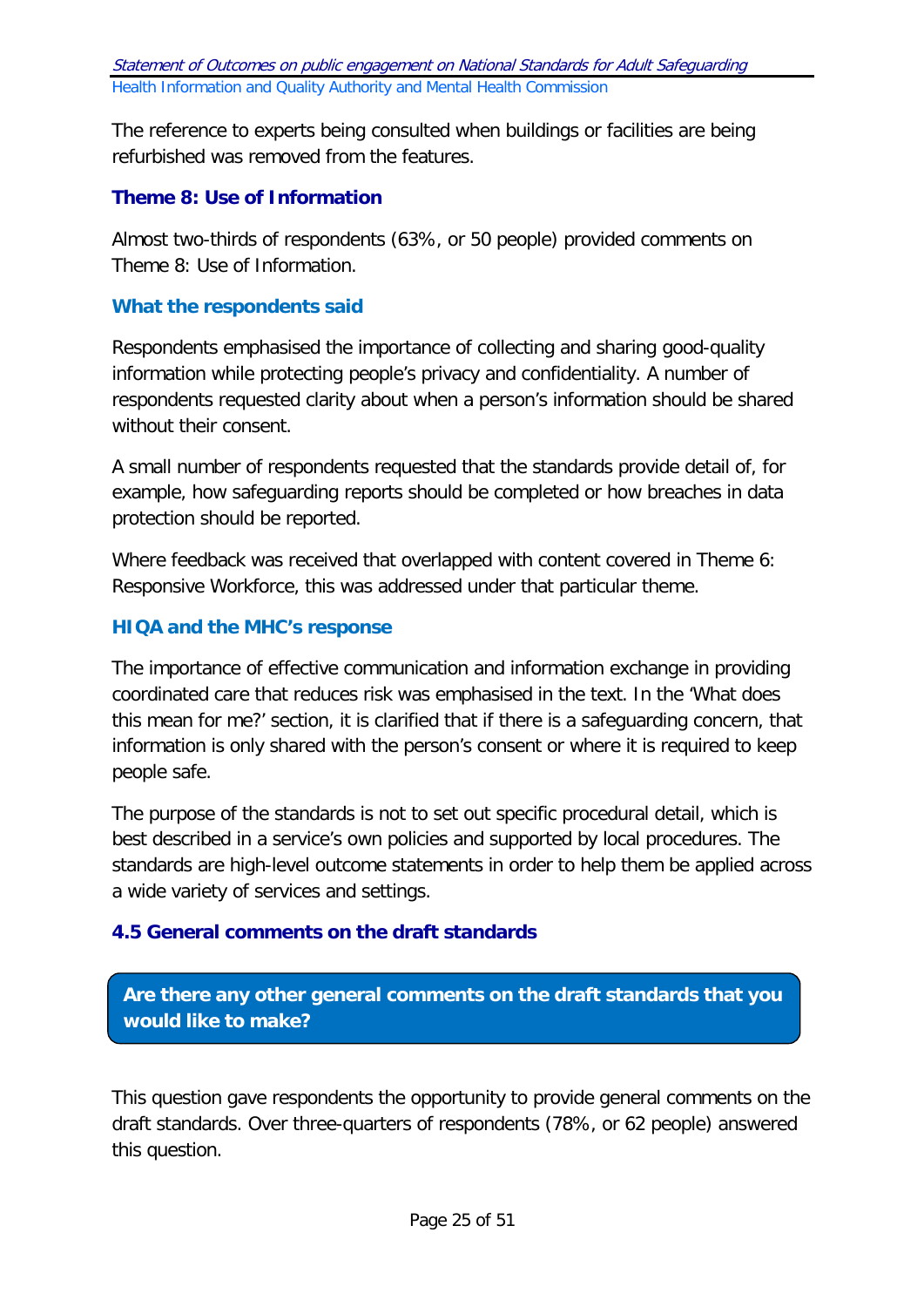### **What the respondents said**

The feedback was generally positive and the publication of the draft standards was viewed as a welcome development. Some examples of what respondents said include:

"The joint approach by HIQA and the Mental Health Commission to the development of this standard is very welcome. Development of the standards using the existing 8 themes provides a consistency and familiarity for services which will enable them to 'knit' the safeguarding standard into their existing practices and policies."

"It is important to have standards [for adult safeguarding] as I am service user who contacted my Designated Officer for support as I had a safeguarding concern and it is helpful."

While welcoming the standards, the need for additional resources and safeguarding systems in order to support their implementation was highlighted:

"We welcome the standards and the principles underpinning these. We feel that there needs to be one single national adult safeguarding policy rather than the piecemeal approach currently in place. Resources to safeguard and to provide supportive services need to be in place as well as extensive training of staff."

A number of submissions related to the HSE's revision of their Safeguarding Vulnerable Adults at Risk of Harm Policy which was also out for public consultation at the time of the public consultation on the National Standards. These respondents also asked how the National Standards will interact with a separate national policy on adult safeguarding, which the Department of Health is developing, and questioned whether the National Standards will improve the safeguarding landscape or confuse it.

In addition, some respondents sought more clarity around the scope of the standards and which services these standards apply to. Other respondents asked for guidance on the monitoring process and how National Standards for Adult Safeguarding will interact with other national standards.

#### **HIQA and the MHC's response**

While the purpose of the standards is not to set out specific procedural detail, which is best described in operational policies and procedures, the 'Introduction' to the National Standards was strengthened to highlight the importance of legislation, national policy, standards and local safeguarding systems working together to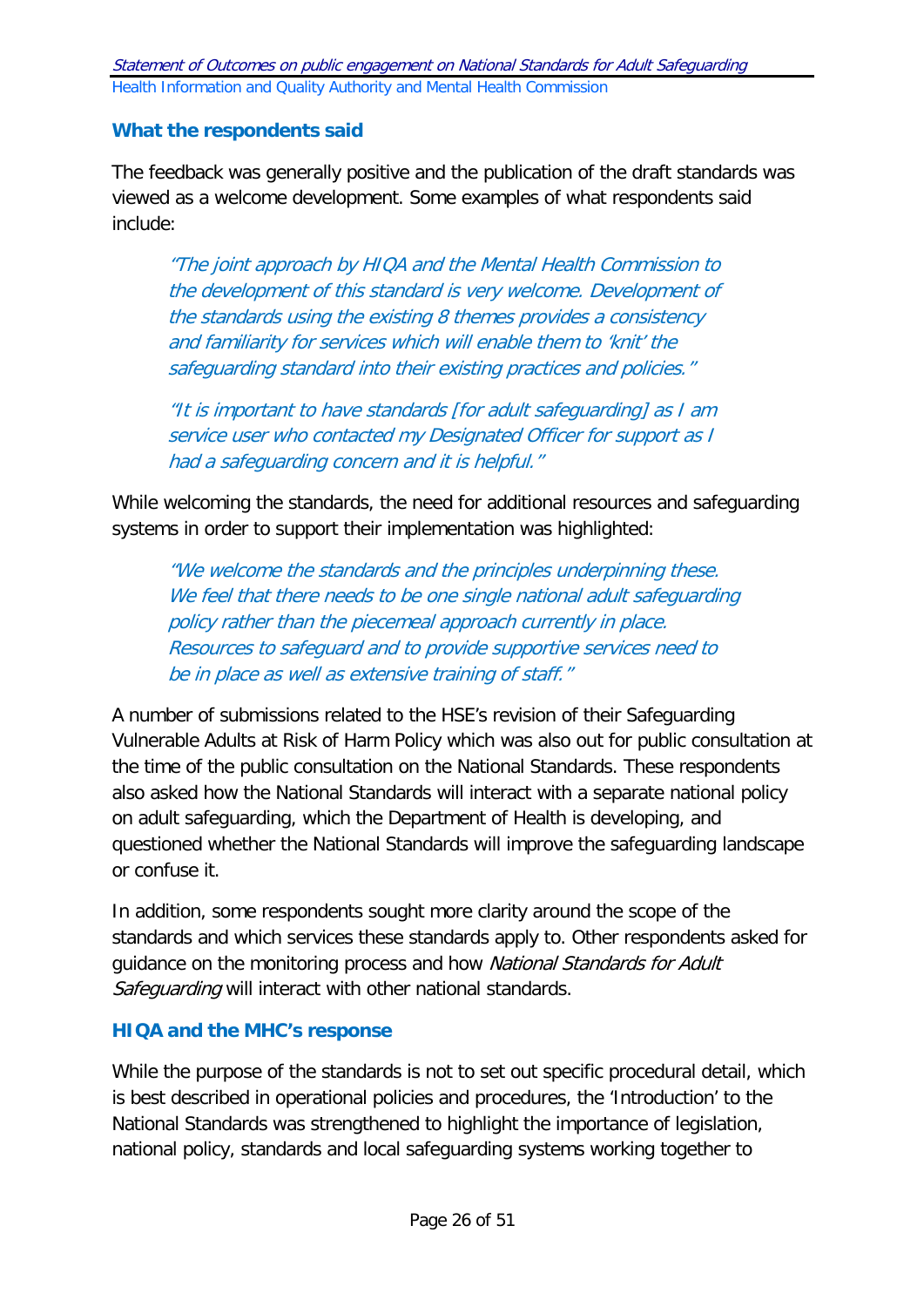support a consistent approach to the prevention of and response to adult safeguarding concerns.

A number of sections in the 'Introduction' were revised for clarity. For example, more detail was added to 'How these national standards should be used' to cover the wide range of settings the standards may be applied in. A section was also added to highlight how these standards interact with other national standards and requirements of other regulatory bodies.

It is envisaged that all health and social care services will adopt these National Standards, which are approved by the Minister for Health, to promote the rights, health and wellbeing of each person and reduce the risk of harm to people using health and social care services. It is the responsibility of each service provider to make sure that it is meeting the National Standards. Details of any potential monitoring process by both organisations are outside of the scope of the National Standards. Both organisations will issue further guidance to service providers prior to the commencement of any such monitoring programme.

# <span id="page-26-0"></span>**4.6 Feedback on the language, layout and accessibility of the draft standards**

Questions 2a, 2b and 3 asked for feedback on the language, layout and accessibility of the draft standards. This section of the document provides an overview of responses received in relation to these questions.

# **Language used in the draft standards**

This question asked respondents to state whether the language used in the draft standards is clear, easy to follow and easy to understand. Sixty-eight people (86%) answered this question. Of those who did provide feedback to this question, 58 people (85%) stated that the language used in the draft standards is clear, easy to follow and easy to understand. Figure 2 shows the number of Yes or No responses for whether the language used in the draft standards is clear, easy to follow and easy to understand.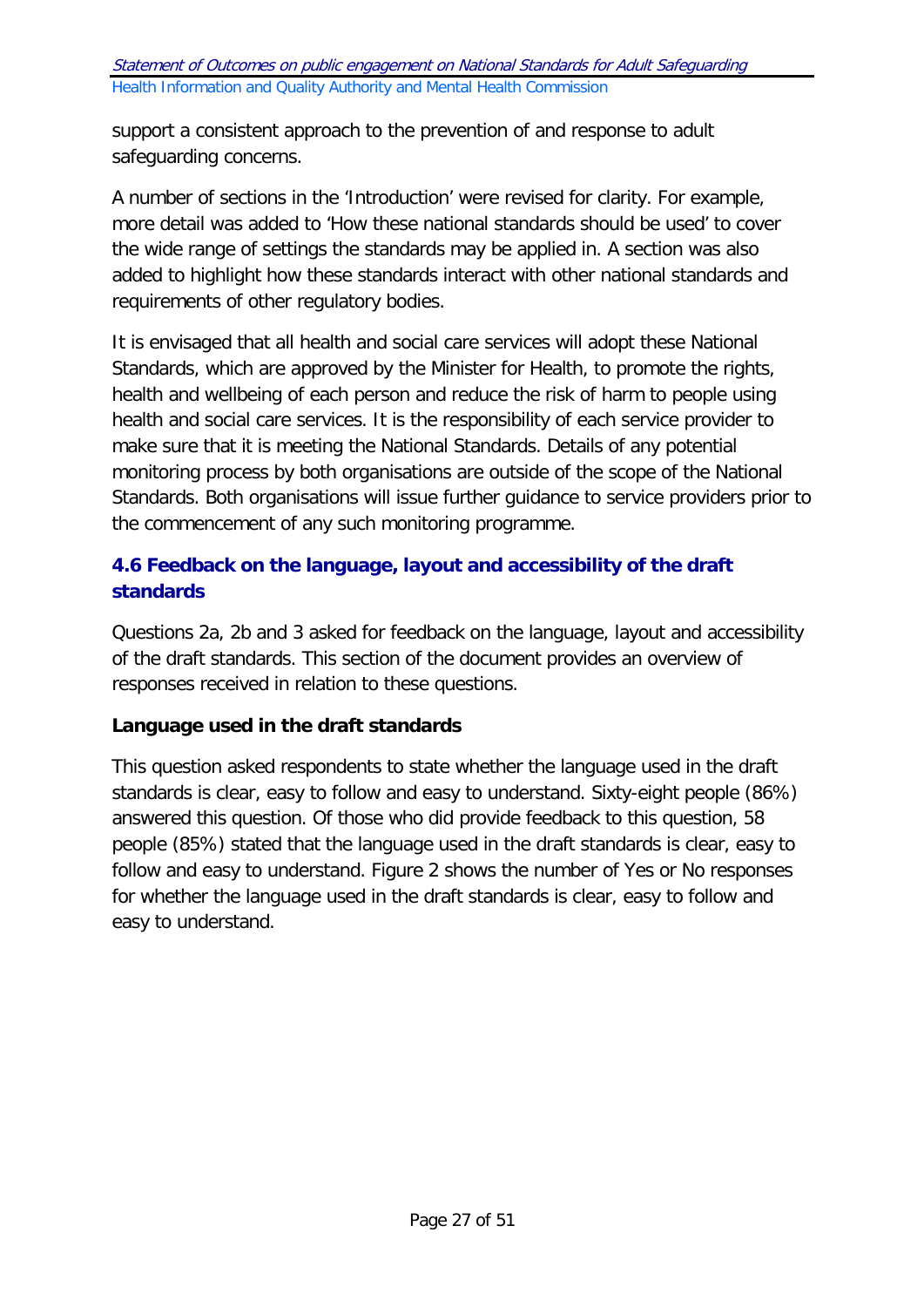



### **Layout of the draft standards**

This question required respondents to state whether the layout of the draft standards is clear, easy to follow and easy to understand. Sixty-six respondents (84%) provided feedback on this question. Of the respondents who answered the question, 60 respondents (91%) stated that the layout of the draft standards is clear, easy to follow and easy to understand. Figure 3 presents the number of Yes or No responses for whether the layout of the draft standards is clear, easy to follow and easy to understand.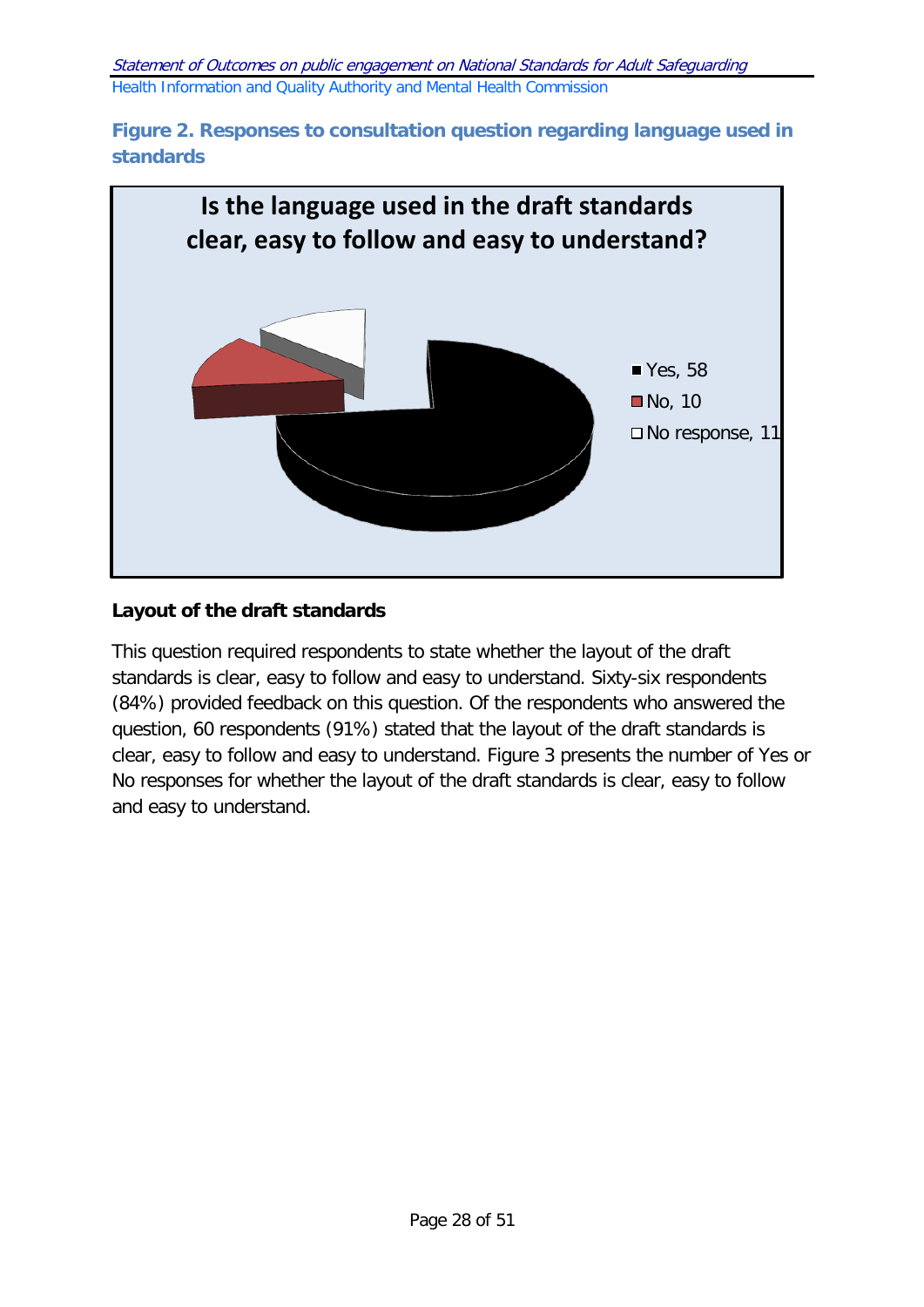**Figure 3. Responses to consultation question regarding layout of standards**



#### **What the respondents said**

Thirty-five respondents (44%) provided additional comments on the language and layout, which included a number of positive comments about the language and layout of the standards. Such comments included:

"I think they are very clear and well laid out using colour and 'non jargon' language."

"We found the standards very accessible and the sections 'what does this mean for me' particularly helpful."

However, some respondents thought that additional supports may be required to implement the standards. One respondent said:

"At times they appear to be aspirations and I would be unsure on how to implement some of the standards."

# **Format of the draft standards**

This question asked respondents to choose from four options, selecting the most useful formats for the draft standards. Respondents were given the choice to select more than one option for this question. Feedback was received from 65 respondents (82%). Figure 4 shows the breakdown of the responses.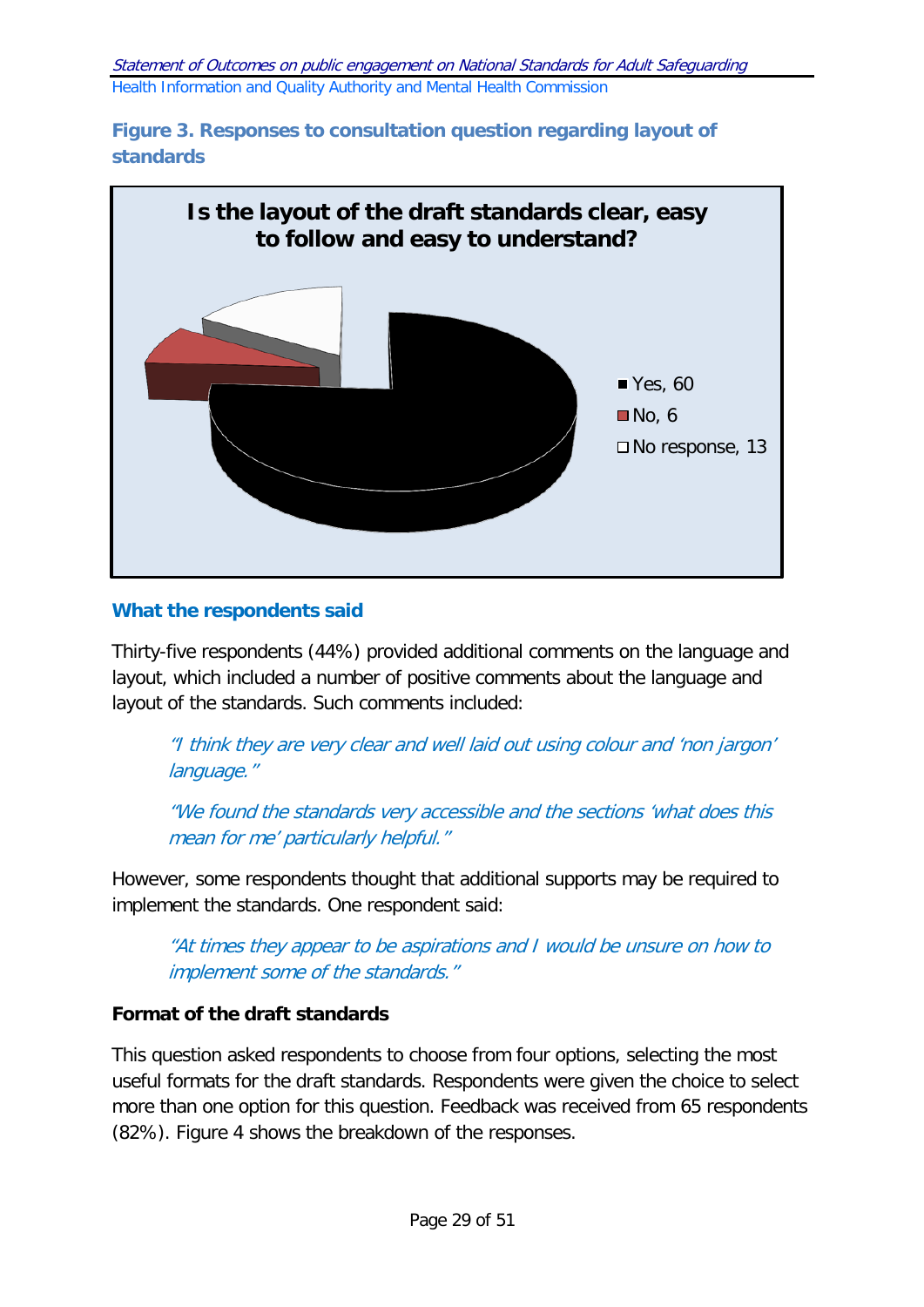



Twenty respondents (25%) provided additional comments on the most useful formats of the draft standards. There were a number of additional suggestions, including:

- **Braille and audio versions**
- **DVDs.**

# <span id="page-29-0"></span>**4.7 Supporting implementation and expected impact of the standards**

Question 4 and 5 focused on how these standards could be implemented in respondents' particular settings and what guides or tools could support this implementation. This section of the document provides an overview of responses received in relation to these questions.

# **How do you think these standards could be implemented in your setting?**

Fifty-six people (71%) responded to this question. In general, respondents felt that the standards would be easy to put into practice in their services.

#### **What the respondents said**

"The service (at all levels) can use the standard to benchmark our practices and policies and identify areas where we need to develop and improve. I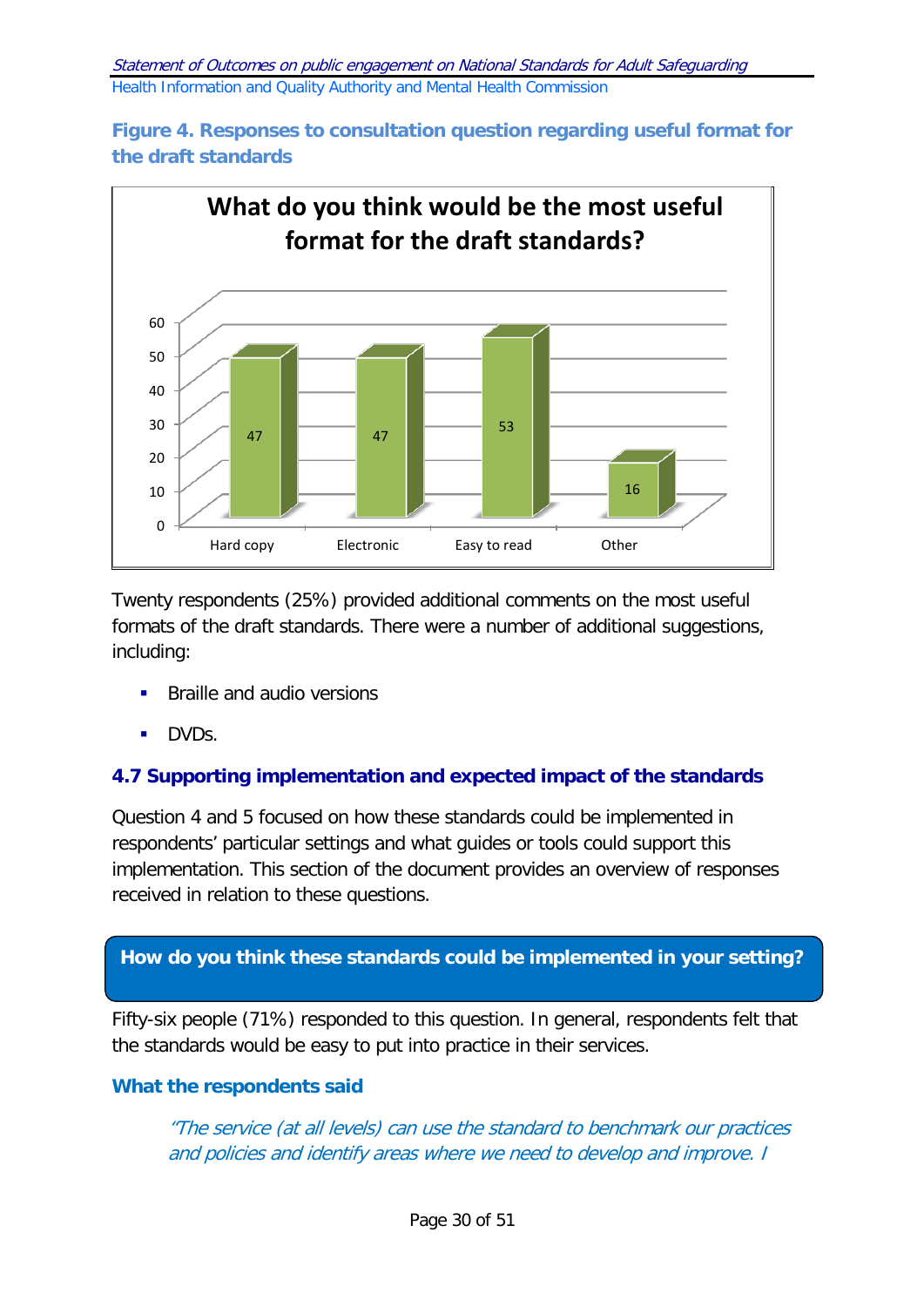think the 'what can I expect' sections enable services to visualise a positive safeguarding environment."

"Through E-learning package and face to face training sessions. Through the review of Operations Manuals ensuring compliance. Through the internal audit processes ensuring compliance. Staff newsletter article and team meeting discussions."

"We are a community based social work Learning Disability team. We can use the standards to guide best practice in the completion of safeguarding referrals, formal safeguarding plans, ensuring person centred approach that the service users voice, contribution and opinion is respected at meetings, in interviewing and in the formulation and review of his/her safeguarding plan."

However, some respondents felt that the standards were aspirational and better suited to services where people engaged over longer periods of time. The issue of resources to implement the standards in such settings was also raised as an issue. One respondent said:

"We feel that this will be extremely challenging in acute hospitals. The standards appear to be written as though they are for more long-term or residential services. Resources would be a major issue, [for example] Safeguarding Designated Officers and local implementation groups would need to be established."

**What other guides or tools would support the implementation of the National Standards?**

Fifty-four people (68%) responded to this question, providing a number of suggestions on tools and supports that could be provided. Respondents also highlighted the importance of the commencement of relevant legislation in supporting implementation. They also said that it was important for national policy, standards and local structures and procedures to work together to make sure that the National Standards are clear and consistent in reducing the risk of harm and promoting rights, health and wellbeing.

Respondents suggested guides and tools to do this, including:

- **Accessible information for people using services**
- **Staff training**
- **U** Videos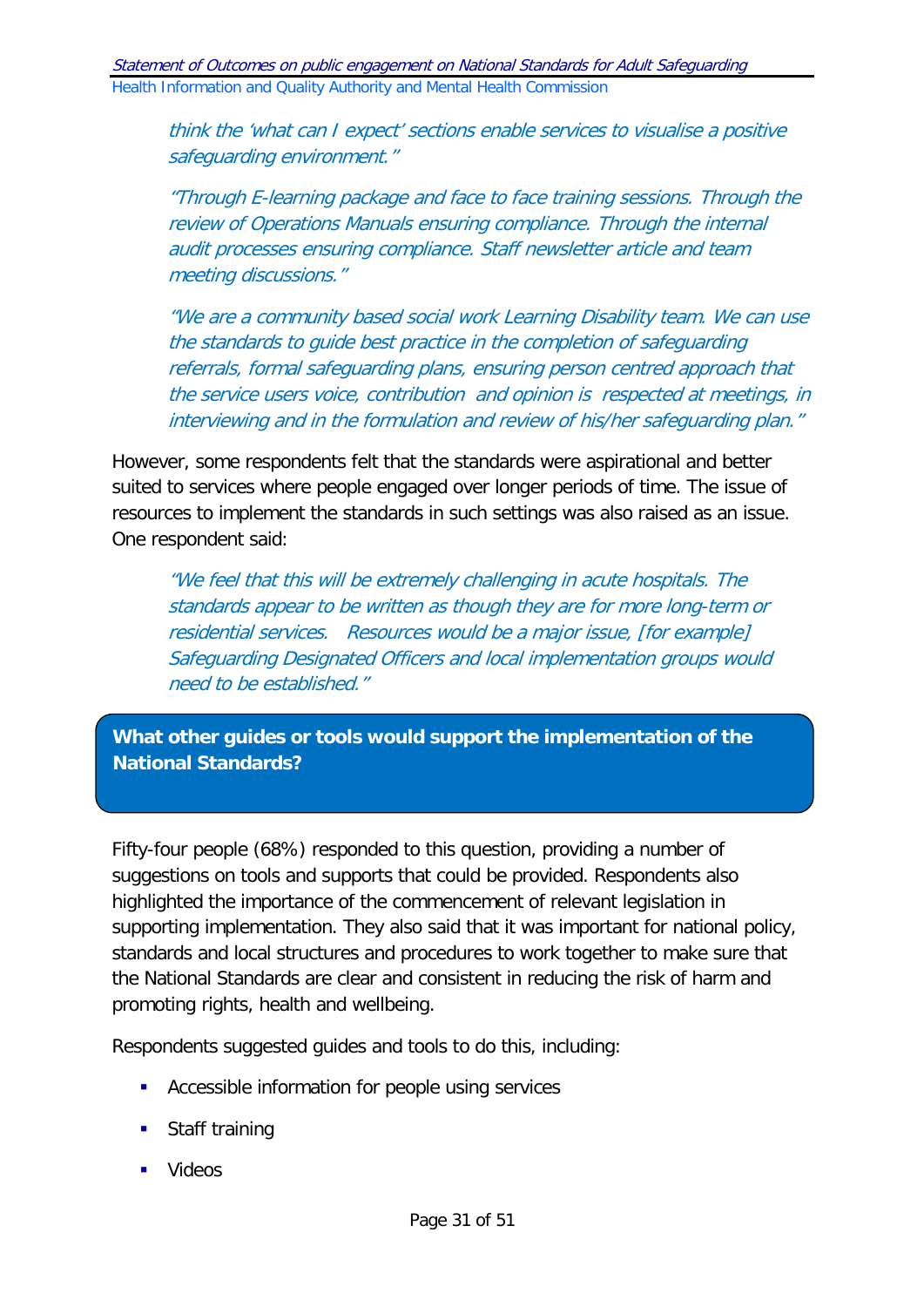- **HIQA and MHC guidance and templates**
- **Service-specific implementation guides.**

#### **What the respondents said**

"Standards are always dry. A set of examples of situations which may arise and how they should be dealt with would be useful for group discussion. This brings the standards to life and makes them practical."

"It would be useful to develop an E-learning resource (similar to the one available on Tusla website for Children's First)."

#### <span id="page-31-0"></span>**HIQA and the MHC's response**

In line with HIQA's 2019-2021 Corporate Plan, supporting material and guidance to improve understanding and implementation of standards, and to bring about better outcomes for service users will be developed and communicated to health and social care services. HIQA and the MHC will work in partnership on the development of relevant material to support the implementation of the National Standards for Adult Safeguarding.

#### **4.8 Impact of the draft standards**

Question 6 asked what impact the standards will have on safeguarding in health and social care services in Ireland, once they are in place. This section of the document provides an overview of responses received in relation to this question.

**When the National Standards are in place, what impact will they have on adult safeguarding in health and social care services?**

This question asked for the respondents' views on the impact the draft standards would have on adult safeguarding in health and social care services, when they are in place. Fifty-six respondents (71%) provided feedback on this question.

#### **What the respondents said**

In general, respondents who answered this question agreed that the draft standards will have a positive impact on adult safeguarding in health and social care services when implemented across services in Ireland.

Examples of comments received include:

"These national standards should have a positive impact on adult safeguarding in health and social care services […] These standards are about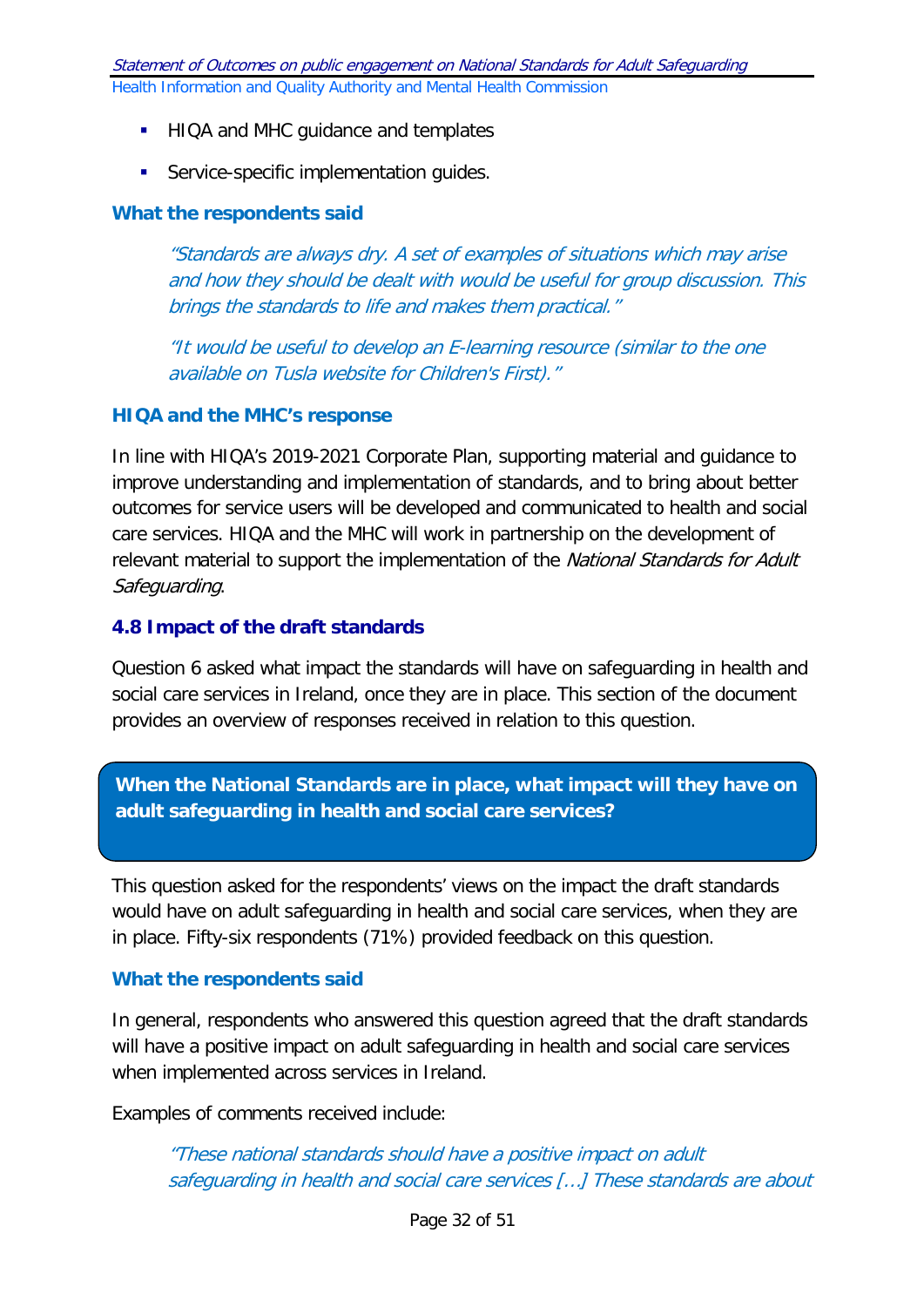more than keeping people safe, but also about people leading fulfilling and autonomous lives where positive risk is supported […] These national standards should lead to improvements for people in all settings, especially where self-regulation or internal safeguarding policies are not currently robust."

"The national standards would improve communication and collaboration between organisations in relation to safeguarding matters in cases wherein inter or multi-agency involvement is needed. The national standards, by various means, are likely to lead to significant improvements in safeguarding the most vulnerable adults from risk of harm or from continuing mistreatment, in whatever guise, when this has been occurring."

However, there were also questions about whether the standards can make a difference in the absence of regulation and inspection.

"If they are not subject to inspection what kind of impact will they have? Services that are underfunded will not be able to be in line with these standards. It is also not clear how much responsibility local voluntary and community services are expected to have and may actually dissuade people from volunteering unless services are required to have a safeguarding coordinator."

"It depends how they will be inspected. If managers are not held to account in terms of compliance with the standards, it will have little impact on the day to day running. The drive must have the support of management."

#### **HIQA and the MHC's response**

In the 'How the national standards should be used' section of the Introduction, it is stated that HIQA and the MHC's aim in developing these standards is to improve the experience of all people accessing health and social care services, to reduce their risk of harm and to promote their rights, health and wellbeing.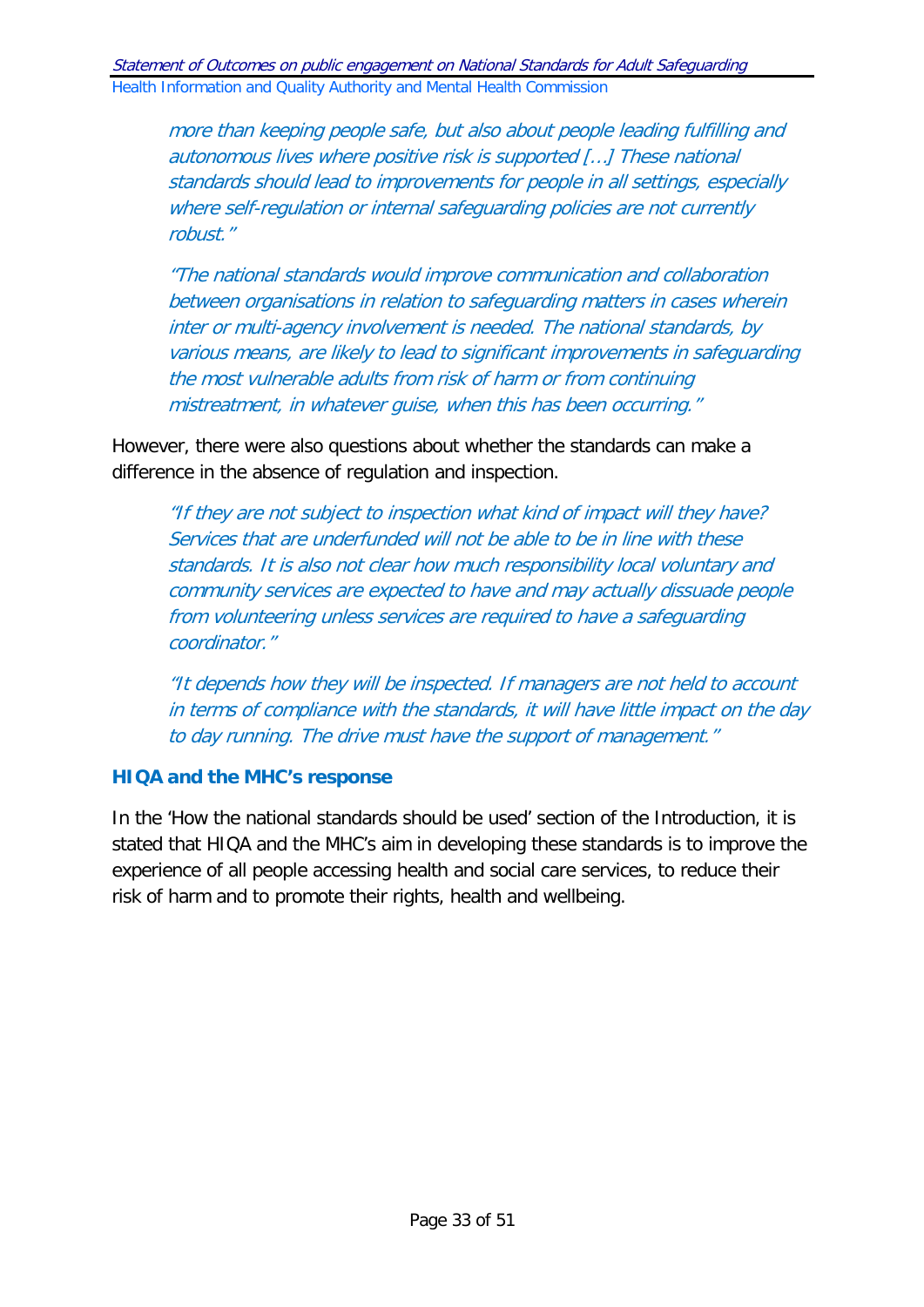# <span id="page-33-0"></span>**Chapter 5 Conclusion and next steps**

Both the focus group feedback and public consultation submissions were reviewed and considered and the draft national standards were revised based on the feedback. A summary of the feedback and changes was presented to the Advisory Group at the final meeting on 16 October 2018 and the revised National Standards were approved by the HIQA and MHC Boards in November 2018. The National Standards were then submitted to the Minister for Health for approval on 21 January 2019.

The National Standards for Adult Safeguarding were approved by the Minister for Health on the 20 August 2019. They were published by HIQA and the MHC in December 2019.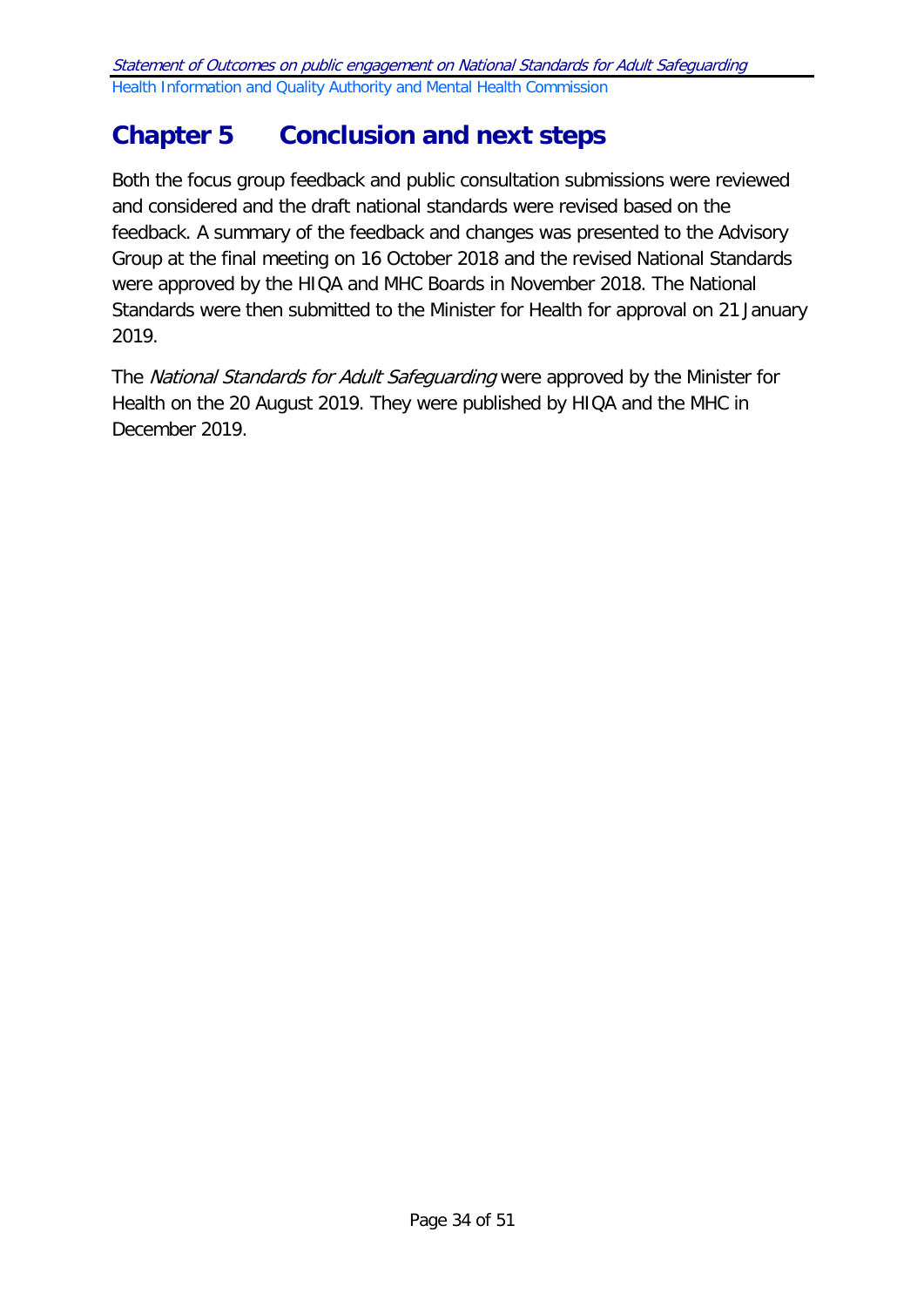# <span id="page-34-0"></span>**Appendix A — Membership of the Advisory Group and the HIQA and MHC Project Team in 2018**

# **Advisory Group membership**

| <b>Name</b>               | Organisation                                                                                              |
|---------------------------|-----------------------------------------------------------------------------------------------------------|
| Áine Flynn                | Director of Decision Support Service, Mental Health<br>Commission                                         |
| Anne Dempsey              | Communications Manager & Training Facilitator, Third Age<br>Ireland                                       |
| Anne O'Loughlin           | Principal Social Worker (Retired), Irish Association of Social<br>Workers                                 |
| Ann-Marie O'Boyle         | Investigator, The Office of the Ombudsman                                                                 |
| <b>Catherine Cox</b>      | Head of Communications and Carer Engagement, Family<br>Carers Ireland                                     |
| <b>Christine Barretto</b> | Social Care Worker, Cheeverstown House Community Services,<br>Social Care Ireland                         |
| Ciara McShane             | Regional Manager (Disability Services), HIQA                                                              |
| Conor Foy                 | Administrative Officer, Older Person's Unit, Department of<br>Health                                      |
| Donal Hurley              | Principal Social Worker, Health Service Executive (HSE)                                                   |
| Emma Balmaine             | Chief Executive, St John of Gods, Private Hospitals Association                                           |
| <b>Iris Elliott</b>       | Head of Policy and Research, Irish Human Rights and Equality<br>Commission                                |
| Ita O'Driscoll            | An Garda Síochána National Liaison Officer for Older People,<br>An Garda Síochána                         |
| Linda Moore               | Standards, Compliance and Quality Officer, Health Quality and<br>Service User Safety (Mental Health), HSE |
| Mark Felton               | Solicitor, The Law Society                                                                                |
| Martin Keville            | Assistant Principal, Department of Social Protection                                                      |
| Mary Condell              | Legal Advisor, SAGE                                                                                       |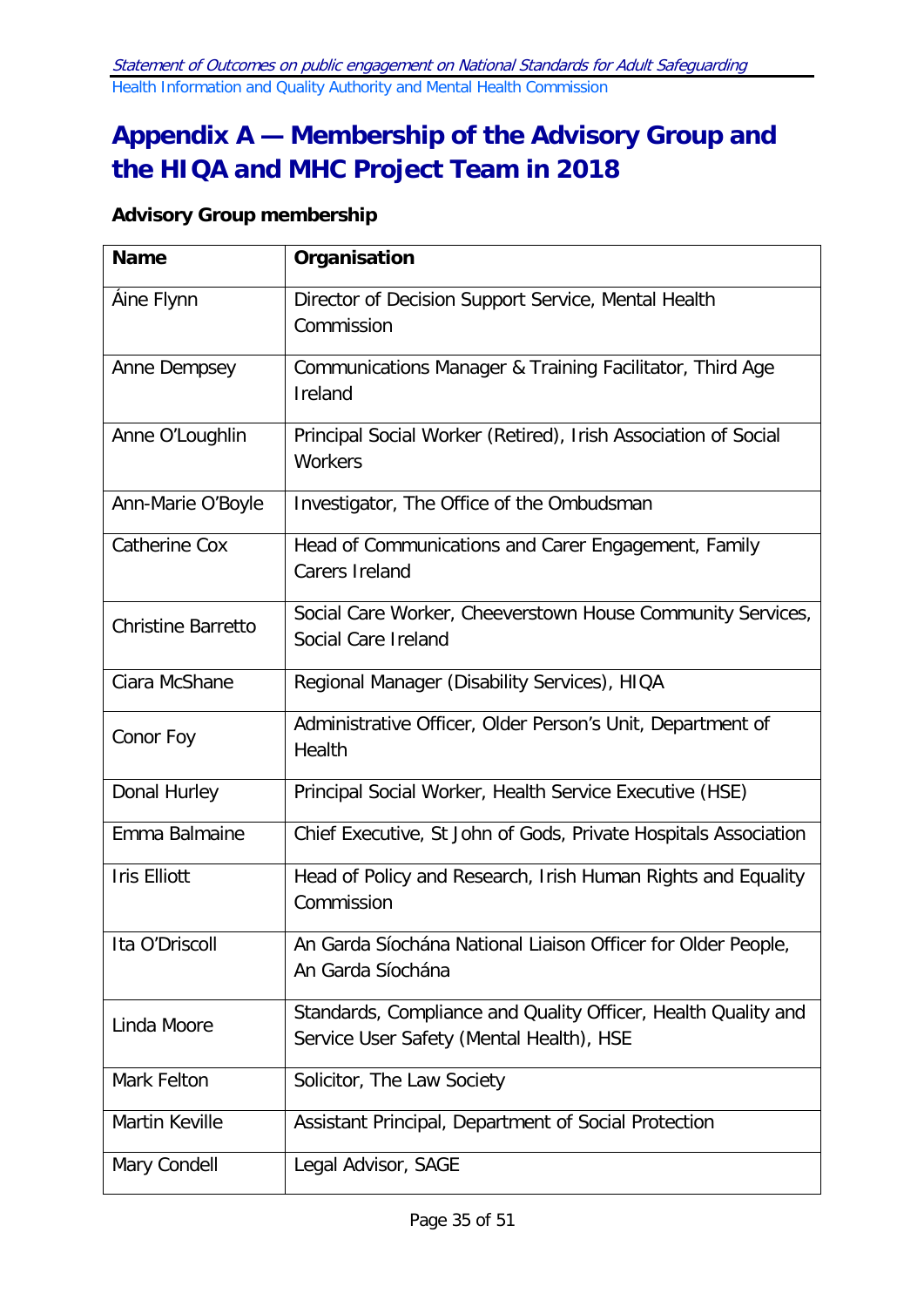| Noeleen Byrne           | Assistant Inspector, Mental Health Commission             |
|-------------------------|-----------------------------------------------------------|
| Phelim Quinn**          | CEO, HIQA                                                 |
| Rachel Flynn            | Director of Health Information and Standards, HIQA        |
| Rosemary Smyth          | Interim Chief Executive, Mental Health Commission         |
| Ruth O'Reilly           | Senior Standards Officer, National Disability Authority   |
| Sarah Lennon            | Communications and Information Manager, Inclusion Ireland |
| <b>Sinead Morrissey</b> | Practice Development Facilitator, Nursing Homes Ireland   |
| <b>Vicky Blomfield</b>  | Head of Quality Assurance, HIQA                           |

# **Project team**

| Aidan Murray     | Subject Matter Expert (Northern Ireland)        |
|------------------|-------------------------------------------------|
| Deirdre Connolly | Standards Development Lead, HIQA                |
| Kate Frowein     | Quality Improvement and Regulatory Manager, MHC |
| Linda Weir       | Standards Manager, HIQA                         |
| Louise Dolphin   | Standards Development Officer, HIQA             |

-

<span id="page-35-0"></span><sup>\*\*</sup> Chairperson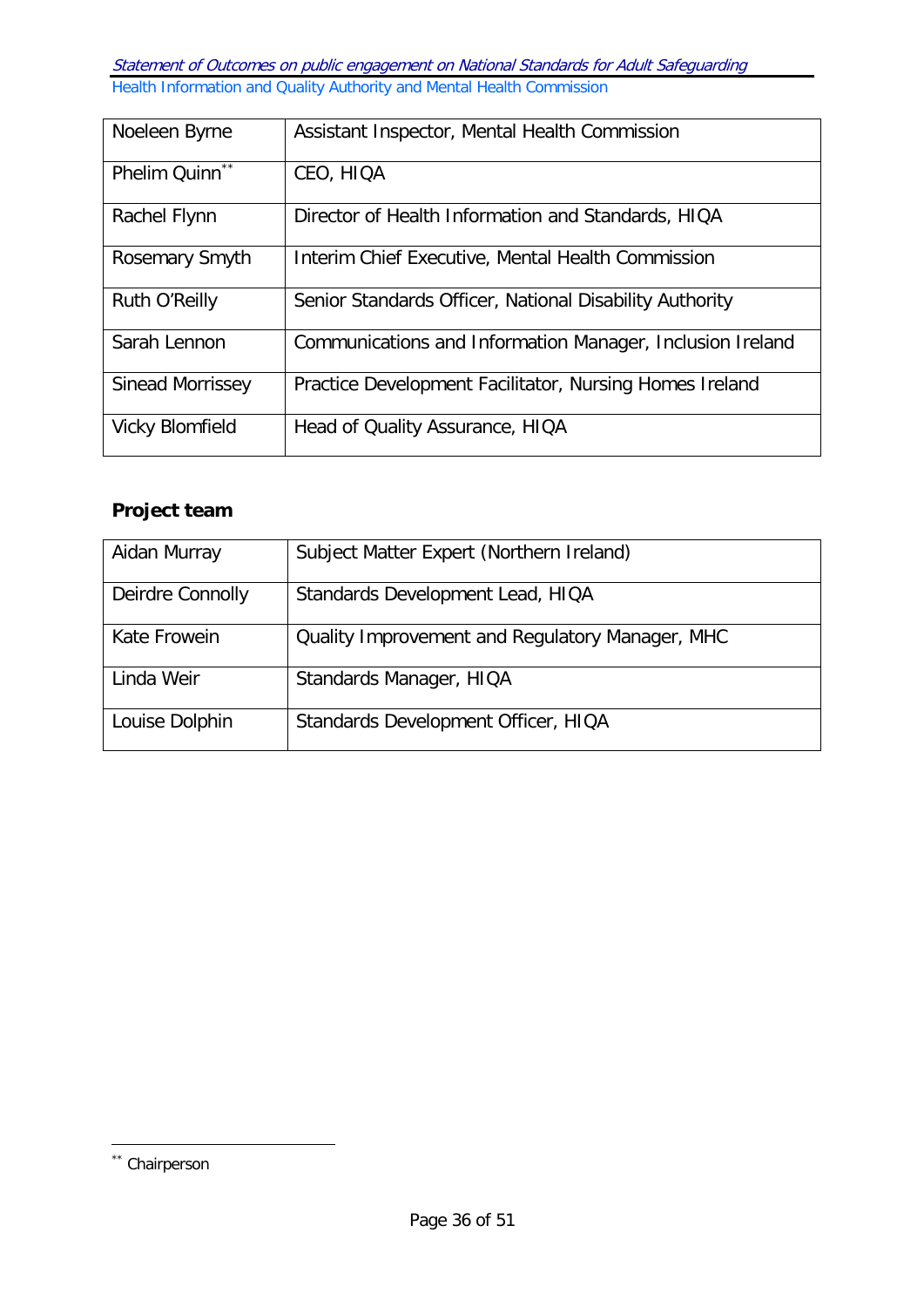# <span id="page-36-0"></span>**Appendix B — Schedule of questions for focus group discussions**

# **Focus groups facilitated by the Project Team to inform the development of the National Standards**

1. What does a service that promotes the rights, health and wellbeing of people look like?

2. Can you think of some examples of good practice in doing this?

3. How do you think National Adult Safeguarding Standards can help to best protect and promote the rights, safety and wellbeing of people using services?

4. What in your view are the key points that should be included the National Standards for Adult Safeguarding?

# **Focus groups facilitated by Inclusion Ireland to inform the development of the National Standards for Adult Safeguarding**

1. What do you understand by this form of abuse (physical, sexual, emotional, neglect, structural – can you think of examples?

2. What are the things that help you feel safe and protected (with respect to this kind of abuse) in the services that you use?

3. Are there things that make you feel unsafe (with respect to this kind of abuse) when you are using services?

4. What should standards do to prevent harm and abuse (with respect to this kind of abuse)?

- 5. What standards should be in place to promote your:
	- Privacy
	- Dignity
	- Involvement
- 6. When you are using services, what rules or ways of doing things
	- Help to protect your privacy
	- Help to make you feel respected and valued
	- Help you make your own choices and get involved in plans and decisions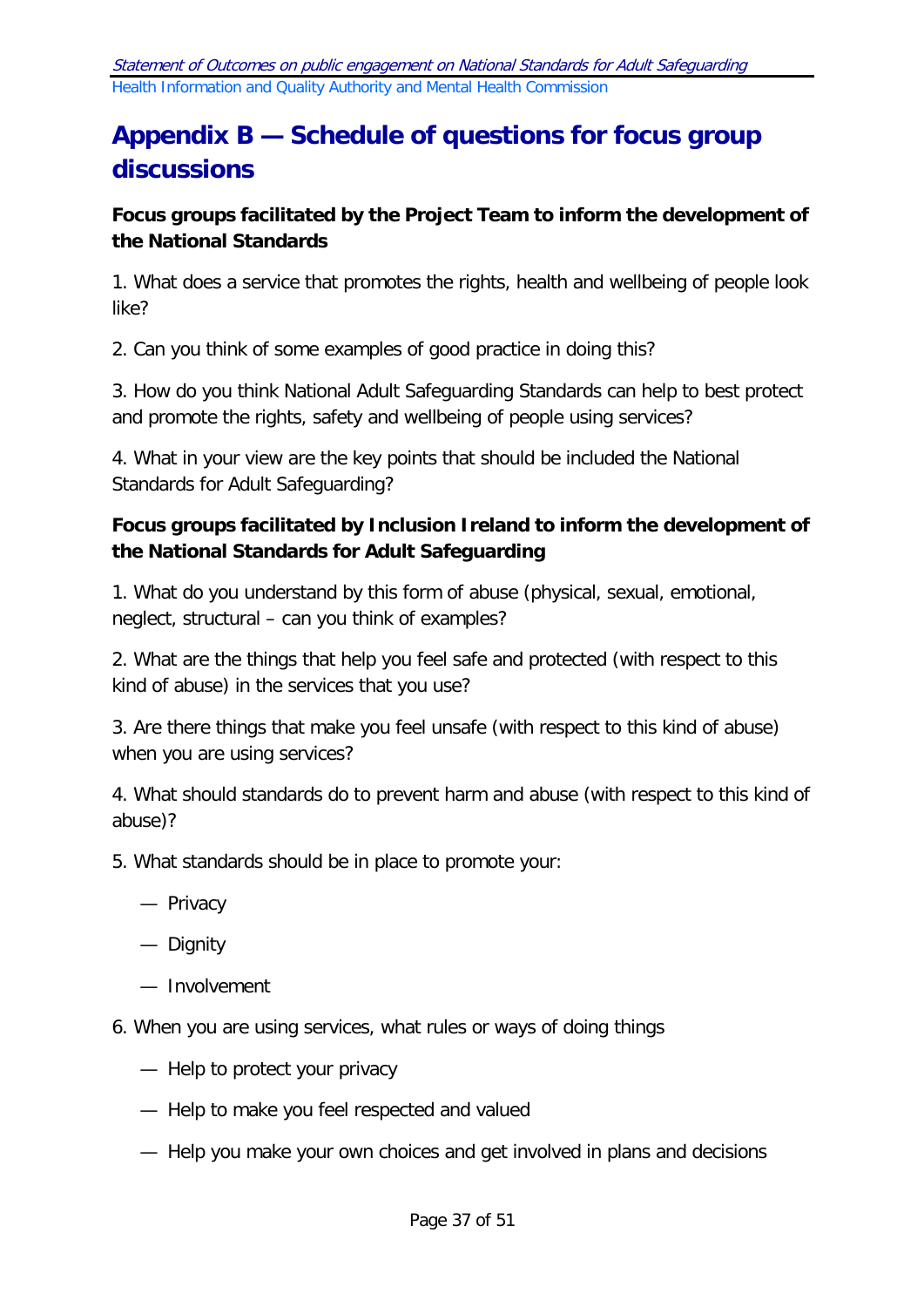#### 7. Can you think of situations where you feel that:

- Your privacy is not respected
- You are being disrespected
- You are not allowed make choices and get involved in plans and decisions
- 8. What rules or ways of doing things would help to:
	- Protect your privacy in these situations
	- Ensure that you are being respected in these situations
	- Promote your involvement in making choices and decisions in these situations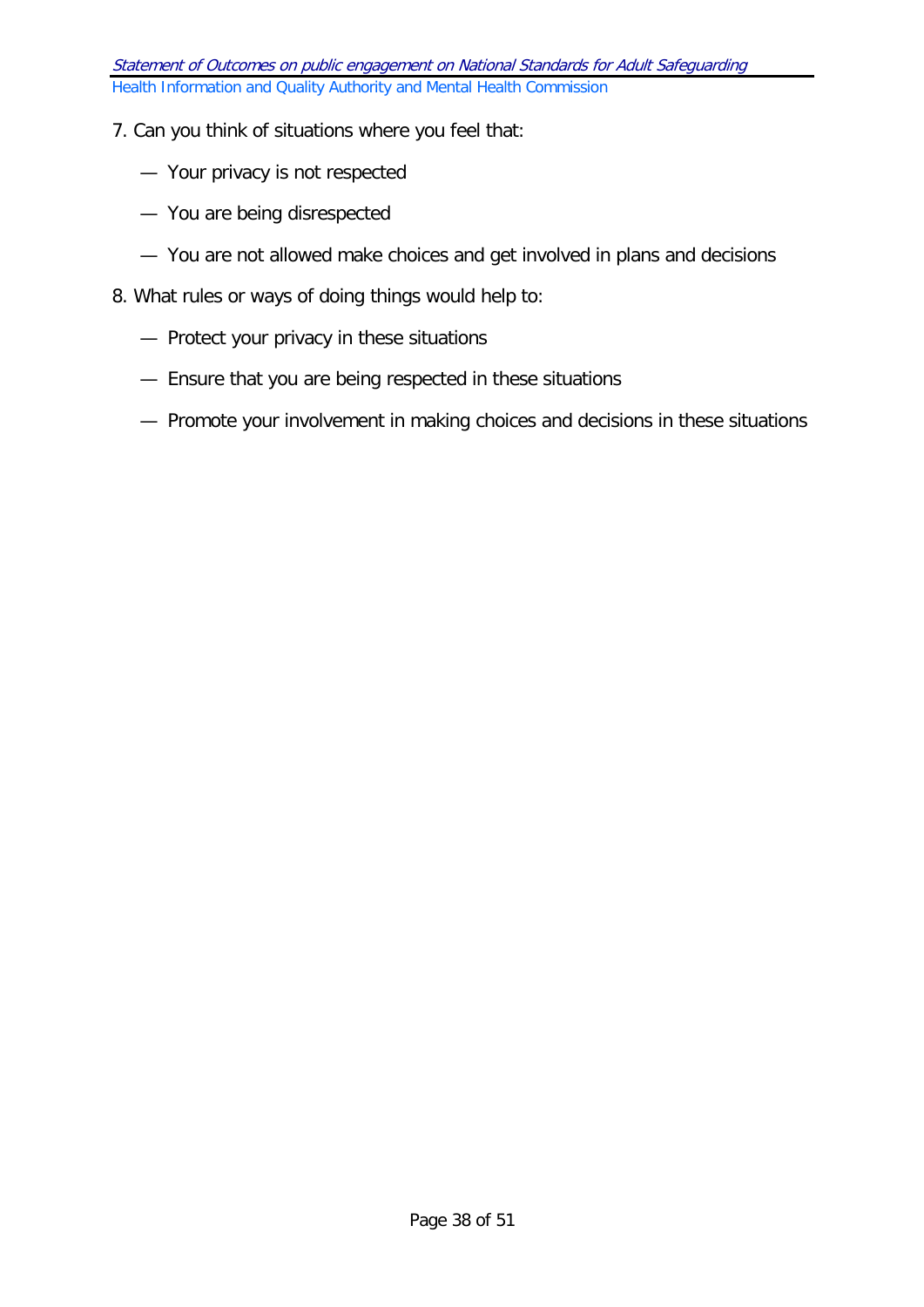# <span id="page-38-0"></span>**Appendix C — Consultation feedback form**





# **Draft national standards for adult safeguarding**

# **Public consultation feedback form**

1 August 2018

The Draft national standards for adult safeguarding have been developed by the Health Information and Quality Authority (HIQA) and the Mental Health Commission (MHC) to give a framework for best practice in providing person-centred, safe and effective care and support that reduces the risk of harm and promotes the rights, health and wellbeing of people using health and social care services across Ireland. You can read the draft standards on [www.hiqa.ie](http://www.hiqa.ie/) or [www.mhcirl.ie.](http://www.mhcirl.ie/)

We are holding a public consultation to give people an opportunity to provide their feedback on these draft standards. Your views are very important to us, and we will carefully assess all feedback received and use it to help develop the final National Standards. The final National Standards and a related statement of outcomes document (a summary of the responses) will be published once the standards have been approved by the Minister for Health.

# **Please note the focus for this consultation is the content and structure of the draft national standards.**

The draft national standards contain standard statements under eight themes. Each standard statement describes an area of good practice for services. Listed underneath each standard statement are a number of examples of good practice, called features.

We welcome responses to all questions as well as any additional general comments you would like to make.

# **The closing date for the public consultation is 5pm on 19 September 2018.**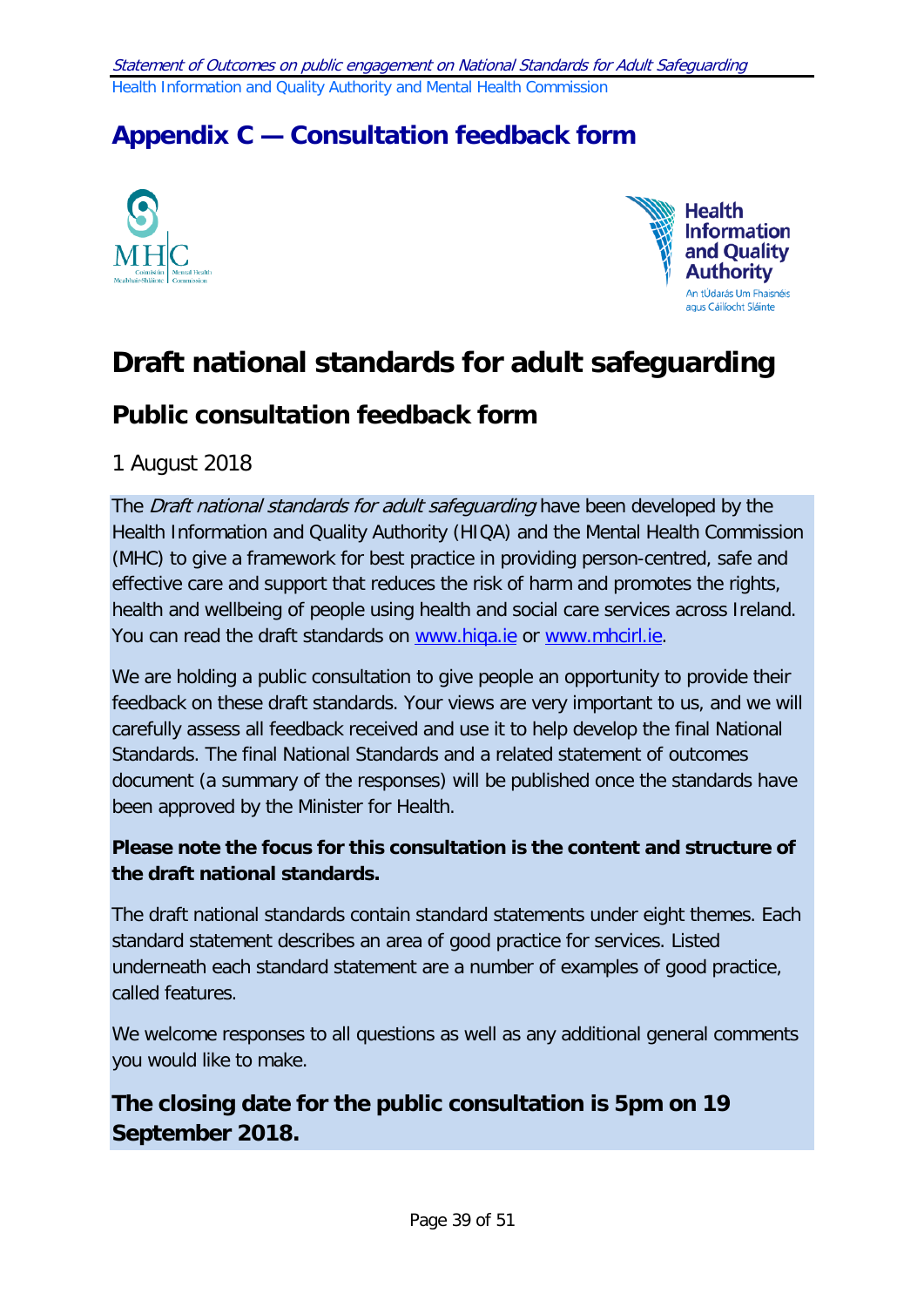# **Instructions for submitting feedback**

(Please note, your feedback will be treated in compliance with the Data Protection Act 2018).

| <b>If you are commenting in a personal capacity, there is no need to provide your name</b> |
|--------------------------------------------------------------------------------------------|
| or any other personal information. However, if you would like to be contacted to           |
| partake in future focus groups, there is an option to provide your name and contact        |
| number. We will retain your contact information for 12 months.                             |
|                                                                                            |

If you are commenting on behalf of a service or organisation, please combine all feedback from your organisation into one submission form and include the details of the service or organisation. In this case, we will request a name and contact number for a delegated representative from your organisation should we need to verify the authenticity of your contribution. This information will be retained for 12 months.

- When completing this form online, please ensure you scroll down the webpage and complete the form in full.
- **Please include the reference number of the standard or feature that you are** commenting on (for example, Standard 2.3 or Feature 2.3.1).
- $\blacksquare$  Do not paste other tables into the boxes already provided  $-$  type directly into the box as the box expands.
- **Please spell out any abbreviations that you use.**

#### **Please complete and submit your feedback on [www.hiqa.ie.](http://www.hiqa.ie/)**

**You can also email or post your feedback to us.**

# **Data Protection and Freedom of Information**

HIQA and the MHC will only collect personal information during this consultation for the purposes of verifying your feedback, or where you have indicated that you would like to be contacted to partake in future focus groups. All information received will be treated as confidential. If you have any concerns regarding your data, please contact Brian Ahern, HIQA's Data Protection Officer on 021 240 9386 or email [InfoGovernance@hiqa.ie.](mailto:InfoGovernance@hiqa.ie) Please note that HIQA and the MHC are subject to the Freedom of Information (FOI) Act and the statutory Code of Practice in relation to FOI. Following the consultation, we will publish a statement of outcomes document summarising the responses received, which will include the names and types of organisations that submitted feedback to us. For that reason, it would be helpful if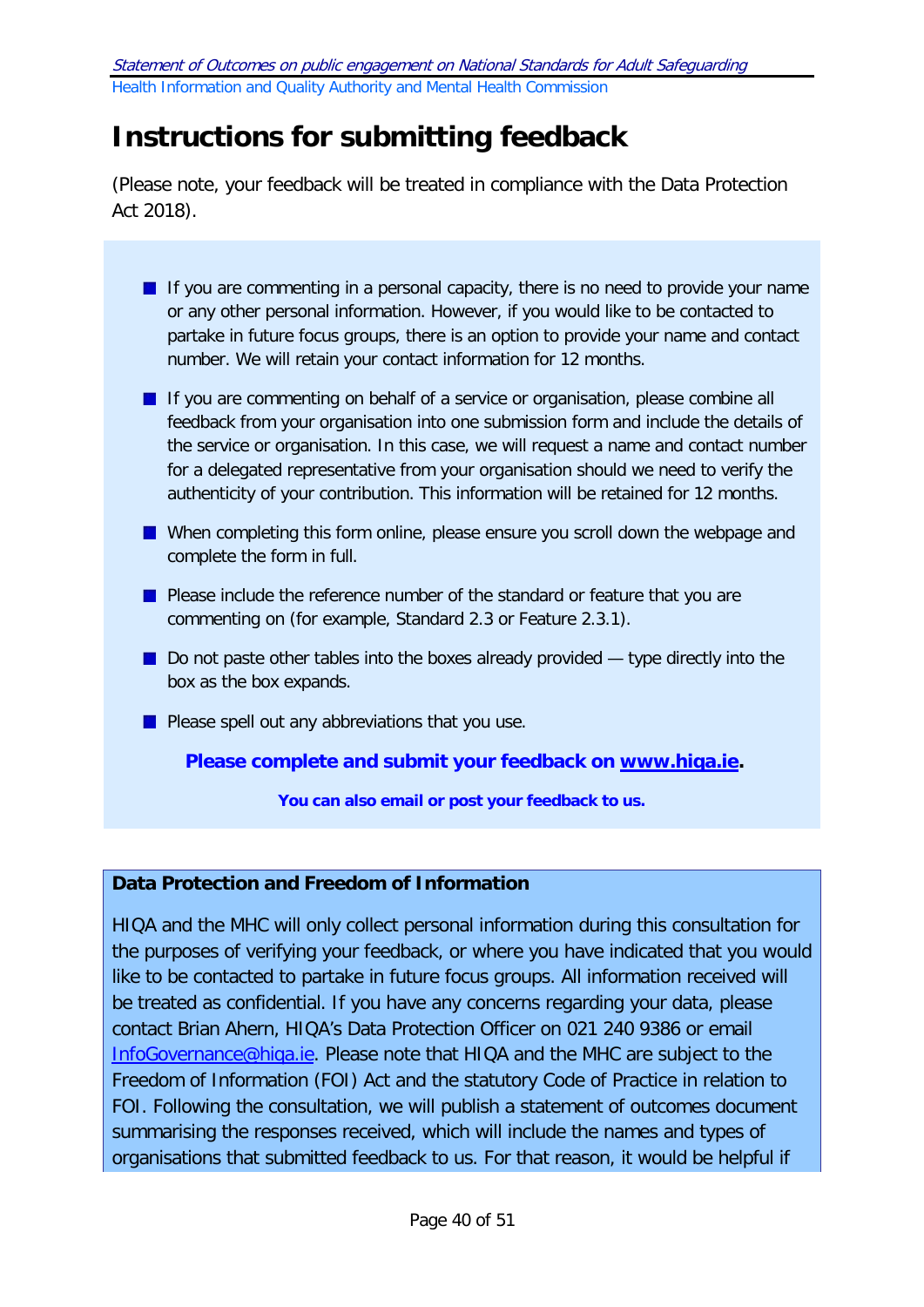you could explain to us if you regard the information you have provided us as being confidential or commercially sensitive.

If we receive a request for disclosure of the information under FOI, we will take full account of your explanation, but we cannot give you an assurance that confidentiality can be maintained in all circumstances.

# **1. About you**

Any information you provide and your feedback form will be held securely and will not be published, subject to legal requirements under Freedom of Information (FOI) legislation. The feedback received will only be used to help develop the final National Standards.

**1.1 Please tick as appropriate — are you providing feedback as:** 

# □ **an individual — contact information provided**

(If you would like to be contacted to partake in future focus groups with HIQA, please provide your name and contact details. This information will be retained for 12 months.)

# □ **an individual — anonymous**

# □ **on behalf of an organisation:**

(For verification purposes please provide name of the organisation and a name and landline contact number for a contact person in the organisation. This information will be retained for 12 months.)

**1.2 Please tick as appropriate — are you commenting as:** 

□ a person who has used or is currently using health and social care

#### **services**

□ a staff member or other person working in a health and social care **service (please specify your role)**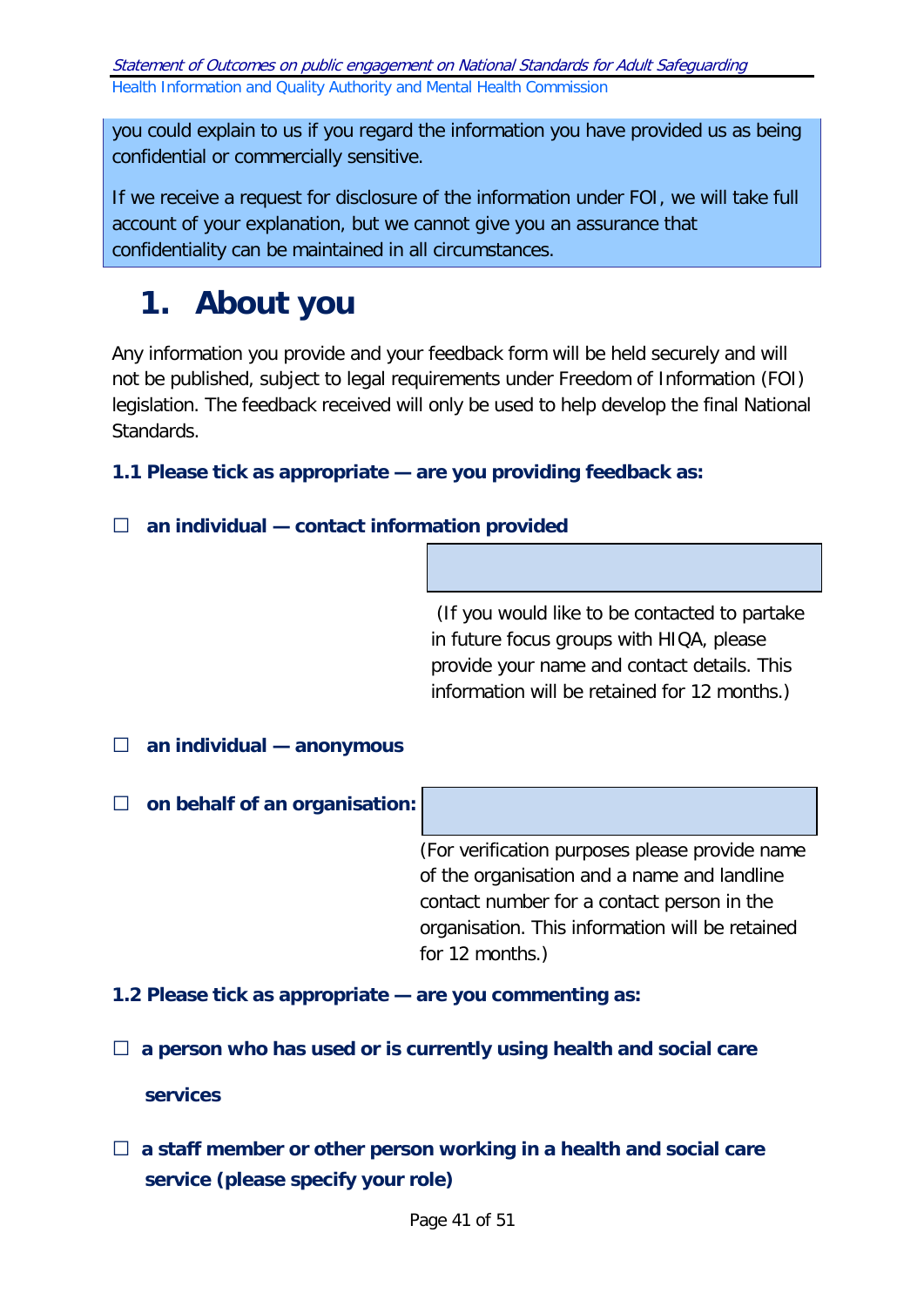(Please specify your role)

□ **other**

(Please specify)

# **2. Your feedback on the draft standards**

In this section, we would like to find out what you think of the content of the Draft national standards for adult safeguarding. This section focuses on the eight themes presented in the draft standards. The questions in this section are not intended in any way to limit your feedback, and other comments relating to the draft national standards are welcome.

#### **Please consider the following questions as part of your review:**

- Do you think all important areas have been covered in each standard or are there any areas that should be included or excluded?
- Are the features listed sufficient to assist staff working in health and social care services to meet the National Standards?

#### **Theme 1: Person-centred Care and Support**

Please include the reference number of the standard and or feature of the standard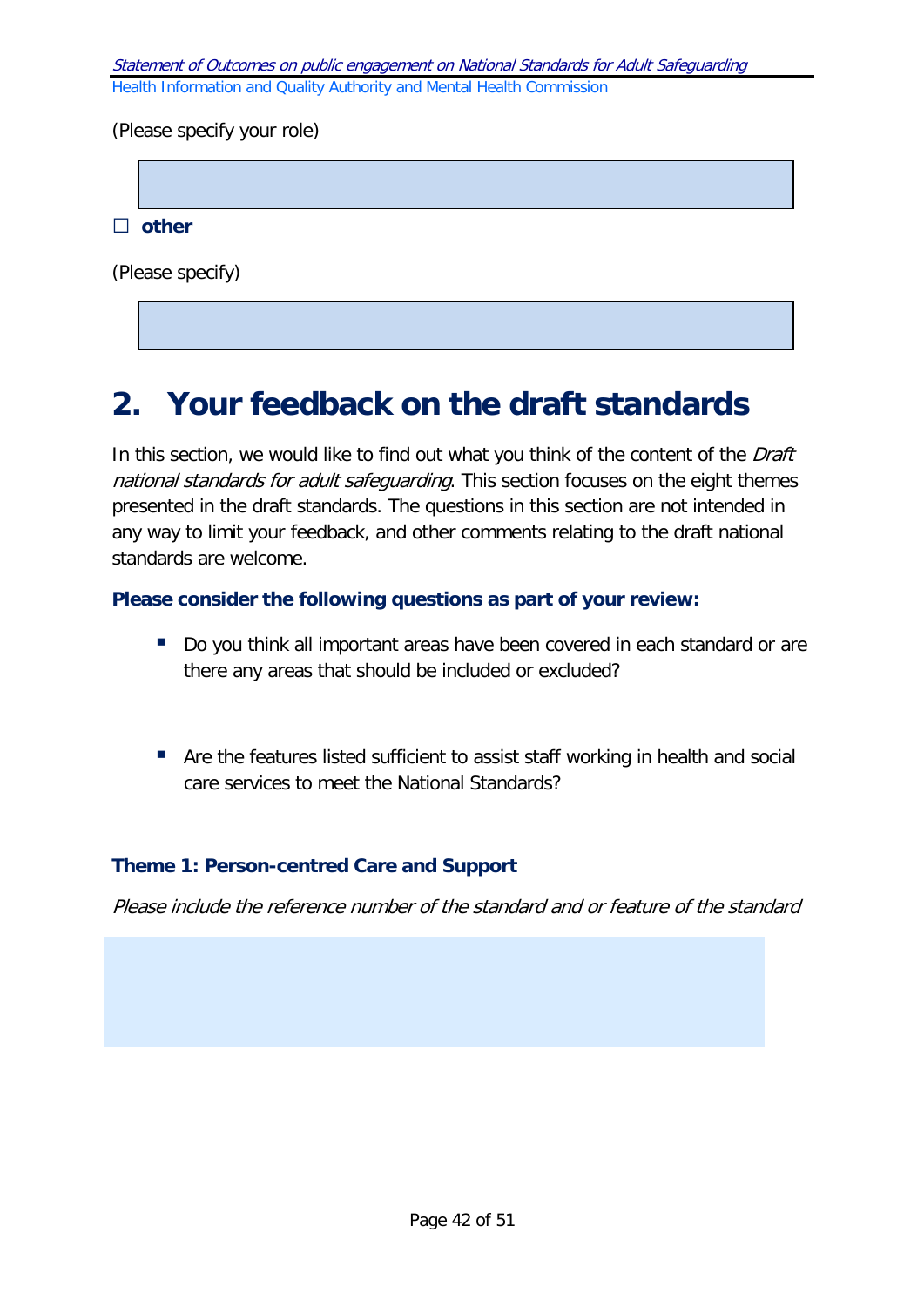#### **Theme 2: Effective Care and Support**

Please include the reference number of the standard and or feature of the standard

### **Theme 3: Safe Care and Support**

Please include the reference number of the standard and or feature of the standard

# **Theme 4: Health, Wellbeing and Development**

Please include the reference number of the standard and or feature of the standard

#### **Theme 5: Leadership, Governance and Management**

Please include the reference number of the standard and or feature of the standard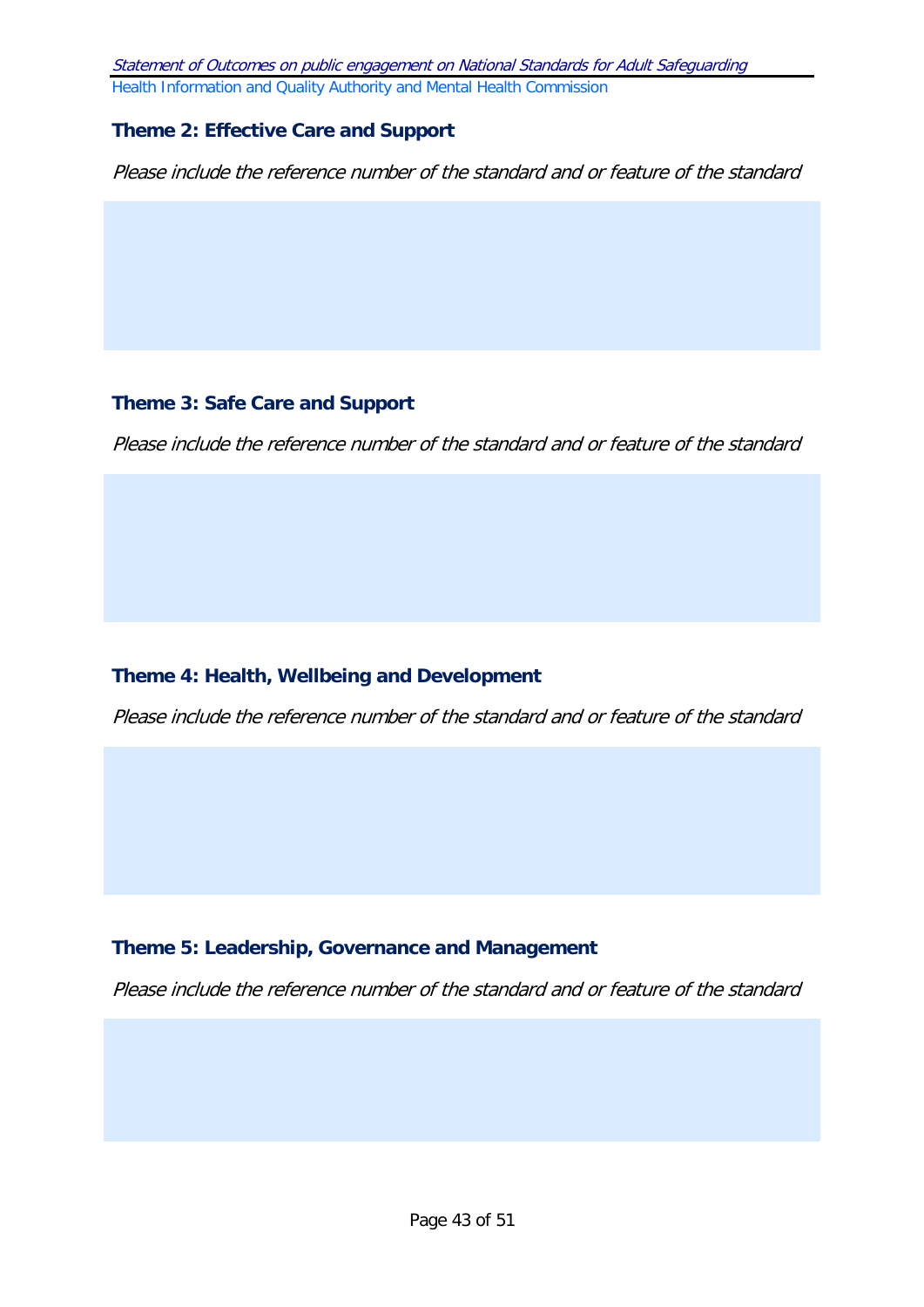#### **Theme 6: Responsive Workforce**

Please include the reference number of the standard and or feature of the standard

#### **Theme 7: Use of Resources**

Please include the reference number of the standard and or feature of the standard

#### **Theme 8: Use of Information**

Please include the reference number of the standard and or feature of the standard

**Are there any other general comments on the draft standards that you would like to make?**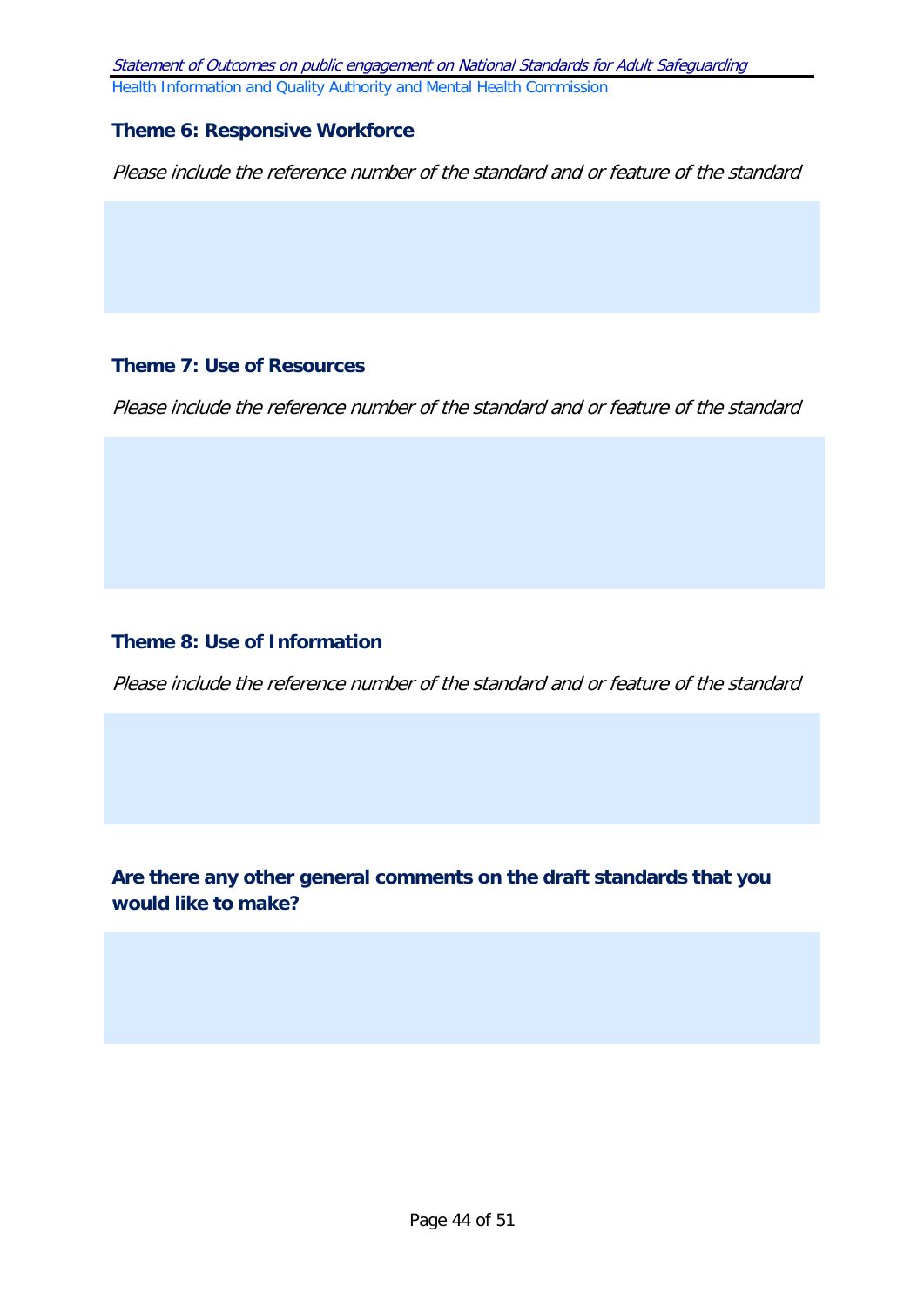# **3. General feedback**

**Question 1: The draft standards are underpinned by six principles:**

- Accountability
- A rights-based approach
- Empowerment
- Partnership
- Prevention
- Proportionality

For more information on these principles, see Section 4 of the draft standards document. If you have any comments on the six adult safeguarding principles, please comment below.

Comments on the six adult safeguarding principles, if necessary:

**Question 2: a)** Is the language used in the draft standards clear, easy to follow and easy to understand?

□ **Yes** □ **No** 

**b)** Is the layout of the draft standards clear, easy to follow and easy to understand?

□ **Yes** □ **No** 

Additional comments on language and layout, if necessary: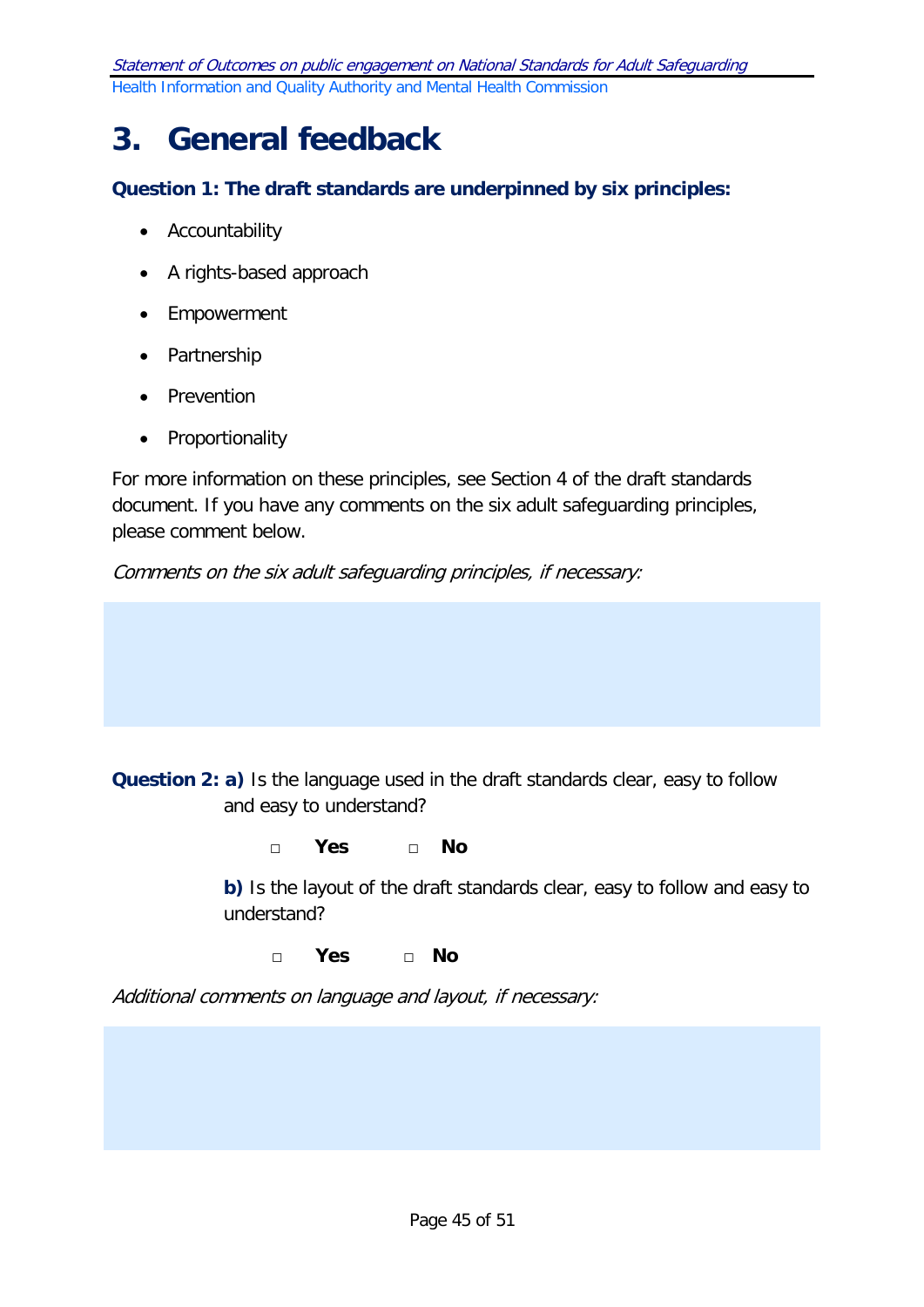#### **Question 3: What do you think would be the most useful format for the National Standards?**

Please tick all boxes that are applicable.

- □ **Hard copy** □ **Easy-to-read**
- □ **Electronic** □ **Other**

If other, please specify:

#### **Question 4: How do you think these standards could be implemented in your setting?**

# **Question 5: What other guides or tools would support the implementation of the National Standards?**

**Question 6: When the National Standards are in place, what impact will they have on adult safeguarding in health and social care services?**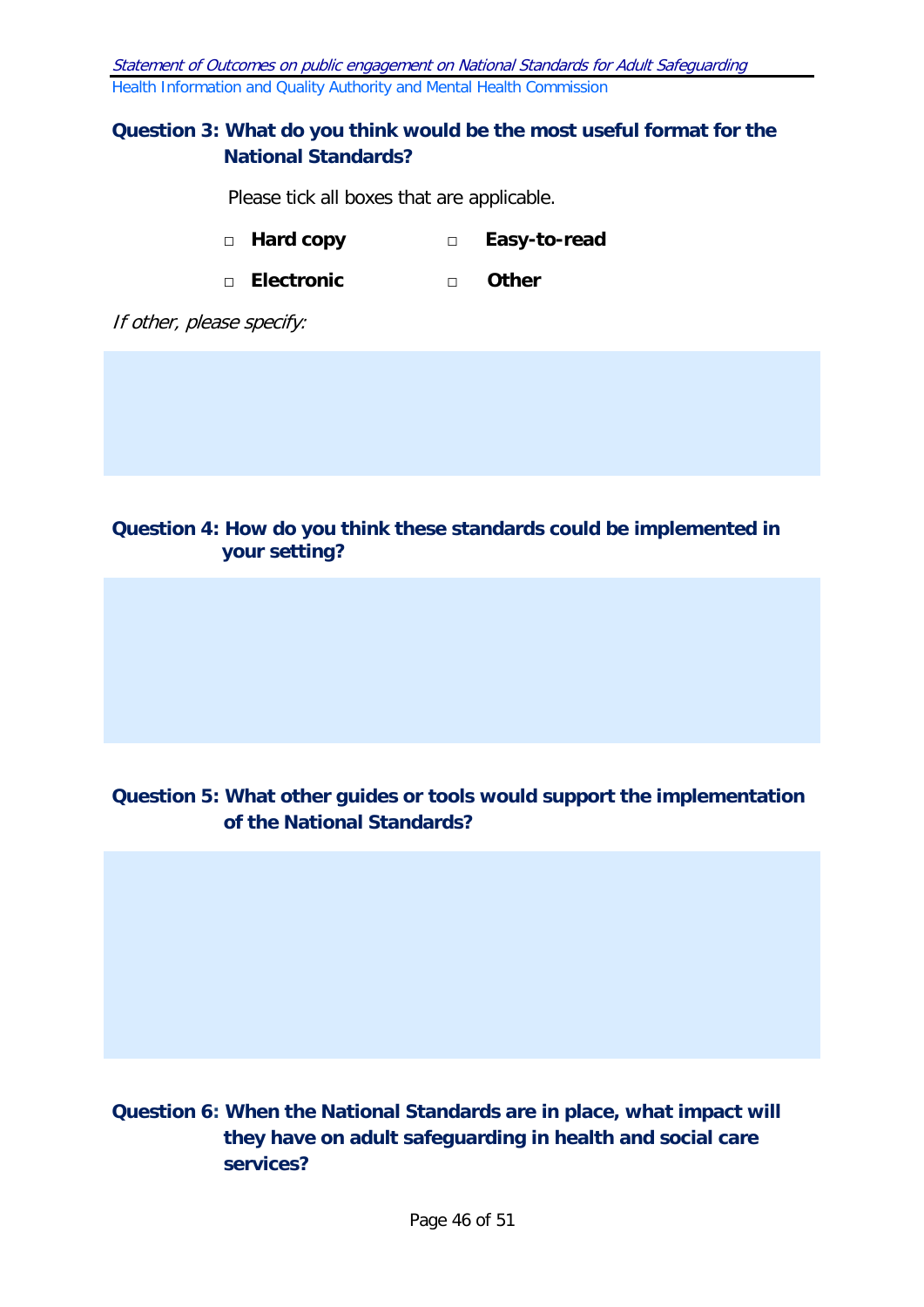# **Question 7: Having read these draft standards do you have a better understanding of safeguarding and how it applies in your service?**

#### □ **Yes** □ **No**

Additional comments if necessary: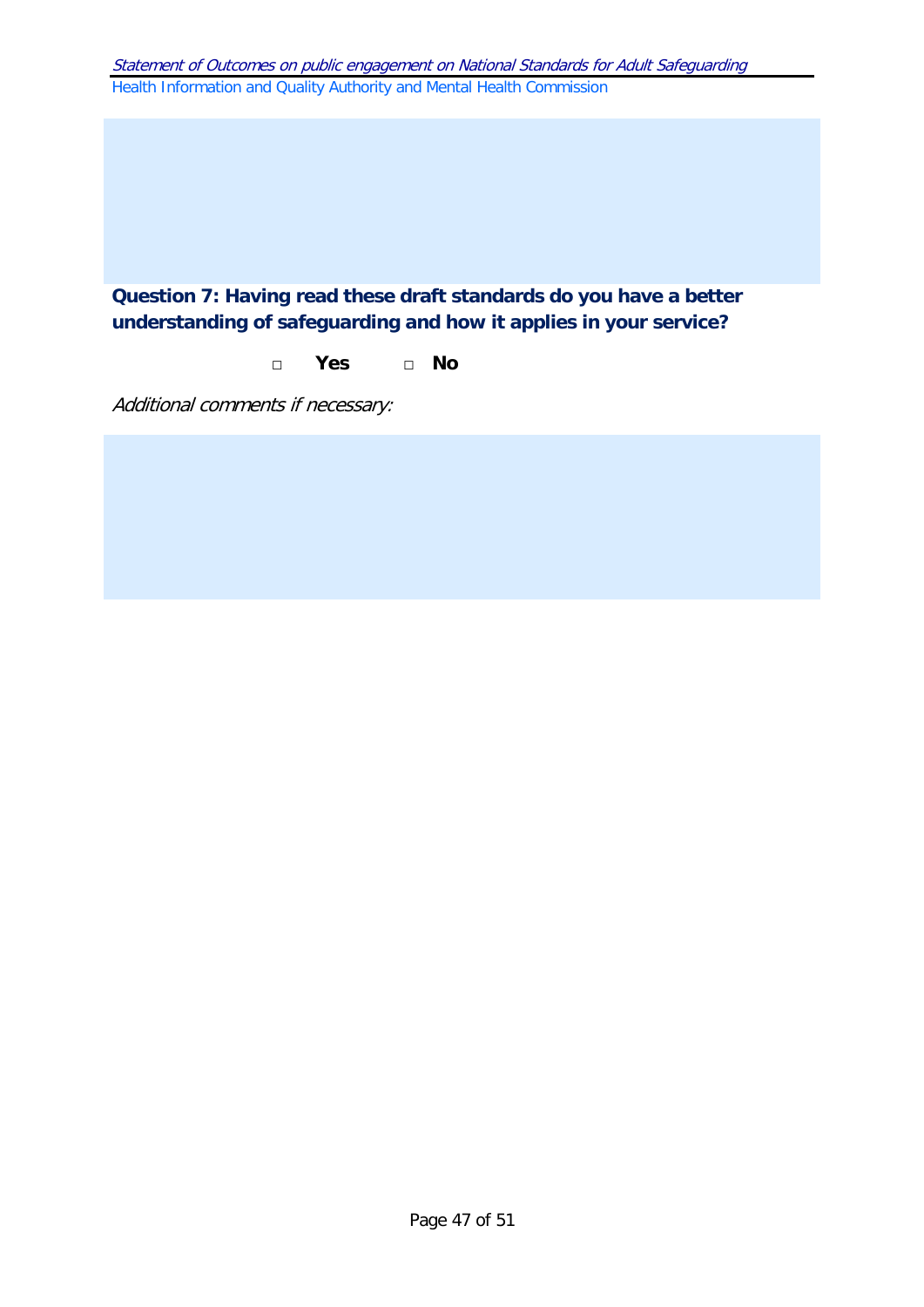# Thank you for taking the time to give us your views on the *Draft national* standards for adult safeguarding



You can download a consultation feedback form at [www.hiqa.ie.](http://www.hiqa.ie/)

You can also email the completed form to [standards@hiqa.ie.](mailto:standards@hiqa.ie)



You can print off a consultation feedback form and post the completed form to:

Health Information and Quality Authority Draft national standards for adult safeguarding Dublin Regional Office George's Court George's Lane **Smithfield** Dublin 7 D07 E98Y



If you have any questions on this document, you can contact the Standards Team by phoning (**01) 814 7400** and asking to speak to the Team or you can email: **standards@hiqa.ie**

**Please ensure that you submit your form online or return it to us either by email or post by 5pm on 19 September 2018.**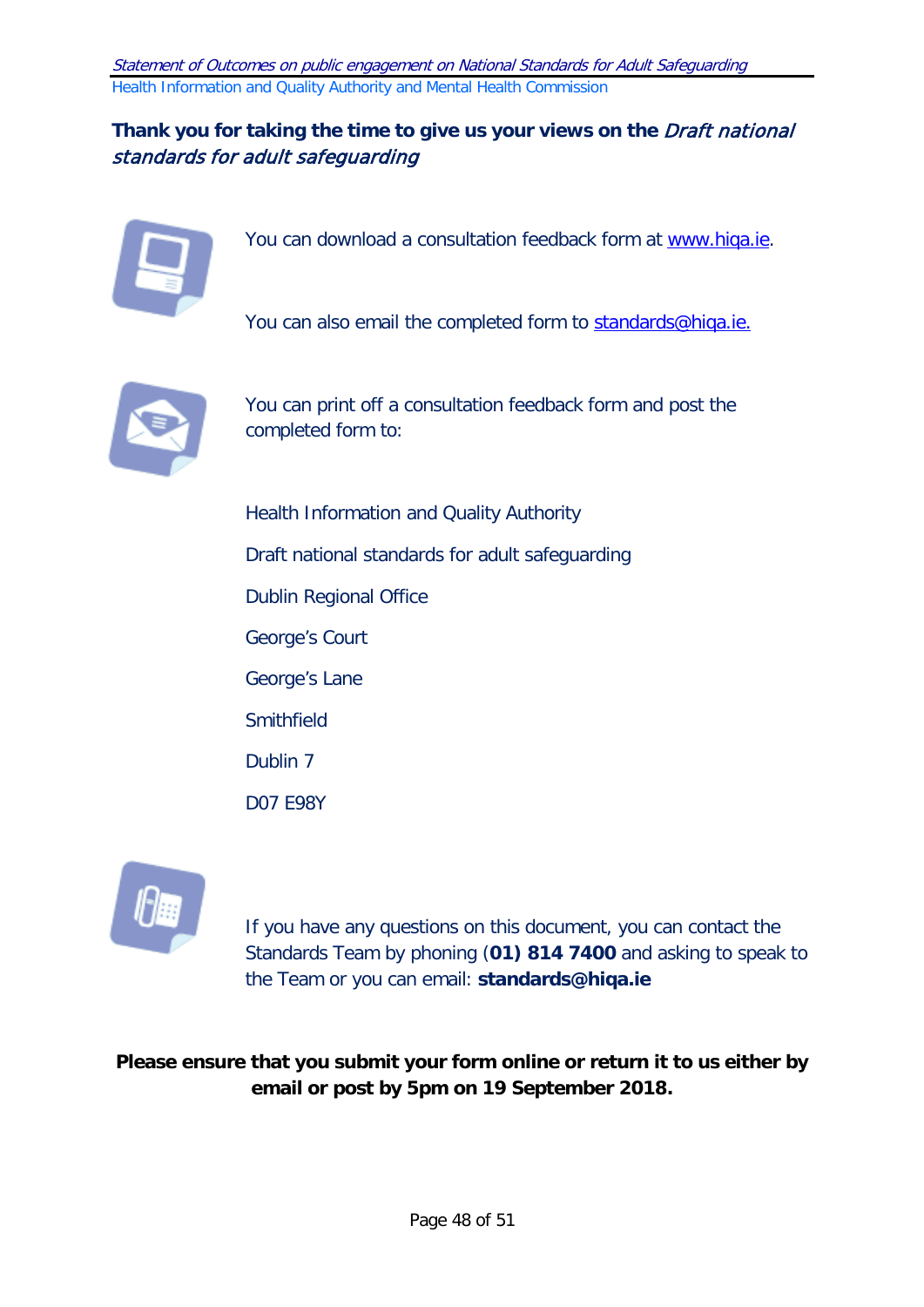# <span id="page-48-0"></span>**Appendix D — Organisations that made submissions to the public consultation**

# **Responses from organisations:**

- **Ability West**
- **Anne Sullivan Centre**
- **EXEC** Camphill Family and Friends Association
- Cheshire Ireland
- **Claremont Services**
- **EXECLINICAL Risk Unit, State Claims Agency**
- **CoAction West Cork**
- **Department of Health**
- **Galway University Hospital**
- **Head Medical Social Work (HMSW) Forum Special Interest Group of Irish** Association of Social Workers
- HSE Social Work Primary Care, Palliative Care, Children's Disabilities Midlands Area
- **Social Work. Primary Care. HSE, Midlands**
- Regional safeguarding Committee CHO area 1 and Safeguarding and protection team CHO Area 1
- **HISE National Safeguarding Office and Community Operations Division**
- **HIQA Disability Team**
- **Inclusion Ireland**
- **IFILM** Irish Advocacy Network
- **IFILM** Irish Hospice Foundation
- **IFILM** Irish Wheelchair Association
- **KARE** intellectual disability service
- **Lourdesville Nursing Home**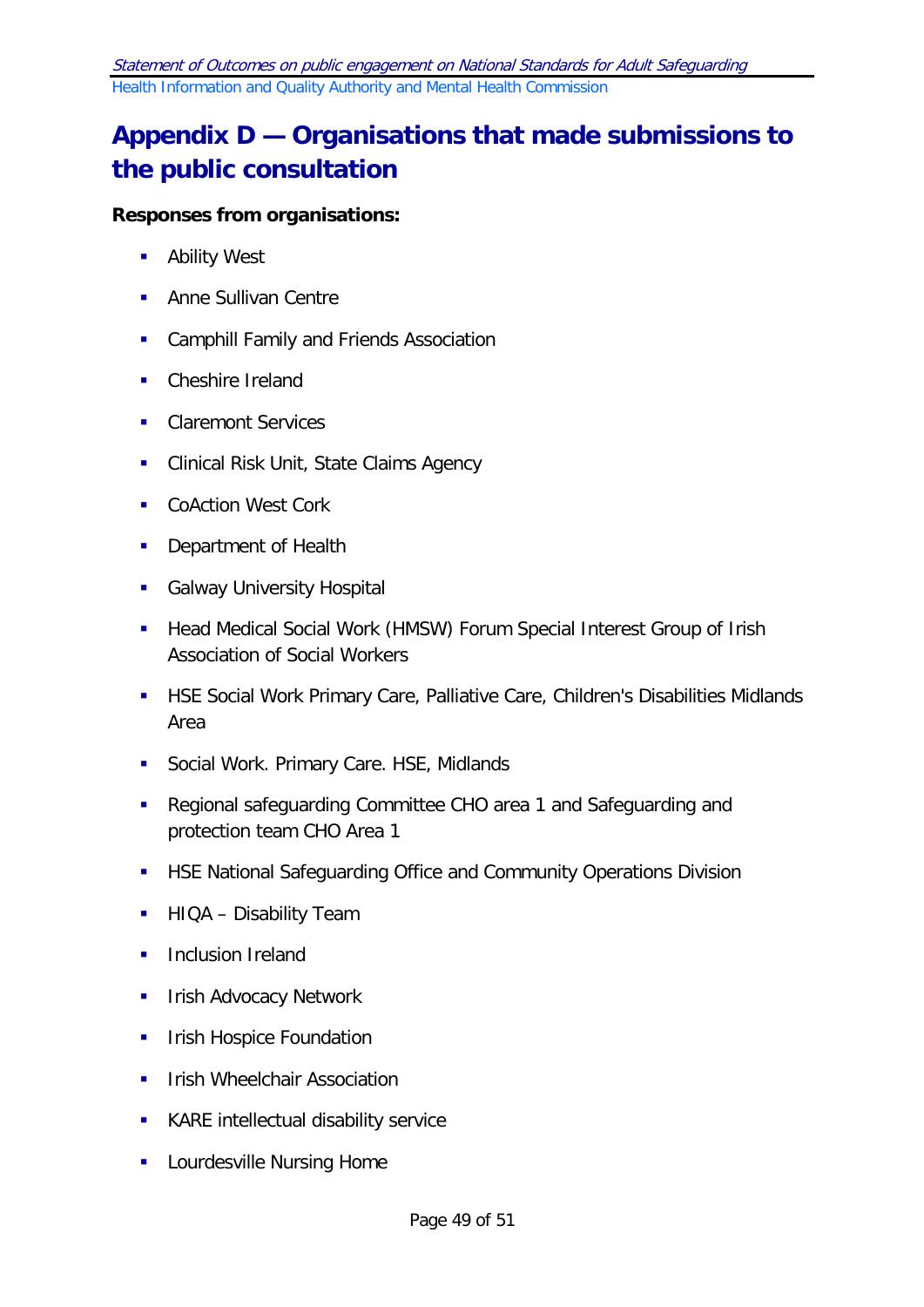- **Mental Health Reform**
- National Advocacy Service for People with Disabilities (NAS)
- **National Disability Authority (NDA)**
- **-** National Rehabilitation Hospital Dun Laoghaire
- **Nua Healthcare Services**
- **Nursing and Midwifery Board of Ireland (NMBI)**
- **Crwell Healthcare**
- **Psychiatric Nurses' Association**
- RehabCare
- **Sage Advocacy**
- **South Infirmary Victoria University Hospital**
- **St Gobnait's Nursing Home**
- **St Patrick's Mental Health Services**
- The Alzheimer Society of Ireland
- **The Irish Association of Social Workers**
- The Irish Association of Social Workers (IASW) Special Interest Group on Ageing (SIGA)
- **The National Federation of Voluntary Bodies Providing Services to People with** Intellectual Disability
- **Waterford Cheshire**

A number of individuals responded to the public consultation. These included people using health and social care services, advocates, social care staff, social workers, mental health staff, health and social care professionals and policy-makers.